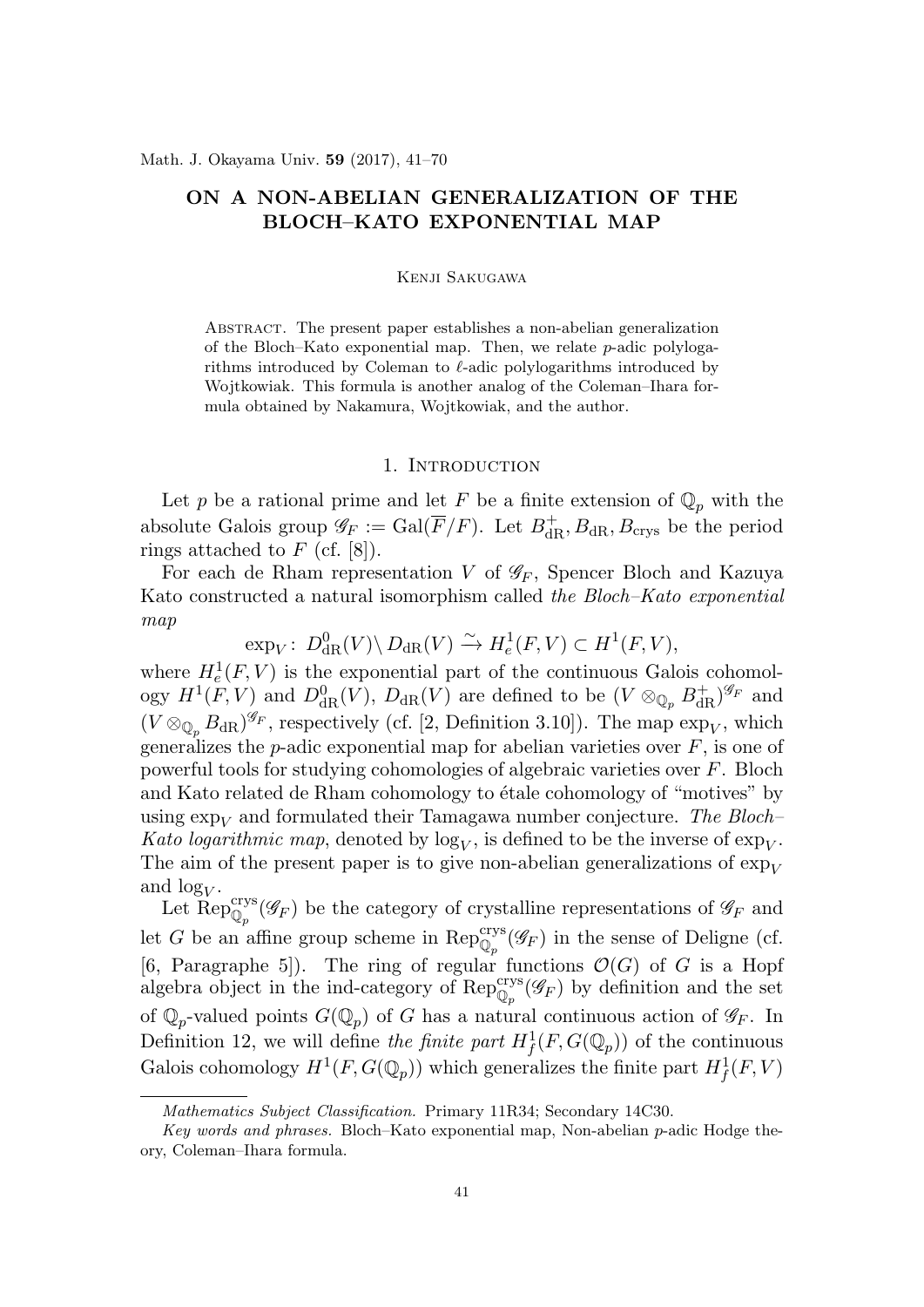of  $H^1(F, V)$ . We say that G is an algebraic group in  $\text{Rep}_{\mathbb{Q}_p}^{\text{crys}}(\mathscr{G}_F)$  if  $\mathcal{O}(G)$ is of finite type as a  $\mathbb{Q}_p$ -algebra. Let  $\mathbf{M}^{\text{rad}}(\varphi)$  be the category of weakly admissible filtered  $\varphi$ -modules over F. Then, the Fontaine functor

$$
V_{\text{crys}}\colon \text{MF}_F^{\text{ad}}(\varphi)\longrightarrow \text{Rep}_{\mathbb{Q}_p}^{\text{crys}}(\mathscr{G}_F); D\mapsto V_{\text{crys}}(D):=(D\otimes_{F_0}B_{\text{crys}})^{\varphi=1}\cap \text{Fil}^0(D\otimes_{F_0}B_{\text{dR}})
$$

defines an equivalence of Tannakian categories over  $\mathbb{Q}_p$  (cf. [4, Theoréme A]). Here,  $F_0$  is the maximal subfield of F unramified over  $\mathbb{Q}_p$ . Therefore,  $V_{\text{crys}}$  induces an equivalence of the category of group schemes in  $\text{MF}_F^{\text{ad}}(\varphi)$ and the category of group schemes in  $\text{Rep}_{\mathbb{Q}_p}^{\text{crys}}(\mathscr{G}_F)$ . We also denote by  $V_{\text{crys}}$ this equivalence by abuse of notation. The following theorem is our main result.

**Theorem 1.1** (Theorem 3.9). Let H be an algebraic group in  $\text{MF}_F^{\text{ad}}(\varphi)$ and let G be the algebraic group  $V_{\text{crys}}(H)$  in  $\text{Rep}_{\mathbb{Q}_p}^{\text{crys}}(\mathscr{G}_F)$ . Suppose that H satisfies the conditions (Non-neg) and (Bij) (see Definition 8 for the definitions of (Non-neg) and (Bij)). Then, there exists a canonical closed algebraic subgroup  $F^0H_F$  of  $H_F := H \times_{Spec(F_0)} Spec(F)$  where  $F_0 = F \cap \mathbb{Q}_p^{\text{ur}}$  $_{p}^{\mathrm{ur}}.$ Furthermore, we suppose the following two conditions:

- (a) For any right G-torsor X in  $\text{Rep}_{\mathbb{Q}_p}(\mathscr{G}_F)$ , the set of  $\mathbb{Q}_p$ -rational points  $X(\mathbb{Q}_p)$  is non-empty.
- (b) The algebraic group H is either a unipotent algebraic group over  $F_0$ in the usual sense or an algebraic group in the category of ordinary filtered  $\varphi$ -modules in the sense of Perrin-Riou (cf. [18]).

Then, there exists a canonical injection

$$
\exp_G: F^0H_F(F)\backslash H(F) \hookrightarrow H^1_f(F, G(\mathbb{Q}_p))
$$

satisfying the following properties:

- (i) If H is  $\omega_F$ -trivial (cf. Definition 5 and Subsection 3.1), then  $\exp_G$ is a bijection.
- (ii) If G is a vector group scheme attached to  $V \in \mathrm{Obj}(\mathrm{Rep}_{\mathbb{Q}_p}^{\mathrm{crys}}(\mathscr{G}_F)),$ then  $\exp_G$  coincides with  $\exp_V$  under the canonical identifications

$$
H_f^1(F, G(\mathbb{Q}_p)) = H_f^1(F, V) = H_e^1(F, V), \ F^0H_F(F) \backslash H(F) = D_{dR}^0(V) \backslash D_{dR}(V).
$$

We call  $\exp_G$  the generalized Bloch–Kato exponential map and define the generalized Bloch–Kato logarithmic map  $log<sub>G</sub>$  to be its inverse when it exists.

As an application of Theorem 1.1, we give an analog of the Coleman– Ihara formula which is another version of [17, Theorem 1.1]. For each  $z \in$  $\mathbb{P}^1 \setminus \{0, 1, \infty\}(\mathcal{O}_F)$  and for each positive integer N greater than 1, we will define an extension  $\widetilde{F}(z, N)$  of F to be the kernel field of a certain 1-cocycle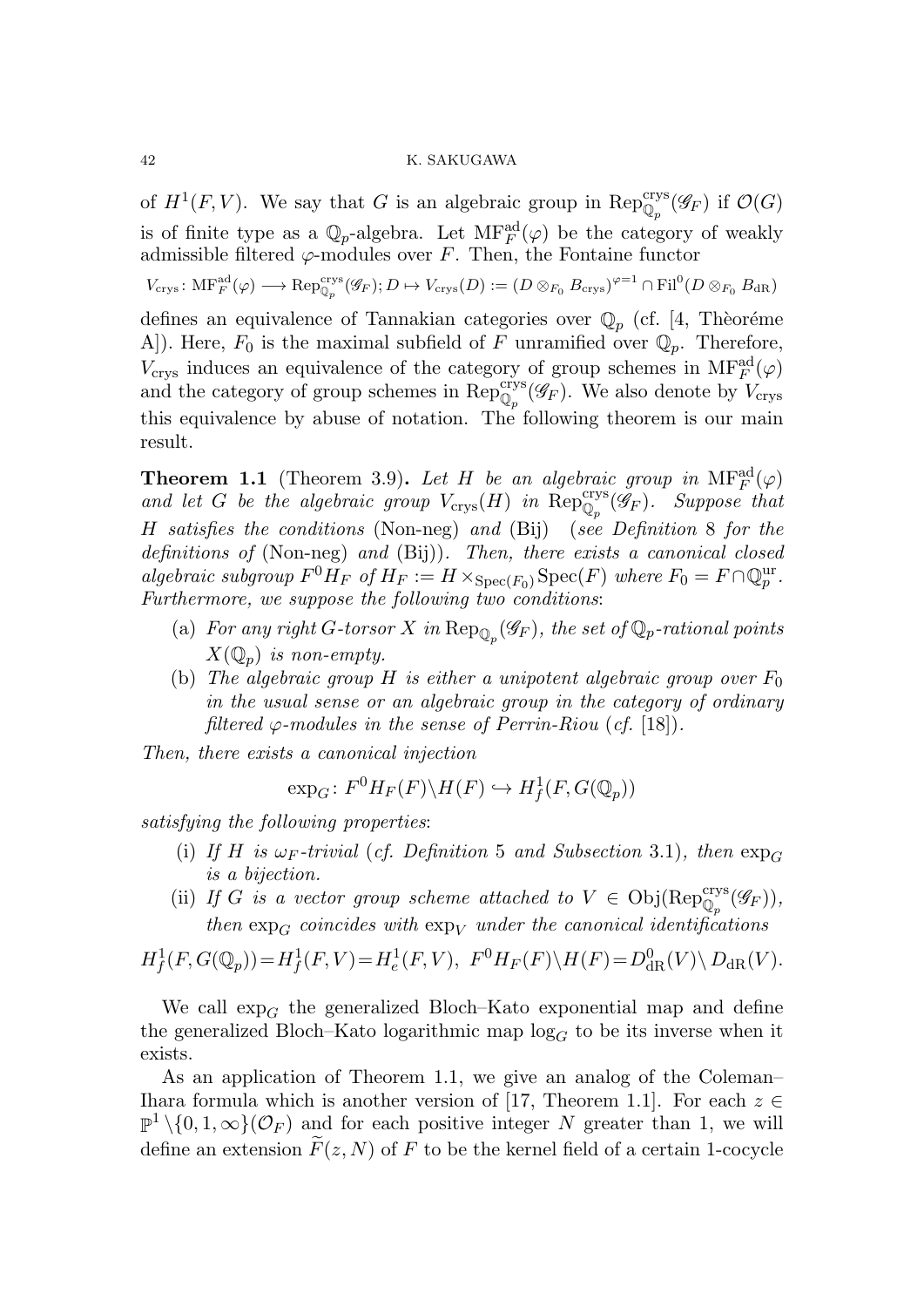associated with  $z$  in Definition 18 (2). Our analog of the Coleman–Ihara formula is then:

**Theorem 1.2** (Corollary 2). Let N be a positive integer greater than 1. Suppose that p is odd and that F is unramified over  $\mathbb{Q}_p$ . Let  $\sigma_F$  be the arithmetic Frobenius automorphism of F. Then, we have the following formula for all  $\sigma \in \mathscr{G}_{\widetilde{F}(z,N)}$ :

$$
(1.1) \quad \ell i_N(z)(\sigma) = \frac{-1}{(N-1)!} \text{Tr}_{F/\mathbb{Q}_p}\left(\left\{ \left(1 - \frac{\sigma_F}{p^N}\right) \text{Li}_N^{p\text{-adic}}(z)\right\} \phi_{F,N}^{CW}(\sigma) \right).
$$

Here,  $\ell i_N(z)$ :  $\mathscr{G}_F \to \mathbb{Q}_p$  is the  $\ell$ -adic polylogarithm (cf. [16]),  $\phi_{F,N}^{CW}$  is the Coates–Wiles homomorphism (cf. [2, Section 2]), and  $\text{Li}_N^{p\text{-}\text{adic}}(z)$  is Coleman's p-adic polylogarithm  $(cf. [3])$ .

Our study is motivated by the construction of the fundamental commutative diagram of Minhyong Kim (the diagram (1.3) below). We recall his work briefly. Let K be a number field,  $v$  a finite place of K dividing  $p$ , and  $K_v$  the v-adic completion of K with the ring  $\mathcal{O}_{K_v}$  of integers. Let C be a smooth curve over  $\mathcal{O}_K$  with a good compactification over  $\mathcal{O}_{K_v}$ . Let x be a K-valued point of C with good reduction at v and let  $\bar{x}$  be a geometric point of C over x. We denote by  $\pi_1^{\text{un-\'et}}(C_{\overline{K}}, \overline{x})$  the unipotent completion over  $\mathbb{Q}_p$  of the étale fundamental group of  $C_{\overline{K}} := C \times_{\text{Spec}(\mathcal{O}_K)} \text{Spec}(K)$  with the base point  $\bar{x}^1$ . Kim studied a  $\mathbb{Q}_p$ -scheme  $H^1_f(K, \pi_1^{\text{un-\'et}}(C_{\overline{K}}, \bar{x}))$  whose set of R-valued points is defined to be the finite part  $H_f^1(K, \pi_1^{\text{un-\'et}}(C_{\overline{K}}, \overline{x})(R))$ of  $H^1(K, \pi_1^{\text{un-ét}}(C_{\overline{K}}, \overline{x})(R))$  for each  $\mathbb{Q}_p$ -algebra R (cf. [13], [14]). The  $\mathbb{Q}_p$ scheme  $H^1_f(K, \pi_1^{\text{un-\'et}}(C_{\overline{K}}, \overline{x}))$  is called the Selmer variety attached to C. A key ingredient in [14] is the morphism of  $\mathbb{Q}_p$ -schemes

$$
(1.2) \quad \log_{C,v}: H^1_f(K_v, \pi_1^{\text{un-\'et}}(C_{\overline{K}}, \overline{x})) \to R_{K_v/\mathbb{Q}_p}\left(F^0\pi_1^{\text{dR}}(C_{K_v}, x)\backslash \pi_1^{\text{dR}}(C_{K_v}, x)\right),
$$

where  $R_{K_v/\mathbb{Q}_p}$  is the Weil restriction functor,  $\pi_1^{\text{dR}}(C_{K_v},x)$  is the de Rham fundamental group of  $C_{K_v} := C \times_{\text{Spec}(\mathcal{O}_K)} \text{Spec}(K_v)$ , and  $F^0 = F^0 \pi_1^{\text{dR}}(C_{K_v}, x)$ is the "Hodge subgroup" of  $\pi_1^{\text{dR}}(C_{K_v},x)$ . He constructed  $\log_{C,v}$  by rewriting both sides of (1.2) as (subspaces of) classifying spaces of torsors of fundamental groups. The morphism  $log_{C,v}$  fits into a commutative diagram (1.3)

$$
C(\mathcal{O}_K) \longrightarrow C(\mathcal{O}_{K_v}) \longrightarrow F^0 \setminus \pi_1^{\mathrm{dR}}(C_{K_v}, x)(K_v)
$$
  
\n
$$
\downarrow \qquad \qquad \downarrow
$$
  
\n
$$
H^1_f(K, \pi_1^{\mathrm{un-\'et}}(C_{\overline{K}}, \overline{x}))(\mathbb{Q}_p) \longrightarrow H^1_f(K_v, \pi_1^{\mathrm{un-\'et}}(C_{\overline{K}}, \overline{x}))(\mathbb{Q}_p)
$$

<sup>&</sup>lt;sup>1</sup>This group is referred as the unipotent fundamental group of  $C_{\overline{K}}$  in [14].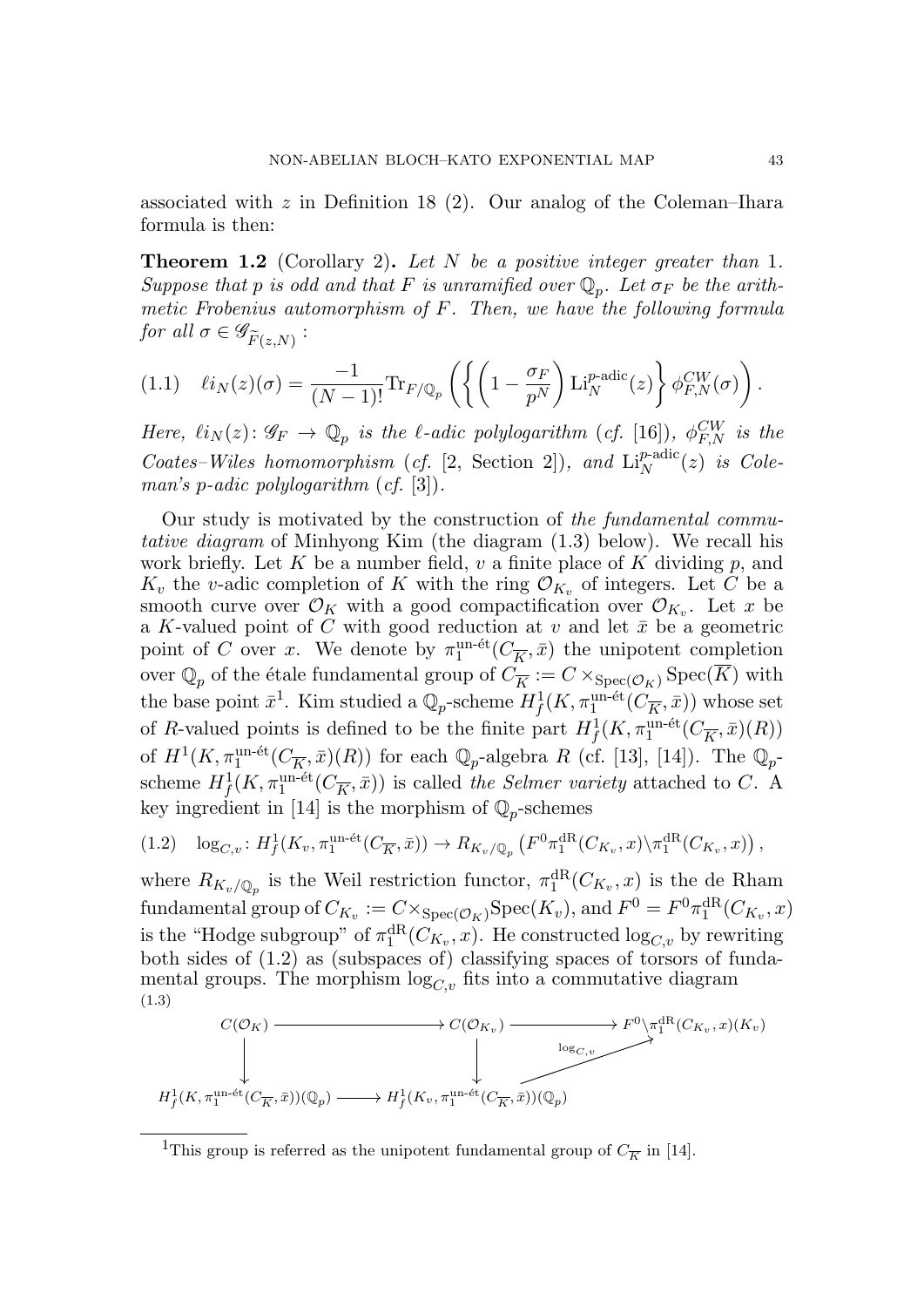which plays a central role in his study of the finiteness of  $C(\mathcal{O}_K)$  which is a non-abelian generalization of the Coleman–Chabauty method (cf. [14, Introduction... The proof of Theorem 1.1 is executed in a similar way as Kim's construction of  $log_{C,v}$ , namely, we show that the classifying spaces of torsors of G and H in  $\text{Rep}_{\mathbb{Q}_p}^{\text{crys}}(\mathscr{G}_F)$  and  $\text{MF}_F^{\text{ad}}(\varphi)$  satisfying certain conditions are isomorphic to  $H^1_f(F, G(\mathbb{Q}_p))$  and  $F^0H_F(F)\backslash H(F)$ , respectively.

The outline of this article is as follows. In Section 2, we introduce concepts of algebraic group and its torsor in a neutral rigid exact ⊗-category. In Subsection 3.1 and Subsection 3.2, we consider five rigid exact ⊗-categories and study classifying spaces of torsors in those categories. We define the generalized Bloch–Kato exponential map assuming Proposition 3.3 and define the generalized Bloch–Kato logarithmic map in Subsection 3.3. In Section 4, we recall the exponential map introduced in [15], [20] and study a relation between this exponential map and the logarithmic map introduced in Subsection 3.3. Then, we give a proof of Proposition 3.3. In Section 5, we prove Theorem 1.2.

Notation. In this article,  $p$  denotes a rational prime. For each field  $k$ , we fix its separable closure k and denote by  $\mathscr{G}_k$  the absolute Galois group  $Gal(\overline{k}/k)$  of k. Let A be a topological group with a continuous action of  $\mathscr{G}_k$ . We denote by  $\sigma a$  the result of the action of  $\sigma \in \mathscr{G}_k$  on  $a \in A$ . For  $i = 0, 1$ ,  $H^i(k, A)$  denotes the *i*-th continuous Galois cohomology  $H^i_{\text{cont}}(\mathscr{G}_k, A)$ .

Let X be a scheme over a field  $k$  and let  $R$  be a  $k$ -algebra. We denote by  $X_R$  or by  $X \otimes_k R$  the base change  $X \times_{\text{Spec}(k)} \text{Spec}(R)$  of X to  $\text{Spec}(R)$ and  $\mathcal{O}(X)$  denotes the ring of regular functions on X. Denote by Vec<sub>k</sub> the category of finite dimensional k-vector spaces.

For an object X of a category C,  $[X]$  denotes the isomorphism class of X in C.

## 2. Algebraic groups in a rigid exact ⊗-category

Let us fix a field k in this section. Recall that a rigid exact  $\otimes$ -category over k is a k-linear exact category  $\mathcal T$  equipped with an associative, unitary, and commutative k-bilinear ⊗-structure ⊗:  $\mathcal{T} \times \mathcal{T} \rightarrow \mathcal{T}$  satisfying the following three conditions (cf. [7, Definition 1.1, Definition 1.7]):

- (a) For each  $M, N \in Obj(\mathcal{T})$ , the internal hom  $Hom(M, N)$  exists.
- (b) For all four objects  $M_1, M_2, N_1, N_2 \in Obj(\mathcal{T})$ , the canonical morphism

 $\underline{\mathrm{Hom}}(M_1, N_1) \otimes \underline{\mathrm{Hom}}(M_2, N_2) \to \underline{\mathrm{Hom}}(M_1 \otimes M_2, N_1 \otimes N_2)$ 

is an isomorphism.

(c) Any object in  $\mathcal T$  is reflexive.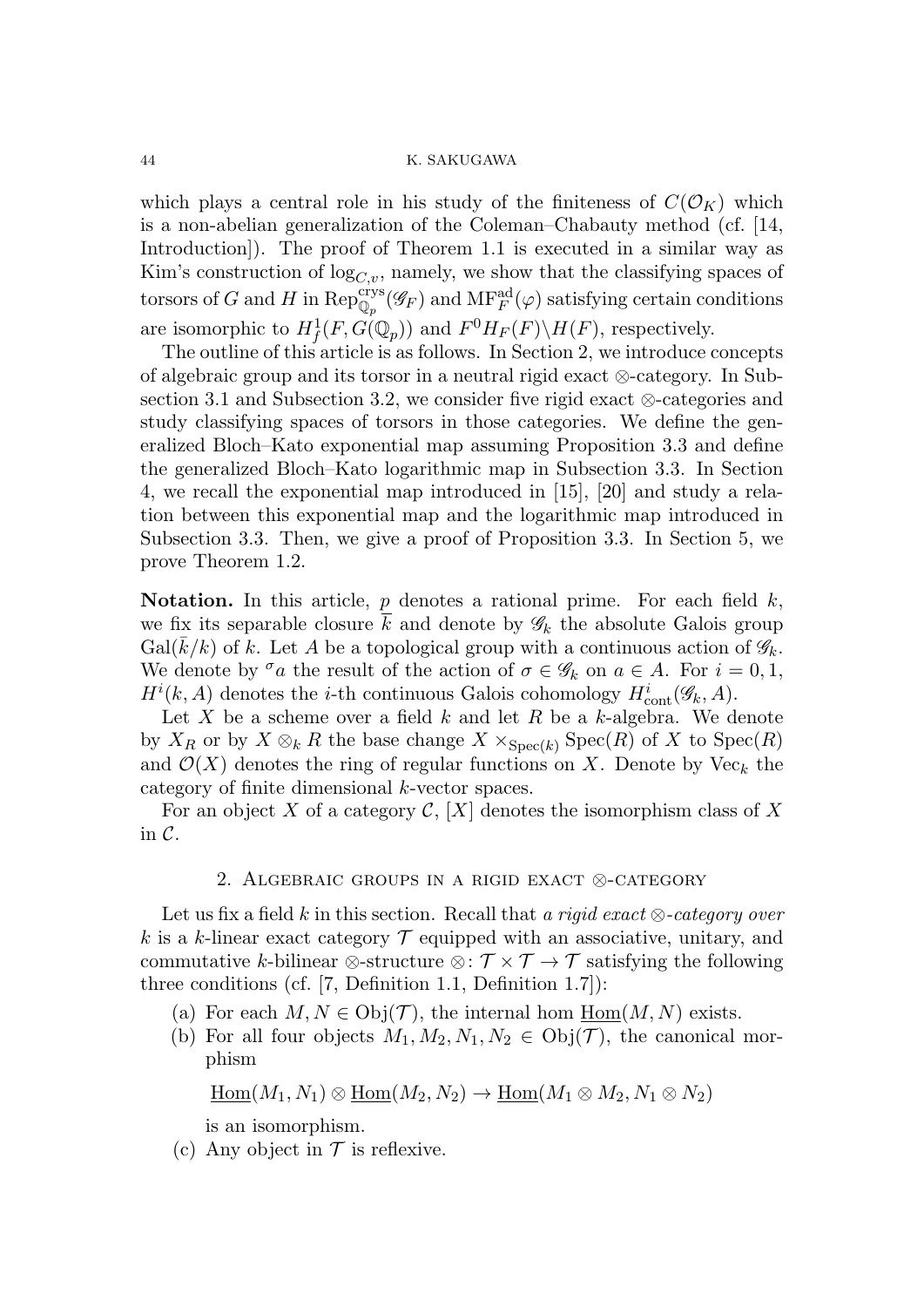The unit object in  $\mathcal T$  is denoted by  $1_{\mathcal T}$ . We say that  $\mathcal T$  is neutral if the natural map  $k \to \text{End}_{\mathcal{T}}(1_{\mathcal{T}})$  is an isomorphism and if there exists a faithful exact k-linear ⊗-functor  $\omega: \mathcal{T} \to \text{Vec}_k$ . Such an  $\omega$  is called a fiber functor on  $\mathcal T$ . We denote by Ind( $\mathcal T$ ) the ind-category of  $\mathcal T$ . Now on, we fix  $\mathcal T$  a rigid exact  $\otimes$ -category over k.

Definition 1 (cf. [6, Paragraphe 5.3]).

- (1) A commutative algebra in  $\mathcal T$  is an object A of Ind( $\mathcal T$ ) equipped with the unit  $1_{\mathcal{T}} \rightarrow A$  and the multiplication  $A \otimes A \rightarrow A$  which is associative, unitary, and commutative. Denote by  $\text{Alg}(\mathcal{T})$  the category of commutative algebras in  $\mathcal{T}$ .
- (2) An affine scheme in  $\mathcal T$  is an object in the opposite category  $\text{Alg}(\mathcal T)^\text{op}$ of Alg(T). The category of affine schemes in  $\mathcal T$  is denoted by Aff(T). We denote by  $Sp(A)$  the image of  $A \in Obj(A\vert g(\mathcal{T}))$  in  $Aff(\mathcal{T})$  under the natural equivalence  $\text{Alg}(\mathcal{T}) \cong \text{Aff}(\mathcal{T})$ .
- (3) Let  $\mathcal{T}'$  be a rigid exact ⊗-category over a field k' and let  $D: \mathcal{T} \to \mathcal{T}'$ be a  $\otimes$ -functor in the sense of [7, Definition 1.8]. Then, we also denote by

$$
D\colon \mathrm{Aff}(\mathcal{T})\to \mathrm{Aff}(\mathcal{T}')
$$

the functor defined by  $Sp(A) \mapsto Sp(D(A)).$ 

**Example 1.** A commutative algebra in Vec<sub>k</sub> is nothing but a commutative k-algebra in the usual sense. Hence, the category of affine schemes in  $Vec_k$ can be identified with the category of affine k-schemes.

**Definition 2.** Suppose that  $\mathcal T$  is neutral and let  $\omega$  be a fiber functor on  $\mathcal T$ . Let  $f: X \to Y$  be a morphism of affine schemes in  $\mathcal{T}$ . For each property P of morphisms of k-schemes (resp. property P of k-schemes), we say that f is P (resp. X is P) if  $\omega(f): \omega(X) \to \omega(Y)$  (resp.  $\omega(X)$ ) is P. Here, we identify the category of affine schemes in  $Vec_k$  with the category of affine k-schemes.

Remark 1. Recall that if  $\mathcal T$  is a Tannakian category over k, then any two fiber functors are locally isomorphic for the fpqc topology (cf. [19, Theorem 3.2.3]). Therefore, in Definition 2, if the property  $P$  is local on the base field  $k$  in the fpqc topology (e. g. of finite type, closed immersion, open immersion, unipotent etc.), then the concepts defined in Definition 2 does not depend on the choice of the fiber functor  $\omega$ .

For any two affine schemes  $X = Sp(A)$  and  $Y = Sp(B)$  in  $\mathcal{T}$ , we put  $X \times Y := Sp(A \otimes B)$ . We define the empty scheme in  $\mathcal T$  to be  $Sp(0)$ . There exists the following standard functor from  $\mathcal T$  to  $\mathrm{Aff}(\mathcal T)$ .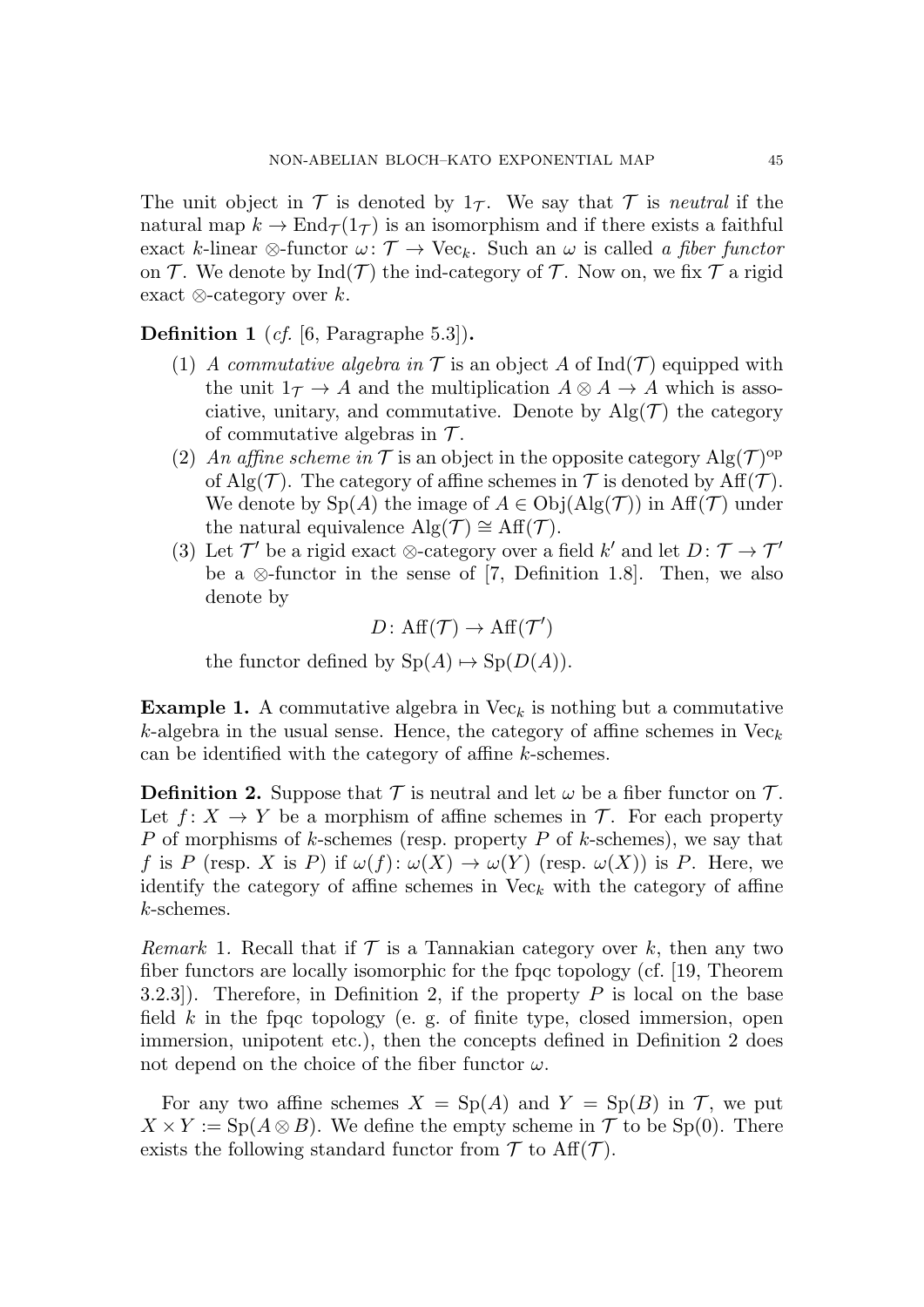**Definition 3.** We define the functor  $\mathbb{A} : \mathcal{T} \to \mathrm{Aff}(\mathcal{T})$  by the equality  $\mathbb{A}(M)$ := Sp(Sym $(M^{\vee})$ ). Here, Sym $(M^{\vee})$  is the symmetric algebra associated with  $M^{\vee}$ . We call such  $\mathbb{A}(M)$  an affine space in  $\mathcal{T}$ .

**Example 2.** For any object V of Vec<sub>k</sub>,  $\mathbb{A}(V)$  is the affine scheme representing the functor (k-algebras)  $\rightarrow$  (Sets);  $R \rightarrow V \otimes_k R$ .

**Lemma 2.1.** Suppose that  $\mathcal T$  is neutral. Let  $\omega$  be a fiber functor on  $\mathcal T$  and let  $X = Sp(A)$  be an affine scheme in  $\mathcal T$ . If X is of finite type, then there exists a closed immersion  $X \hookrightarrow A(V)$  for some  $V \in Obj(\mathcal{T})$ .

*Proof.* We write A as a direct limit  $\lim_{t \to i} A_i$  with  $A_i \in Obj(\mathcal{T})$ . Since X is of finite type for sufficiently large *i*, the image of  $\omega(A)$  in  $\omega(A)$  contains a set finite type, for sufficiently large i, the image of  $\omega(A_i)$  in  $\omega(A)$  contains a set of generators of the k-algebra  $\omega(A)$ . Because the algebra homomorphism  $Sym(\omega(A_i)) \to \omega(A)$  is surjective, the induced morphism  $X \to \mathbb{A}(A_i^{\vee})$  is a closed immersion by definition.

**Definition 4.** Let  $\mathcal{T}$  be a neutral rigid exact  $\otimes$ -category over k.

- (1) An affine group scheme in  $\mathcal T$  is a group object in  $\text{Aff}(\mathcal T)$ . Further, we say that an affine group scheme G in  $\mathcal T$  is an algebraic group in  $\mathcal T$  if G is of finite type.
- (2) Let X be an affine scheme in  $\mathcal T$  and let G be an affine group scheme in  $\mathcal T$ . A left action of G on X is a functorial left action of G on X. In other words, it is a collection of actions of  $G(Y) := \text{Hom}_{\text{Aff}(\mathcal{T})}(Y, G)$ on  $X(Y) := \text{Hom}_{\text{Aff}(\mathcal{T})}(Y, X)$  from the left for each object Y of  $Aff(\mathcal{T})$  which are functorial in Y. We define a right action of G on  $X$  in a similar way.
- (3) Let G be an affine group scheme in T. A left G-torsor in T is a nonempty object X in Aff(T) equipped with a left action  $a: G \times X \to X$ such that  $a \times pr_2$ :  $G \times X \to X \times X$  is an isomorphism of affine schemes in  $\mathcal T$ . We define a right *G*-torsor in  $\mathcal T$  by replacing a left action by a right action. We denote by  $H^1(\mathcal{T}, G)$  the set of isomorphism classes of right G-torsors in  $\mathcal{T}$ .
- (4) Let G and G' be affine group schemes in T. A  $(G, G')$ -bitorsor in T is an affine scheme X in  $\mathcal T$  equipped with a left (resp. right) action of G (resp.  $G'$ ) such that X is a left G-torsor and a right G'-torsor.

We regard  $H^1(\mathcal{T}, G)$  as a pointed set with the point [G] consisting of trivial torsors. The following well-known fact is useful for later discussions.

**Lemma 2.2** (cf. [22, Proposition 2.3.6 (iii)]). Let k be a field and let G be an algebraic group over  $k$ . Let  $V$  be a k-vector space equipped with an algebraic action of  $G$ . Then, for each finite dimensional subspace  $W$  of  $V$ , there exists a finite dimensional subspace  $W'$  of V which contains W and is stable under the action of G.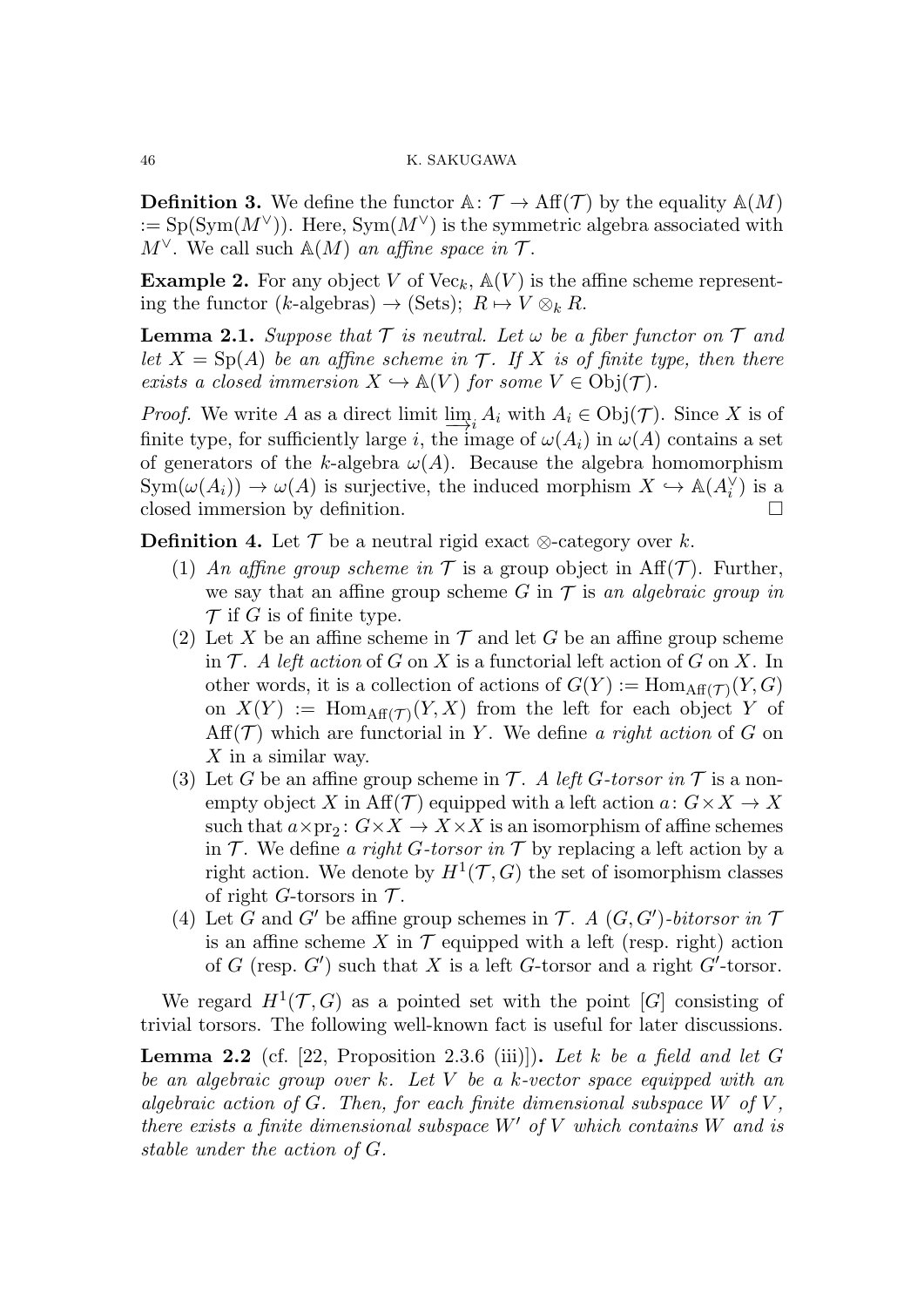**Proposition 2.3.** Let G be an algebraic group in  $\mathcal{T}$  and let  $X = Sp(A)$  be an affine scheme in  $\mathcal T$  equipped with a left action of G. If  $\mathcal T$  is a neutral Tannakian category over k, then for each object M in  $\mathcal T$  contained in A, there exists a G-stable object  $N \subset A$  in  $\mathcal T$  containing M. In particular, A is a direct limit of G-stable sub-objects of A in  $\mathcal T$ .

*Proof.* By Tannakian duality, we may assume that  $\mathcal T$  is the category  $\text{Rep}_k(\pi)$ of algebraic representations of a pro-algebraic group  $\pi$  over k on finite dimensional k-vector spaces. Then, A (resp. M) is an object in  $\text{Ind}(\text{Rep}_k(\pi))$ (resp. Rep<sub>k</sub> $(\pi)$ ) and G is an algebraic group over k equipped with an algebraic action of  $\pi$ . We define a subspace N of A to be the intersection of subspaces of A which contain M and are stable under the action of G. Then, according to Lemma 2.2,  $N$  is a finite dimensional  $k$ -vector space. By definition,  $N$  contains  $M$  and is stable under the action of  $G$ . Moreover, this space is also stable under the action of  $\pi$  because M is stable under the action of  $\pi$  and N is characterized as the minimal k-vector subspace of A containing  $M$  and stable under the action of  $G$ . Hence,  $N$  is an object of  $\text{Rep}_k(\pi)$  and this completes the proof of the proposition.

Let  $\mathcal{T}'$  be a rigid exact ⊗-category over a field k' and let  $D: \mathcal{T} \to \mathcal{T}'$ be a ⊗-functor. Then, for any affine group scheme G in  $\mathcal{T}$ ,  $D(G)$  is an affine group scheme in  $\mathcal{T}'$ . If D is faithful, then D sends each G-torsor to a  $D(G)$ -torsor. We define a notion named D-trivial as follows.

**Definition 5.** Let  $D_i: \mathcal{T} \to \mathcal{T}_i$ ,  $1 \leq i \leq n$ , be faithful ⊗-functors between rigid exact ⊗-categories and let G be an affine group scheme in  $\mathcal{T}$ . Let X be a right G-torsor in  $\mathcal{T}$ . We say that X is  $(D_1, \ldots, D_n)$ -trivial if  $D_i(X)$ is a trivial  $D_i(G)$ -torsor for each i. When  $n = 1$ , we mean  $D_1$ -trivial for  $(D_1)$ -trivial. Define a subset  $H^1_{D_1,...,D_n}(\mathcal{T}, G)$  of  $H^1(\mathcal{T}, G)$  by

$$
H^1_{D_1,\ldots,D_n}(\mathcal{T},G):=\mathrm{Ker}\left(H^1(\mathcal{T},G)\rightarrow \prod_{i=1}^n H^1(\mathcal{T}_i,D_i(G))\right).
$$

We say that G is  $(D_1, \ldots, D_n)$ -trivial if  $H^1(\mathcal{T}, G) = H^1_{D_1, \ldots, D_n}(\mathcal{T}, G)$ .

In other words, the pointed set  $H^1_{D_1,...,D_n}(\mathcal{T}, G)$  is canonically identified with the set of isomorphism classes of  $(D_1, \ldots, D_n)$ -trivial G-torsors.

Remark 2. Suppose that  $\mathcal T$  is neutral and let  $\omega: \mathcal T \to \text{Vec}_k$  be a fiber functor on T. Then, a G-torsor X is  $\omega$ -trivial if and only if  $\omega(X)$  has a k-rational point.

We recall the contraction and the pushforward of torsors.

**Definition 6.** ([11, Definition 1.3.1]). Let X (resp.  $X'$ ) be an affine scheme with a right (resp. left) action of an affine group scheme G in  $\mathcal T$ . Then,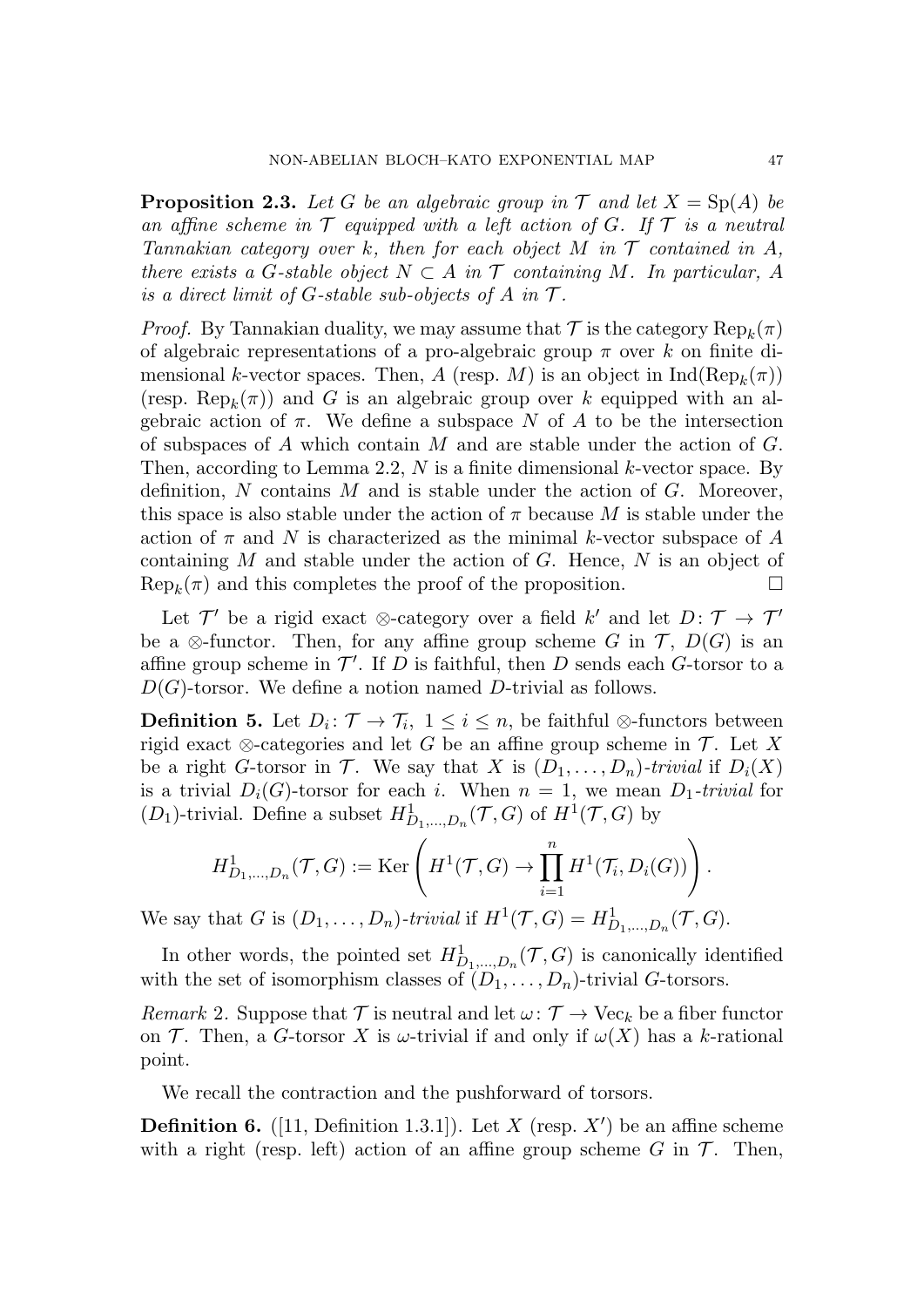we define the contraction  $X \wedge^G X'$  to be the quotient of  $X \times X'$  by the natural G-action defined by  $(x, x') \mapsto (xg, g^{-1}x')$ . If X' is an affine group scheme in  $\mathcal T$  and the action of G on X' is induced by a group homomorphism  $u: G \to X'$ , we denote  $X \wedge^G X'$  by  $u_*(X)$  and call it the pushforward of X by  $u$ .

*Remark* 3. Let X (resp X') be a right G-torsor (resp.  $(G, G')$ -bitorsor).

- (1) The contraction  $X \wedge^G X'$  is a right G'-torsor. We call such a contraction the composition of torsors and call  $X \wedge^G X'$  the composite X and  $X'$ .
- (2) The composition is functorial in the following sense. Let  $D: \mathcal{T} \to \mathcal{T}'$ be a faithful ⊗-functor between rigid exact ⊗-categories. Then, the quotient morphism  $X \times X' \to X \wedge^G X'$  induces  $D(G')$ -equivariant morphism

$$
c\colon D(X)\wedge^{D(G)} D(X')\to D(X\wedge^G X').
$$

Since both hand sides are right  $D(G')$ -torsors, c is an isomorphism.

Finally, we introduce the condition (Unip).

**Definition 7.** Suppose that  $\mathcal T$  is neutral and let  $\omega$  be a fiber functor on  $\mathcal T$ . For each algebraic group G in  $\mathcal T$ , we say that G satisfies (Unip) if G satisfies the following condition: (Unip)  $\omega(G)$  is a unipotent algebraic group over k.

# 3. Generalized Bloch–Kato exponential map and logarithmic MAP

In this section, we define the generalized Bloch–Kato exponential map and logarithmic map as maps between two classifying spaces of torsors in certain rigid exact ⊗-categories. We fix the following system of notation for the rest of this paper. Let F be a finite extension of  $\mathbb{Q}_p$  and let  $F_0$  be the maximal subfield of F unramified over  $\mathbb{Q}_p$ . Let  $f := [F_0, \mathbb{Q}_p]$  be the residual degree of F over  $\mathbb{Q}_p$ .

3.1. Classifying spaces of torsors in  $\mathrm{MF}_F(\varphi)$  and in  $\mathrm{MF}_F^{\mathrm{ad}}(\varphi)$ . In this and the next subsections, we give examples of classifying spaces of torsors in rigid exact ⊗-categories. Let  $MF_F(\varphi)$  be the category of finite dimensional filtered  $\varphi$ -modules over F. Recall that a filtered  $\varphi$ -module is an  $F_0$ vector space M equipped with a Frobenius semi-linear endomorphism  $\varphi_M$ and a separated and exhaustive decreasing filtration  $F^i(M \otimes_{F_0} F)$  of the Fvector space  $M \otimes_{F_0} F$ . A Hodge-Tate weight of M is an integer n satisfying  $F^n(M \otimes_{F_0} F) \neq F^{n+1}(M \otimes_{F_0} F)$ . This category has a natural  $\otimes$ -structure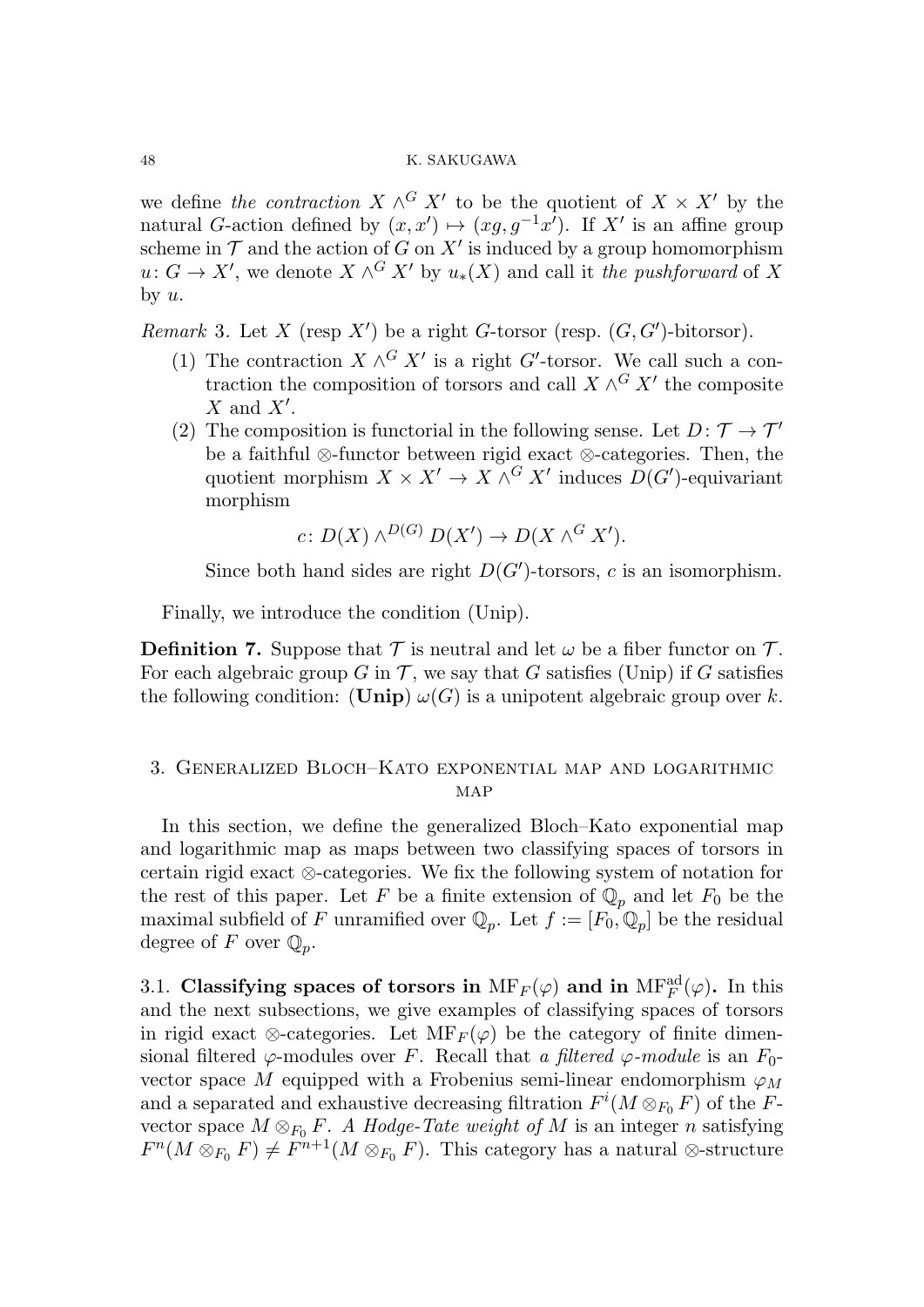and internal hom (cf. [9, 4.3.4]) and one can check that  $\text{MF}_F(\varphi)$  is a neutral rigid exact ⊗-category over  $\mathbb{Q}_p$ . We let

$$
\omega_{F_0}\colon \operatorname{MF}_F(\varphi)\longrightarrow \operatorname{Vec}_{F_0};M\mapsto M
$$

be the forgetful functor. Note that  $\omega_{F_0}$  is a ⊗-functor. We denote by  $\text{MF}_F$  the category of finite dimensional filtered F-vector spaces. Then, this category also has a natural ⊗-structure and internal hom (cf. loc. cit.) and is a neutral rigid exact  $\otimes$ -category over F. We also define a Hodge-Tate weight of M for each object of MF<sub>F</sub> as we did. The correspondence  $M \mapsto M \otimes_{F_0} F$ defines a faithful exact ⊗-functor of rigid exact ⊗-categories

$$
\omega_F\colon \operatorname{MF}_F(\varphi)\longrightarrow \operatorname{MF}_F.
$$

We fix an algebraic group H in  $\text{MF}_F(\varphi)$ . We denote by  $\varphi_H: H \to H$ the  $\mathbb{Q}_p$ -scheme endomorphism induced by the Frobenius endomorphism of the filtered  $\varphi$ -module  $\mathcal{O}(H)$ . Note that  $\varphi_H^f$  is an endomorphism of an  $F_0$ scheme H because f is the residual degree of  $F_0$  over  $\mathbb{Q}_p$ . Let  $H_F :=$  $H \times_{\text{Spec}(F_0)} \text{Spec}(F)$ . By definition, the following two inclusion relations are satisfied for all integers  $i$  and  $j$ :

$$
(3.1) \tF^i\mathcal{O}(H_F)F^j\mathcal{O}(H_F) \t\subset F^{i+j}\mathcal{O}(H_F),
$$

(3.2) 
$$
\operatorname{cm}_H(F^i\mathcal{O}(H_F)) \subset \sum_{j+k=i} F^j\mathcal{O}(H_F) \otimes_F F^k\mathcal{O}(H_F).
$$

Here, cm<sub>H</sub> is the comultiplication of  $\mathcal{O}(H)$ . We sometimes identify  $\omega_F(H)$ with  $H_F$ .

**Definition 8.** Let Y be an affine scheme in  $\text{MF}_F(\varphi)$ .

- (1) We say that Y satisfies the condition (Non-neg) if the following holds: (Non-neg) All Hodge-Tate weights of  $\mathcal{O}(Y)$  are non-negative, that is, we have  $F^0(\mathcal{O}(Y_F)) = \mathcal{O}(Y_F)$ .
- (2) Suppose that Y is an affine group scheme in  $\text{MF}_F(\varphi)$ . Then, we define the condition (Bij) as follows: (Bij) The morphism of  $F_0$ -schemes  $\varphi^f - 1: Y \to Y; x \mapsto \varphi^f(y)y^{-1}$ is an isomorphism.

Remark 4. Let Y be an affine scheme in  $\text{MF}_F(\varphi)$  and let  $Y_F := Y \times_{\text{Spec}(F_0)}$ Spec $(F)$ . If Y satisfies the condition (Non-neg), then  $F^i\mathcal{O}(Y_F)$  is an ideal of  $\mathcal{O}(Y_F)$ .

Suppose that H satisfies the condition (Non-neg). Then,  $F^1\mathcal{O}(H_F)$  is a Hopf-ideal of  $\mathcal{O}(H_F)$  by the inclusion relation (3.1) in the beginning of this subsection. We define a closed subgroup scheme  $F^0H_F$  of  $H_F$  to be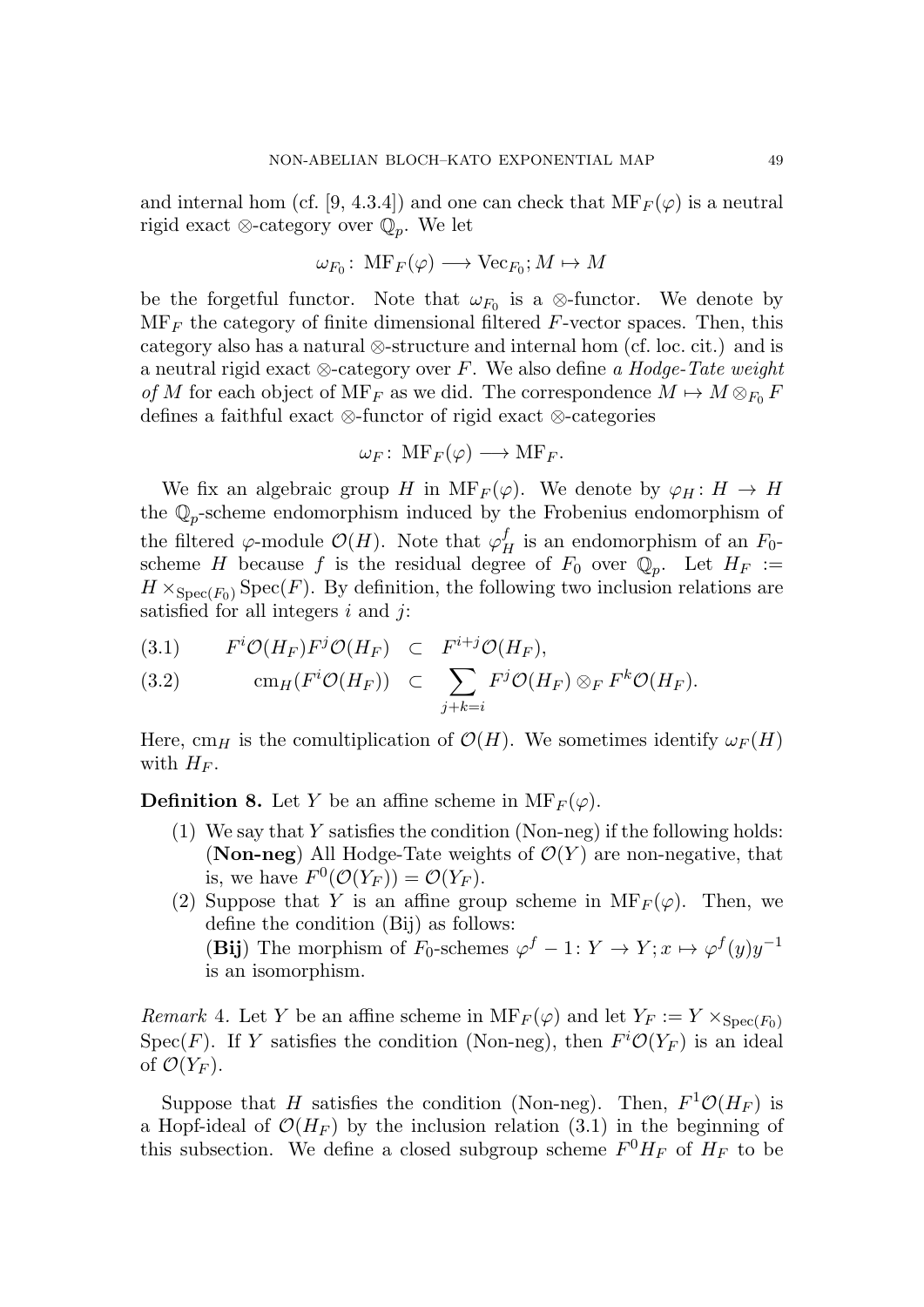$Spec(\mathcal{O}(H_F)/F^1\mathcal{O}(H_F))$ . We say that an H-torsor Y in  $\text{MF}_F(\varphi)$  is nonnegative if Y satisfies the condition (Non-neg). For each non-negative  $H$ torsor Y, we put  $F^0Y_F := \text{Spec}(\mathcal{O}(Y_F)/F^1\mathcal{O}(Y_F)).$  It can be checked that  $F^0Y_F$  is a torsor under  $F^0H_F$  in the usual sense. By definition, any  $\omega_F$ trivial torsor satisfies the condition (Non-neg).

**Lemma 3.1.** Let Y be a right H-torsor in  $\text{MF}_F(\varphi)$  and let  $Y_F := Y \times_{\text{Spec}(F_0)}$  $Spec(F)$ . If the underlying algebraic group of H is unipotent, then Y satisfies the condition (Non-neg).

*Proof.* Let  $U_N$  be the closed subgroup scheme of  $GL_{N,F_0}$  consisting of upper triangle unipotent matrices and suppose that  $H$  is a closed subgroup scheme of U<sub>N</sub>. Then, there exists  $x_{i,j} \in \mathcal{O}(H)$ ,  $1 \leq i < j \leq N$  such that  $F_0[x_{i,j}]$   $1 \leq j \leq N$  $i < j \leq N$  =  $\mathcal{O}(H)$  and

$$
\operatorname{cm}_H(x_{i,j})=x_{i,j}\otimes 1+1\otimes x_{i,j}+\sum_{i
$$

for all  $1 \leq i \leq j \leq N$ . Since the algebraic group H over  $F_0$  is unipotent, there exists a trivialization  $H \cong Y$  of an H-torsor in Vec<sub>F<sub>0</sub></sub>. We fix a trivialization  $t: Y \to H$  and denote by  $y_{i,j} \in \mathcal{O}(Y)$  the image of  $x_{i,j}$  under  $t^{\sharp}$ :  $\mathcal{O}(H) \xrightarrow{\sim} \mathcal{O}(Y)$ . Then, we have the equality

(3.3) 
$$
ca_{H,Y}(y_{i,j}) = y_{i,j} \otimes 1 + 1 \otimes x_{i,j} + \sum_{i < l < j} y_{i,l} \otimes x_{l,j},
$$

where  $\text{ca}_{H,Y}$  is the coaction of  $\mathcal{O}(H)$  on  $\mathcal{O}(Y)$ . Let us denote by  $\text{ca}'_{H,Y}$ the isomorphism of filtered  $\varphi$ -modules  $\mathcal{O}(Y) \otimes_{F_0} \mathcal{O}(Y) \xrightarrow{\sim} \mathcal{O}(Y) \otimes_{F_0} \mathcal{O}(H)$ defined by  $y \otimes y' \mapsto (y \otimes 1) \text{ca}_{H,Y}(y')$ . We show that  $y_{i,j} \in F^0\mathcal{O}(Y_F)$  by induction on  $d := j - i$ .

First, we suppose that  $d = 1$ . Then, by the equality (3.3), we have  $ca'_{H,Y}(1 \otimes y_{i,j} - y_{i,j} \otimes 1) = 1 \otimes x_{i,j}$ . Since  $1 \otimes x_{i,j} \in F^0(\mathcal{O}(Y_F) \otimes_F \mathcal{O}(H_F))$  by the condition (Non-neg),  $1 \otimes y_{i,j} - y_{i,j} \otimes 1$  is also contained in  $F^0(\mathcal{O}(Y_F) \otimes_F \mathcal{O}(Y_F))$  $\mathcal{O}(Y_F)$ ). This implies that  $y_{i,j} \in F^0\mathcal{O}(Y_F)$ .

Next, we suppose that  $d > 1$  and that  $y_{i',j'} \in F^0\mathcal{O}(Y_F)$  if  $i' - j' < d$ . Then, by the induction hypothesis,  $ca'_{H,Y}(1 \otimes y_{i,j} - y_{i,j} \otimes 1) = 1 \otimes x_{i,j} +$  $\sum_{i< l< j} y_{i,l} \otimes x_{l,j}$  is contained in  $F^0(\mathcal{O}(Y_F) \otimes_F \mathcal{O}(H_F))$ . Hence, we have  $y_{i,j} \in F^0\mathcal{O}(Y_F)$  and this completes the proof of the lemma.

*Remark* 5. In general, an  $H$ -torsor  $Y$  is not always to be non-negative. Let  $F = \mathbb{Q}_p$  and let  $H = \mathbb{G}_{m,\mathbb{Q}_p} = \text{Spec}(\mathbb{Q}_p[t, t^{-1}])$  equipped with the trivial Frobenius action and the filtration defined by  $F^i\mathcal{O}(H) = \mathcal{O}(H)$  if  $i \leq 0$  and by  $F^i\mathcal{O}(H) = 0$  if  $i > 0$ . Let  $Y = \mathbb{G}_{m,\mathbb{Q}_p}$  equipped with the trivial Frobenius action, the filtration defined by  $F^i\mathcal{O}(Y) = t^i \mathbb{Q}_p[t]$ , and the right action of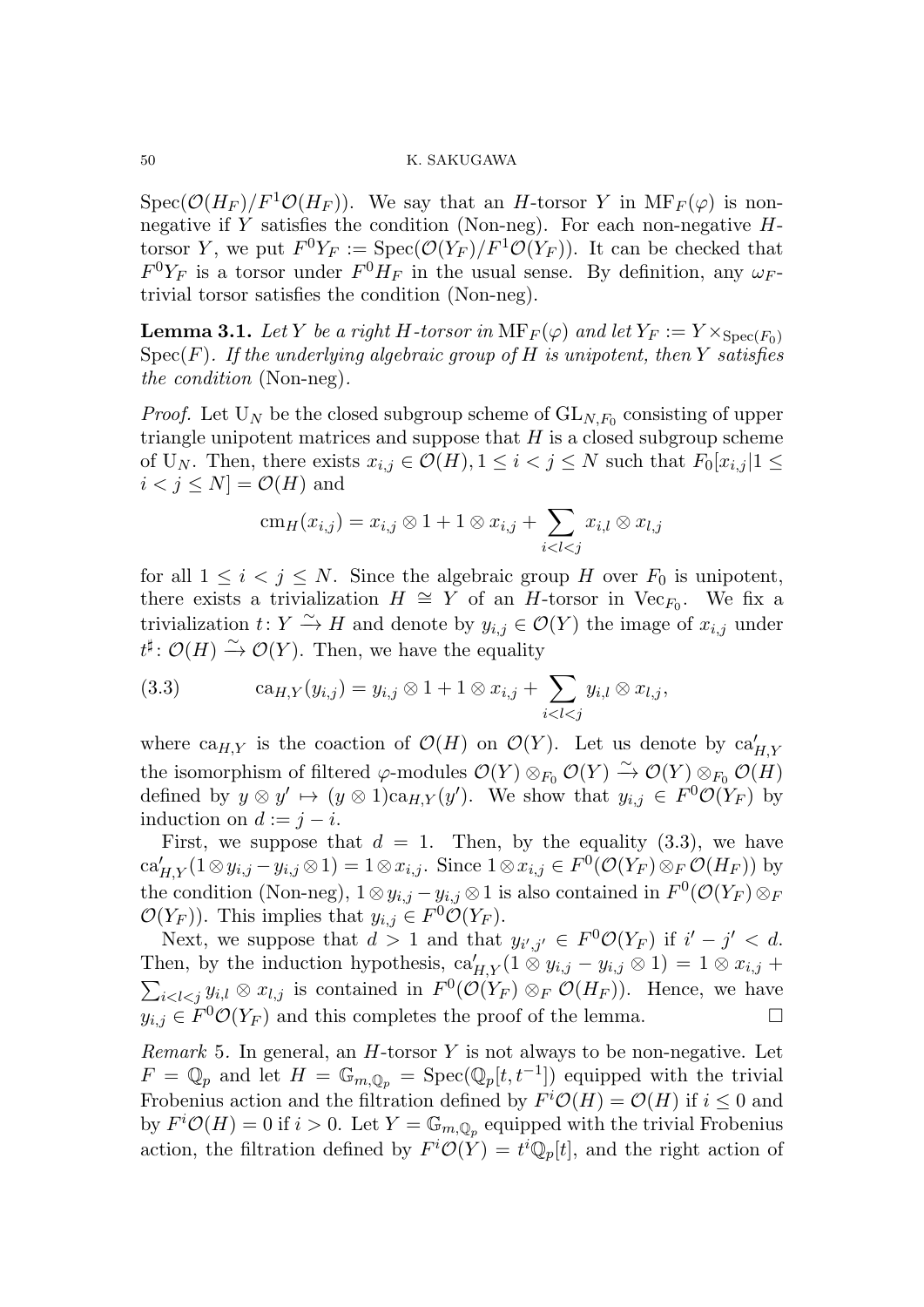H defined by the group structure of H. Then, Y is an H-torsor in  $\text{MF}_{\mathbb{Q}_p}(\varphi)$ which is not non-negative.

**Definition 9.** Let M be a filtered  $\varphi$ -module over F and let  $f: M \otimes_{F_0}$  $F \to M \otimes_{F_0} F$  be an F-linear automorphism. Then, we define the filtered  $\varphi$ -module  $M_f$  to be M equipped with the filtration  $F^i(M_f \otimes_{F_0} F) :=$  $f(F^{i}(M \otimes_{F_0} F))$  and with the same Frobenius endomorphism.

**Proposition 3.2.** Let H be an algebraic group in  $\text{MF}_F(\varphi)$  satisfying the conditions (Non-neg) and (Bij). Then, there exists a canonical isomorphism of pointed sets

$$
\Psi: H^1_{\omega_F, \omega_{F_0}}(\mathrm{MF}_F(\varphi), H) \xrightarrow{\sim} F^0 H_F(F) \backslash H(F).
$$

Proof. We repeat the same argument as in [14, Section 1]. First, we construct a map

 $\Psi: \{(\omega_{F_0}, \omega_F)$ -trivial H-torsors in  $\mathrm{MF}_F^{\mathrm{ad}}(\varphi)\}\to F^0H_F(F)\backslash H(F)$ .

Let Y be an  $(\omega_{F_0}, \omega_F)$ -trivial right H-torsor in  $\text{MF}_F^{\text{ad}}(\varphi)$ . Then, we can take an F-rational point  $p_{Y,d}$  of  $F^0Y_F$  because Y is  $\omega_F$ -trivial. Further, by the same argument of [1, Corollary 3.2], we see that there exists a unique  $F_0$ -valued point  $p_{Y,c}$  of Y invariant under  $\varphi^f$ . Here, for applying Besser's argument, we need the conditions that Y is  $\omega_{F_0}$ -trivial and that H satisfies (Bij). We define  $\Psi(Y)$  to be the class of  $h \in H(F)$  in  $F^0H_F(F)\backslash H(F)$ satisfying  $p_{Y,c} = p_{Y,d}h$ . One can check that the class of h in  $F^0H_F(F)\backslash H(F)$ depends only on the isomorphism class of Y and that  $\Psi$  induces a welldefined injective map  $H^1_{\omega_F,\omega_{F_0}}(\mathrm{MF}_F(\varphi),H) \hookrightarrow F^0H_F(F)\backslash H(F)$ . By abuse of notation, we also denote this injection by Ψ.

Finally, we show the surjectivity of  $\Psi$ . Let h be an element of  $H(F)$ and denote by  $h^{\sharp}$  the ring automorphism of  $\mathcal{O}(H_F)$  induced by the left multiplication of h. Then, the filtered  $\varphi$ -module  $\mathcal{O}(H)_{h\sharp}$  is a commutative algebra in  $\text{MF}_F(\varphi)$ . We define  $H_h$  to be  $\text{Sp}(\mathcal{O}(H)_{h^{\sharp}})$ . The affine scheme  $H_h$ is  $\omega_{F_0}$ -trivial and the unit of H is the unique Frobenius invariant point of  $H_h$ . On the other hand, the closed subscheme  $F^0H_{h,F}$  of  $H_{h,F}$  coincides with  $h^{-1}F^0H_F$  by construction. Therefore, we may take  $p_{H_h,d}$  as  $h^{-1}$ . Hence,  $\Psi(H_h) = h$  modulo  $F^0 H_F(F)$  and this implies the surjectivity of  $\Psi$ .

Now, we assume that H is an algebraic group in the category  $\text{MF}_F^{\text{ad}}(\varphi)$ of weakly admissible filtered  $\varphi$ -modules (cf. [9]). According to [4, Théorème A, the category  $\text{MF}_F^{\text{ad}}(\varphi)$  is a neutral Tannakian category over  $\mathbb{Q}_p$ . Let  $MF_F^{\text{ord}}(\varphi)$  be the category of ordinary filtered  $\varphi$ -modules in the sense of Perrin-Riou (cf. [18]). Recall that  $M \in Obj(MF_F(\varphi))$  is said to be ordinary if its Hodge numbers coincide with Newton numbers counted with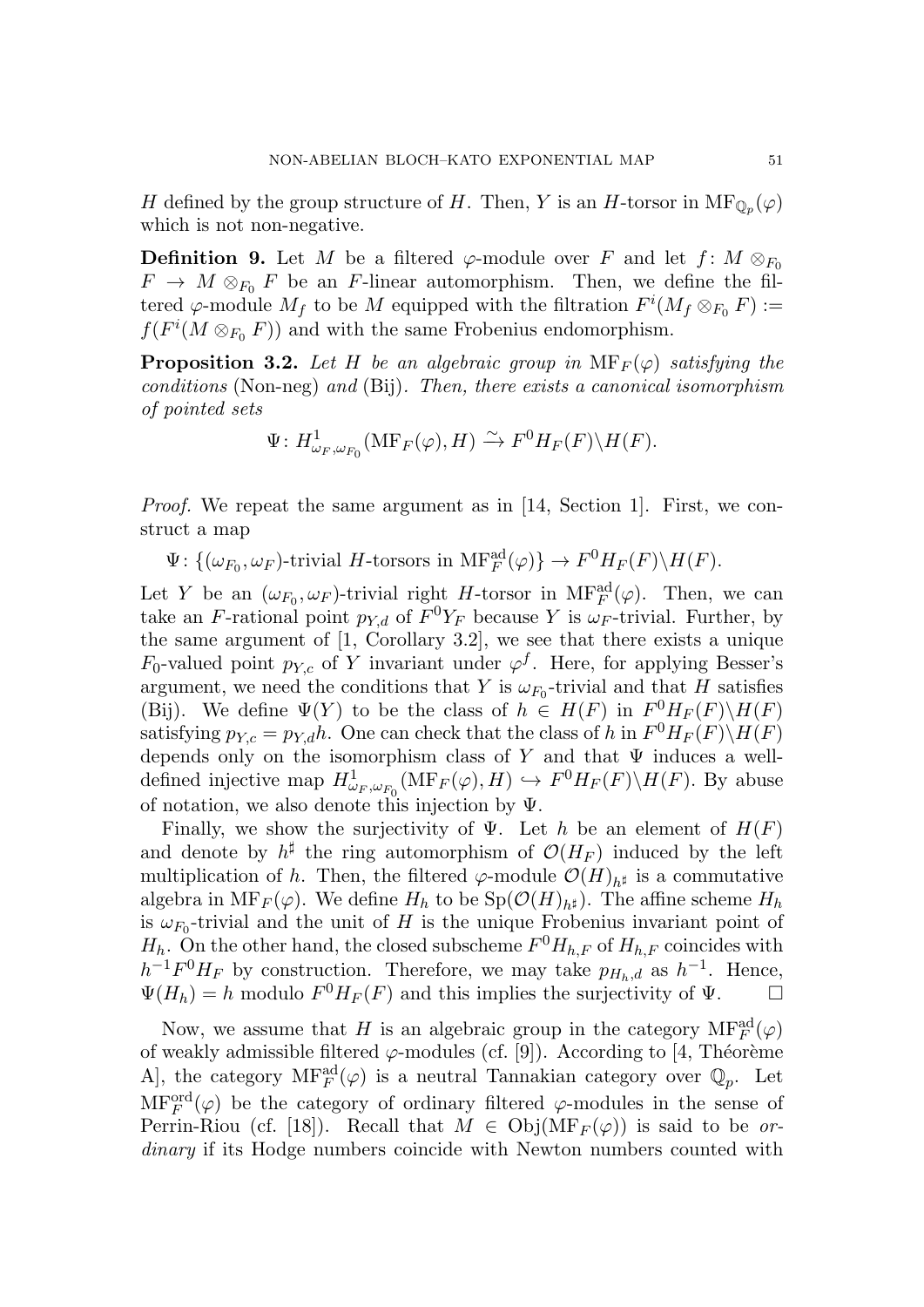multiplicity and that each ordinary filtered  $\varphi$ -module is weakly admissible. Perrin-Riou proved that  $\mathrm{MF}^{\text{ord}}_F(\varphi)$  is a neutral Tannakian category over  $\mathbb{Q}_p$  $(cf. loc. cit. Théorème 1.5). The following proposition is a key of this paper.$ 

**Proposition 3.3.** Let H be an algebraic group in  $\text{MF}_F^{\text{ad}}(\varphi)$  satisfying the conditions (Non-neg) and (Bij). Furthermore, we suppose one of the following conditions:

- (a) The algebraic group H is an algebraic group in  $\mathrm{MF}^{\mathrm{ord}}_F(\varphi)$ .
- (b) The algebraic group H satisfies the condition (Unip).

Then, the canonical injection

$$
H^1_{\omega_{F_0},\omega_F}(\mathrm{MF}^{\mathrm{ad}}_F(\varphi),H)\hookrightarrow H^1_{\omega_{F_0},\omega_F}(\mathrm{MF}_F(\varphi),H)
$$

is a bijection.

Remark 6. If an algebraic group H in  $\mathrm{MF}^{\mathrm{ad}}_F(\varphi)$  satisfies the condition (Unip), then H is  $\omega_F$ -trivial by Lemma 3.1. Furthermore, it is clear that H is  $\omega_{F_0}$ trivial in this case (cf. Remark 2). Hence, Proposition 3.3 states that we have

(3.4) 
$$
H^1(\text{MF}_F^{\text{ad}}(\varphi), H) \xrightarrow{\sim} H^1(\text{MF}_F(\varphi), H) \cong F^0H_F(F)\backslash H(F)
$$

if  $H$  satisfies three conditions (Non-neg), (Bij), and (Unip).

The proofs of Proposition 3.3 for the ordinary case (a) and the unipotent case (b) are given separately. The proof of the former case is simper than the latter case and we give a proof of that case in the last of this subsection. The proof of the latter case will be given in Subsection 4.3 depending on a totally different idea.

Before starting the proof of the ordinary case of Proposition 3.3, we recall the slope filtration of  $\varphi$ -modules. Let  $\sigma$  be the arithmetic Frobenius automorphism of  $F_0$ . Let M be a dualizable finite dimensional  $\varphi$ -module over  $F_0$ , that is, the  $F_0$ -linear homomorphism  $M \to \sigma_* M$  induced by  $\varphi_M$  is an isomorphism. Then, by the Dieudonné–Manin classification, there exists a unique decomposition  $M = \bigoplus_{\alpha} M^{[\alpha]}$  such that  $M^{[\alpha]}$  is pure of slope  $\alpha$  (cf. [12, Corollary 14.6.4], [18, Subsection 1.2]). We define the slope filtration  ${M_\alpha}_{\alpha\in\mathbb{R}}$  of M by  $M_\alpha := \bigoplus_{\beta\leq\alpha} M^{[\beta]}$ . By definition, this filtration is an increasing, separated, and saturated filtration of  $M$ . If  $M$  is ordinary, then M is dualizable and each slope of M is an integer. Thus, we regard the slope filtration of  $M$  as a filtration indexed by integers when  $M$  is ordinary.

**Lemma 3.4.** Let  $C$  be a sub-Tannakian category of  $MF_F^{ord}(\varphi)$  closed under subquotients and extensions. Let M be an object in  $\overrightarrow{C}$  and let  $f: M \otimes_{F_0}$  $F \to M \otimes_{F_0} F$  be an F-linear automorphism. If f stabilizes the filtration  ${M_\alpha \otimes_{F_0} F}_{\alpha \in \mathbb{Z}}$ , then the filtered  $\varphi$ -module  $M_f$  is also an object in C. In particular,  $M_f$  is weakly admissible.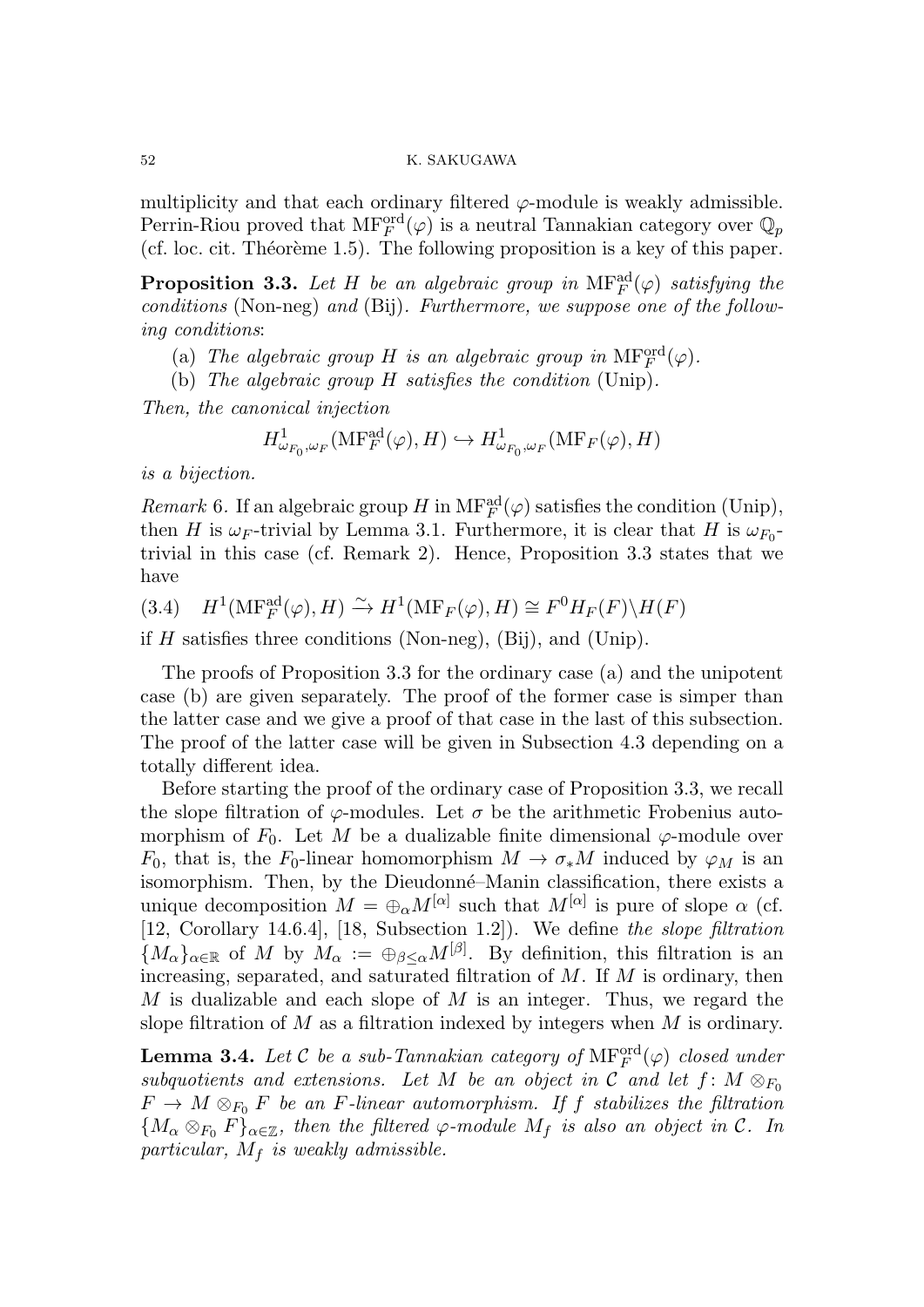*Proof.* We prove this lemma by induction on  $n := \sharp{\text{Hodge numbers of } M}$ . If  $n = 1$ , then M is pure of slope  $\alpha$  for some integer  $\alpha$ . The Hodge filtration of  $M$  is give by the following equalities:

$$
F^{i}(M \otimes_{F_0} F) = \begin{cases} M \otimes_{F_0} F & \text{if } i \leq \alpha, \\ 0 & \text{if } i > \alpha. \end{cases}
$$

Hence, we have  $M_f = M$  and the assertion holds for M.

Next, we show the general case. We assume that the assertion of the lemma holds for each  $N \in Obj(\mathcal{C})$  such that  $\sharp{\text{Hodge numbers of } N} < n$ . Let  $\alpha$  be the maximum integer such that

$$
F^{\alpha}(M \otimes_{F_0} F) = M \otimes_{F_0} F.
$$

Then, according to [18, Lemma 2.5],  $M_{\alpha}$  is pure of slope  $\alpha$  and  $M_{\alpha}$  is a sub-object of  $M$  in  $\mathcal{C}$ . By the assumption of the induction, the assertion of the lemma for  $M' := (M/M_\alpha) \in \mathrm{Obj}(\mathcal{C})$  holds. Consider the following exact sequence of filtered  $\varphi$ -modules:

$$
0 \to M_{\alpha,f} = M_{\alpha} \to M_f \to M'_{\bar{f}} \to 0
$$

where  $\bar{f}: M' \otimes_{F_0} F \to M' \otimes_{F_0} F$  is the F-linear automorphism induced by f. Since  $M_{\alpha}$  and  $M_{\overline{f}}'$  are ordinary,  $M_f$  is also ordinary (cf. [18, Proposition 2.4]). Furthermore, since  $M_{\alpha}$  and  $M_{\overline{f}}'$  are objects in C, we see that  $M_f$  is also an object in  $\mathcal{C}$ .

Proof of Proposition 3.3 when H satisfies the condition (b). By the proof of Proposition 3.2, it is sufficient to show that  $\mathcal{O}(H)_{h^{\sharp}}$  is admissible for any  $h \in H(F)$ . According to Lemma 3.4, it is sufficient to show that  $h^{\sharp}$  preserves the slope filtration of  $\mathcal{O}(H_F)$ . Let  $\alpha$  be a slope of  $\mathcal{O}(H)$ . Since the comultiplication cm<sub>H</sub> of  $\mathcal{O}(H)$  is compatible with its slope filtration,  $h^{\sharp}$  is factored as follows:

$$
\mathcal{O}(H_F)_{\alpha} := \mathcal{O}(H)_{\alpha} \otimes_{F_0} F \xrightarrow{\text{cm}_H} \sum_{\beta + \gamma = \alpha} \mathcal{O}(H_F)_{\beta} \otimes_F \mathcal{O}(H_F)_{\gamma} \xrightarrow{\text{1} \otimes h} \sum_{\beta + \gamma = \alpha} \mathcal{O}(H_F)_{\gamma}.
$$

Note that each slope of  $\mathcal{O}(H)$  is non-negative by the condition (Non-neg). Hence, we have  $\sum_{\beta+\gamma=\alpha} \mathcal{O}(H_F)_{\gamma} = \sum_{\gamma=0}^{\alpha} \mathcal{O}(H_F)_{\gamma} = \mathcal{O}(H_F)_{\alpha}$ . Thus,  $h^{\sharp}$  preserves the filtration  $\{\mathcal{O}(H_F)_{\alpha}\}_{{\alpha \in \mathbb{Z}_{\geq 0}}}$  and this completes the proof of Proposition 3.3 when the condition (a) holds.  $\square$ 

By Lemma 3.4 and the above proof, we obtain the following corollary.

**Corollary 1.** Let C be a sub-Tannakian category of  $MF_F^{ord}(\varphi)$  stable under subquotients and extensions. Let  $H$  be an algebraic group in  $\mathcal C$  satisfying the conditions (Non-neg) and (Bij). Then, the canonical injections

$$
H^1_{\omega_{F_0},\omega_F}(\mathcal{C},H) \hookrightarrow H^1_{\omega_{F_0},\omega_F}(\mathrm{MF}^{\mathrm{ad}}_F(\varphi),H) \hookrightarrow H^1_{\omega_{F_0},\omega_F}(\mathrm{MF}_F(\varphi),H)
$$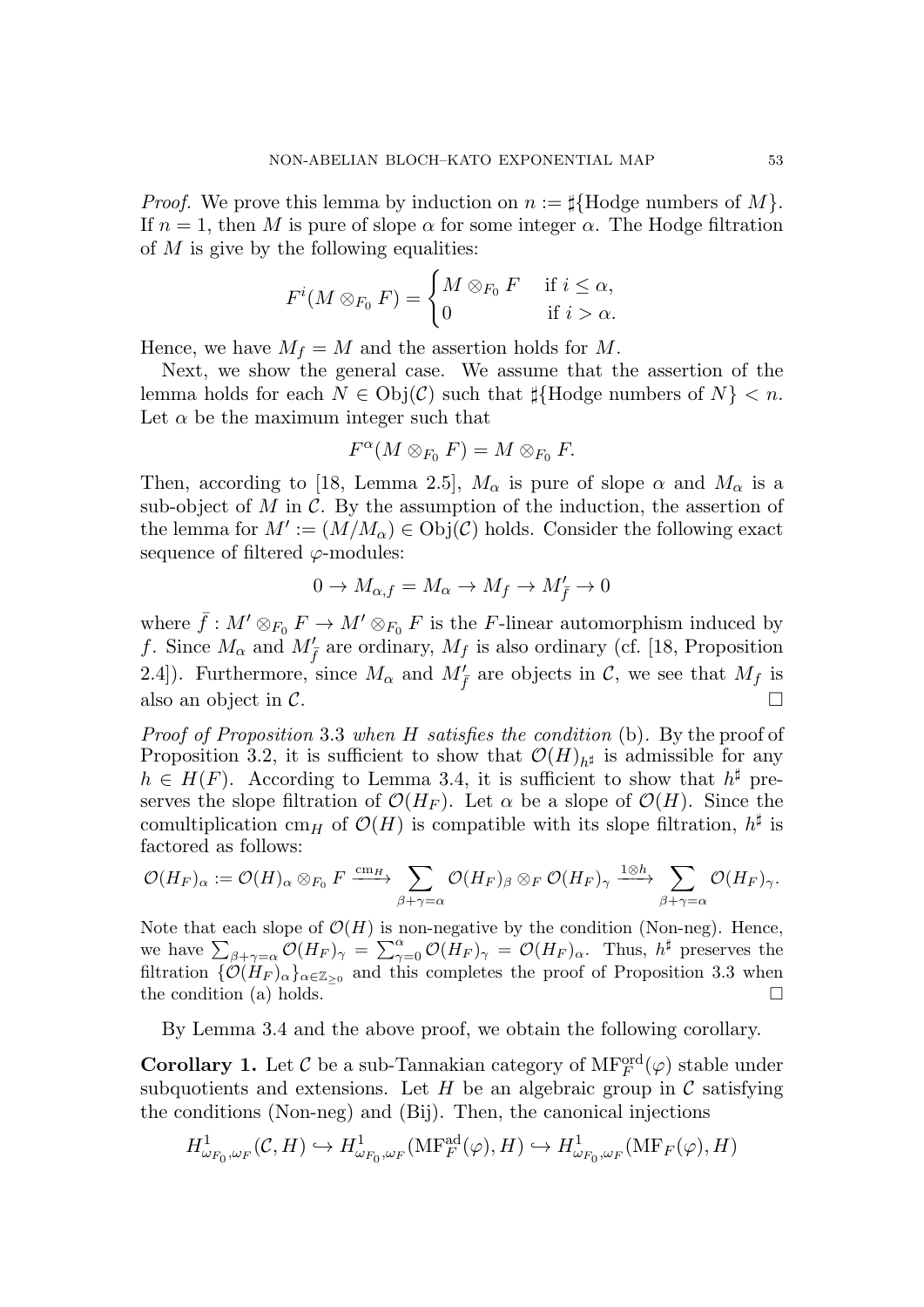are bijections.

3.2. Classifying spaces of torsors in  ${\rm Rep}_{\mathbb{Q}_p}(\mathscr{G}_F)$  and in  ${\rm Rep}_{\mathbb{Q}_p}^{\rm crys}(\mathscr{G}_F)$ . The next example of a rigid exact ⊗-category is the category  $\text{Rep}_{\mathbb{Q}_p}(\mathscr{G}_F)$ of continuous representations of  $\mathscr{G}_F$  on finite dimensional  $\mathbb{Q}_p$ -vector spaces. We study fundamental properties of affine schemes and classifying spaces of torsors in this category.

**Definition 10.** Let X be an affine scheme in  $\text{Rep}_{\mathbb{Q}_p}(\mathscr{G}_F)$  of finite type. Choose  $V \in \mathrm{Obj}(\mathrm{Rep}_{\mathbb{Q}_p}(\mathscr{G}_F))$  and a closed immersion  $X \hookrightarrow \mathbb{A}(V)$  (cf. Lemma 2.1). Then, for any topological  $\mathbb{Q}_p$ -algebra R, we define the topology on  $X(R)$  to be the relative topology defined by the inclusion  $X(R) \hookrightarrow$  $\mathbb{A}(V)(R) = V \otimes_{\mathbb{Q}_p} R$ . Here, we equip  $V \otimes_{\mathbb{Q}_p} R$  with the product topology on R.

**Lemma 3.5.** The topology on  $X(R)$  does not depend on the choice of a closed immersion  $i: X \hookrightarrow \mathbb{A}(V)$ .

*Proof.* First, we consider the case when X is an affine space  $\mathbb{A}(W)$  with  $W \in$  $\mathrm{Obj}(\mathrm{Rep}_{\mathbb{Q}_p}(\mathscr{G}_F))$  and i is induced by an injective  $\mathbb{Q}_p[\mathscr{G}_F]$ -homomorphism  $W \hookrightarrow V$ . In this case, the product topology on  $W \otimes_{\mathbb{Q}_p} R$  coincides with the topology induced by  $W \otimes_{\mathbb{Q}_p} R \hookrightarrow V \otimes_{\mathbb{Q}_p} R$  because  $W \otimes_{\mathbb{Q}_p} R$  is a direct factor of  $V \otimes_{\mathbb{Q}_p} R$  as an R-module.

Next, we consider the general case. Take another object  $V'$  of  $\mathrm{Rep}_{\mathbb{Q}_p}(\mathscr{G}_F)$ and a closed immersion  $i: X \hookrightarrow \mathbb{A}(V')$ . By replacing  $V'$  by  $V \oplus V'$ , we may assume that  $V$  is contained in  $V'$  and that there exists a commutative diagram of closed immersions



such that f is induced by the inclusion  $V \hookrightarrow V'$ . Since the topology on  $\mathbb{A}(V)$ coincides with the relative topology defined by  $f$ , the relative topology on  $X(R)$  induced by i coincides with its relative topology defined by i' . — П

**Definition 11.** Let X be an affine scheme in  $\text{Rep}_{\mathbb{Q}_p}(\mathscr{G}_F)$  of finite type. Then, for each topological  $\mathbb{Q}_p$ -algebra R equipped with a continuous action of  $\mathscr{G}_F$ , we define the action of  $\sigma \in \mathscr{G}_F$  on  $x \in X(R) = \text{Hom}(\mathcal{O}(X), R)$  by the equality  $^{\sigma}x(a) := \sigma\left(x(\sigma^{-1}a)\right)$  for each  $a \in \mathcal{O}(X)$ .

Remark 7. We use the same notation as in Definition 11.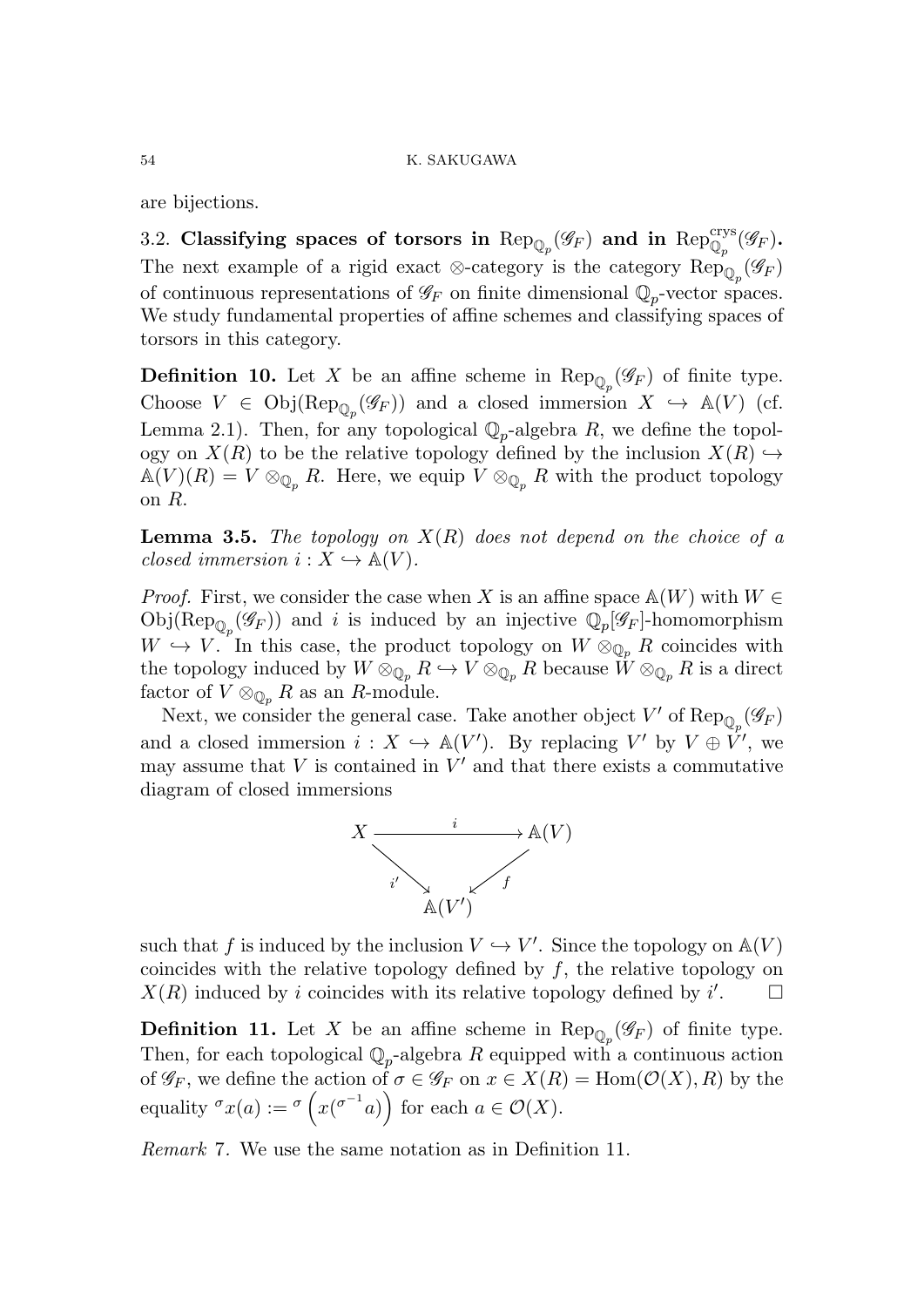- (1) The action of  $\mathscr{G}_F$  on  $X(R)$  is functorial in X. In other words, for any morphism  $X \to Y$  between affine schemes in  $\text{Rep}_{\mathbb{Q}_p}(\mathscr{G}_F)$ , the map  $X(R) \to Y(R)$  is  $\mathscr{G}_F$ -equivariant.
- (2) If  $X = \mathbb{A}(V)$  with  $V \in \mathrm{Obj}(\mathrm{Rep}_{\mathbb{Q}_p}(\mathscr{G}_F))$ , then the action of  $\mathscr{G}_F$  on  $X(R) = V \otimes_{\mathbb{Q}_n} R$  coincides with the diagonal action. In particular, this action is continuous.

**Lemma 3.6.** Let  $X$  and  $R$  be the same as in Definition 11. Then, the action of  $\mathscr{G}_F$  on  $X(R)$  is continuous.

*Proof.* Choose  $V \in \mathrm{Obj}(\mathrm{Rep}_{\mathbb{Q}_p}(\mathscr{G}_F))$  and a closed immersion  $X \hookrightarrow \mathbb{A}(V)$ . Recall that the inclusion  $X(R) \hookrightarrow \mathbb{A}(V)(R)$  is  $\mathscr{G}_F$ -equivariant (cf. Remark 7 (1)). Furthermore, the action of  $\mathscr{G}_F$  on  $\mathbb{A}(V)(R)$  is continuous by Remark 7 (2). Since the topology on  $X(R)$  is defined by this inclusion, we obtain the conclusion of the lemma.

Let  $\omega_{\mathbb{Q}_p}$ : Rep $_{\mathbb{Q}_p}(\mathscr{G}_F) \to \text{Vec}_{\mathbb{Q}_p}$  be the forgetful functor. Then, we can describe the classifying space of  $\omega_{\mathbb{Q}_p}$ -trivial torsors as follows:

**Proposition 3.7.** Let G be an algebraic group in  $\text{Rep}_{\mathbb{Q}_p}(\mathscr{G}_F)$ . Then, there exists a natural isomorphism of pointed sets

$$
\Phi: H^1_{\omega_{\mathbb{Q}_p}}(\text{Rep}_{\mathbb{Q}_p}(\mathscr{G}_F), G) \xrightarrow{\sim} H^1(F, G(\mathbb{Q}_p)).
$$

*Proof.* Let X be an  $\omega_{\mathbb{Q}_p}$ -trivial right G-torsor in  $\text{Rep}_{\mathbb{Q}_p}(\mathscr{G}_F)$ . Since X is  $\omega_{\mathbb{Q}_p}$ trivial,  $X(\mathbb{Q}_p)$  is non-empty (cf. Remark 2) and is a right torsor under  $G(\mathbb{Q}_p)$ in the usual sense. We fix an element x of the non-empty set  $X(\mathbb{Q}_p)$ . Then, for each  $\sigma \in \mathscr{G}_F$ , there exists a unique element  $c_x(\sigma) \in G(\mathbb{Q}_p)$  satisfying  $\sigma x =$  $xc_x(\sigma)$ . By construction,  $c_x$  is a continuous 1-cocycle of  $\mathscr{G}_F$  with coefficients in  $G(\mathbb{Q}_p)$ . By the standard argument, one can prove that the cohomology class  $[c_x] \in H^1(F, G(\mathbb{Q}_p))$  of  $c_x$  depends only on the isomorphism class of X and  $[c_x]$  determines the isomorphism class of X. We put  $\Phi([X]) :=$  $[c_x]$ . Then,  $\Phi$  is injective because the isomorphism class of X is uniquely determined by the cohomology class  $\Phi([X]).$ 

We shall check the surjectivity of  $\Phi$ . Let  $c: \mathscr{G}_F \to G(\mathbb{Q}_p)$  be a continuous 1-cocycle. For each  $\sigma \in \mathscr{G}_F$ , we define  $a_c(\sigma)$ :  $G \to G$  by  $a_c(\sigma)(g) := \sigma g c(\sigma)$ . Since c is a 1-cocycle,  $a_c$  defines a left action of  $\mathscr{G}_F$  on G. We define  $G_c$  to be G equipped with the action of  $\mathscr{G}_F$  defined by  $a_c$ . Further, we equip  $G_c$ with the natural right action of  $G$  defined by translations. We shall show that  $G_c$  is a right torsor under G in  $\text{Rep}_{\mathbb{Q}_p}(\mathscr{G}_F)$ . It is sufficient to show that  $G_c$  is an affine scheme in  $\text{Rep}_{\mathbb{Q}_p}(\mathscr{G}_F)$ . According to Proposition 2.3, there exists a collection of finite dimensional sub- $\mathbb{Q}_p$ -vector spaces  $\{V_\lambda\}_\lambda$  of  $\mathcal{O}(G)$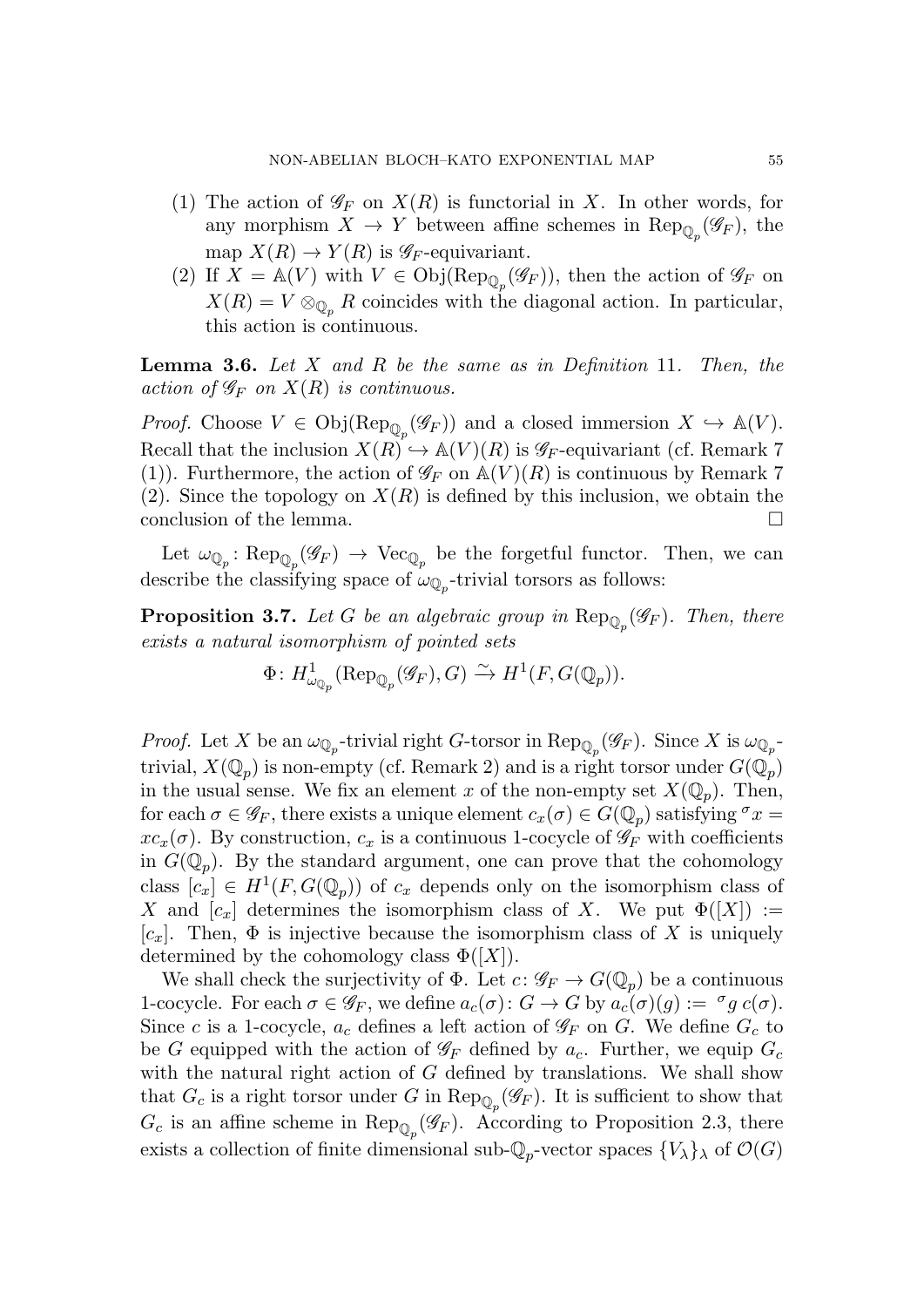stable under the actions of  $\mathscr{G}_F$  and G such that  $\mathcal{O}(G) = \cup_{\lambda} V_{\lambda}$ . Then,  $V_{\lambda}$  is also stable under the new action of  $\mathscr{G}_F$  defined by  $a_c$ . Therefore,  $G_c$  is an affine scheme in  $\text{Rep}_{\mathbb{Q}_p}(\mathscr{G}_F)$ . By the construction of  $G_c$  and the definition of  $\Phi$ , we have  $\Phi([G_c]) = [c]$ . Thus,  $\Phi$  is surjective.

For the rest of this subsection, we consider torsors under algebraic groups in the category  $\operatorname{Rep}_{\mathbb{Q}_p}^{\text{crys}}(\mathscr{G}_F)$  of crystalline representations of  $\mathscr{G}_F$ .

**Definition 12.** We define the finite part  $H^1_f(F, G(\mathbb{Q}_p))$  of  $H^1(F, G(\mathbb{Q}_p))$  by  $H^1_f(F, G(\mathbb{Q}_p)) := \text{Ker}\left(H^1(F, G(\mathbb{Q}_p)) \to H^1(F, G(B_{\text{crys}}))\right).$ 

Recall that there exists an equivalence of Tannakian categories

$$
D_{\text{crys}}\colon \operatorname{Rep}_{\mathbb{Q}_p}^{\text{crys}}(\mathscr{G}_F) \xrightarrow{\sim} \operatorname{MF}_F^{\text{ad}}(\varphi); V \mapsto D_{\text{crys}}(V) := H^0(\mathscr{G}_F, V \otimes_{\mathbb{Q}_p} B_{\text{crys}})
$$
  
which is a quasi-inverse of the functor  $V_{\text{crys}}$  (cf. [4]).

**Proposition 3.8.** Let G be an algebraic group in  $\text{Rep}_{\mathbb{Q}_p}^{\text{crys}}(\mathscr{G}_F)$ . Then, the  $map \Phi$  in Proposition 3.7 induces the canonical bijection

$$
\Phi: H^1_{\omega_{\mathbb{Q}_p}, D'_{\text{crys}}}(\text{Rep}_{\mathbb{Q}_p}^{\text{crys}}(\mathscr{G}_F), G) \xrightarrow{\sim} H^1_f(F, G(\mathbb{Q}_p)),
$$

where  $D'_{\text{crys}}$  is the composite  $\omega_{F_0} \circ D_{\text{crys}}$ :  $\text{Rep}_{\mathbb{Q}_p}^{\text{crys}}(\mathscr{G}_F) \to \text{Vec}_{F_0}$ .

*Proof.* Let X be a right G-torsor in  $\text{Rep}_{\mathbb{Q}_p}(\mathscr{G}_F)$  which is  $\omega_{\mathbb{Q}_p}$ -trivial. Note that  $\Phi([X])$  is contained in the kernel of  $H^1(F, G(\mathbb{Q}_p)) \to H^1(F, G(B_{\text{crys}}))$ if and only if the  $\mathscr{G}_F$ -invariant part of  $X(B_{\text{crys}})$  is non-empty. In particular, we have  $\mathcal{O}(X) \otimes_{\mathbb{Q}_p} B_{\text{crys}} \cong \mathcal{O}(G) \otimes_{\mathbb{Q}_p} B_{\text{crys}}$  as  $\mathscr{G}_F$ -modules if  $\Phi([X]) \in$  $H^1_f(F, G(\mathbb{Q}_p)).$  This implies that  $\mathcal{O}(X)$  is ind-crystalline, namely, X is an affine scheme in  $\operatorname{Rep}_{\mathbb{Q}_p}^{\mathrm{crys}}(\mathscr{G}_F)$ .

Now, we suppose that X is a G-torsor in  $\operatorname{Rep}_{\mathbb{Q}_p}^{\mathrm{crys}}(\mathscr{G}_F)$ . By definition, we have the following equalities:

$$
X(B_{\text{crys}})^{\mathscr{G}_F} = \text{Hom}_{\mathbb{Q}_p\text{-alg.}}(\mathcal{O}(X), B_{\text{crys}})^{\mathscr{G}_F}
$$
  
\n
$$
= \text{Hom}_{B_{\text{crys}}\text{-alg.}}(\mathcal{O}(X) \otimes_{\mathbb{Q}_p} B_{\text{crys}}, B_{\text{crys}})^{\mathscr{G}_F}
$$
  
\n
$$
= \text{Hom}_{B_{\text{crys}}\text{-alg.}}(D_{\text{crys}}(\mathcal{O}(X))) \otimes_{F_0} B_{\text{crys}}, B_{\text{crys}})^{\mathscr{G}_F}
$$
  
\n
$$
= \text{Hom}_{F_0\text{-alg.}}(D_{\text{crys}}(\mathcal{O}(X)), B_{\text{crys}})^{\mathscr{G}_F}
$$
  
\n
$$
= \text{Hom}_{F_0\text{-alg.}}(D_{\text{crys}}(\mathcal{O}(X)), F_0)
$$
  
\n
$$
= D_{\text{crys}}(X)(F_0).
$$

Therefore,  $\Phi(X)$  is contained in  $H^1_f(F, G(\mathbb{Q}_p))$  if and only if X is  $D'_{\text{crys}}$ trivial. This completes the proof of the proposition.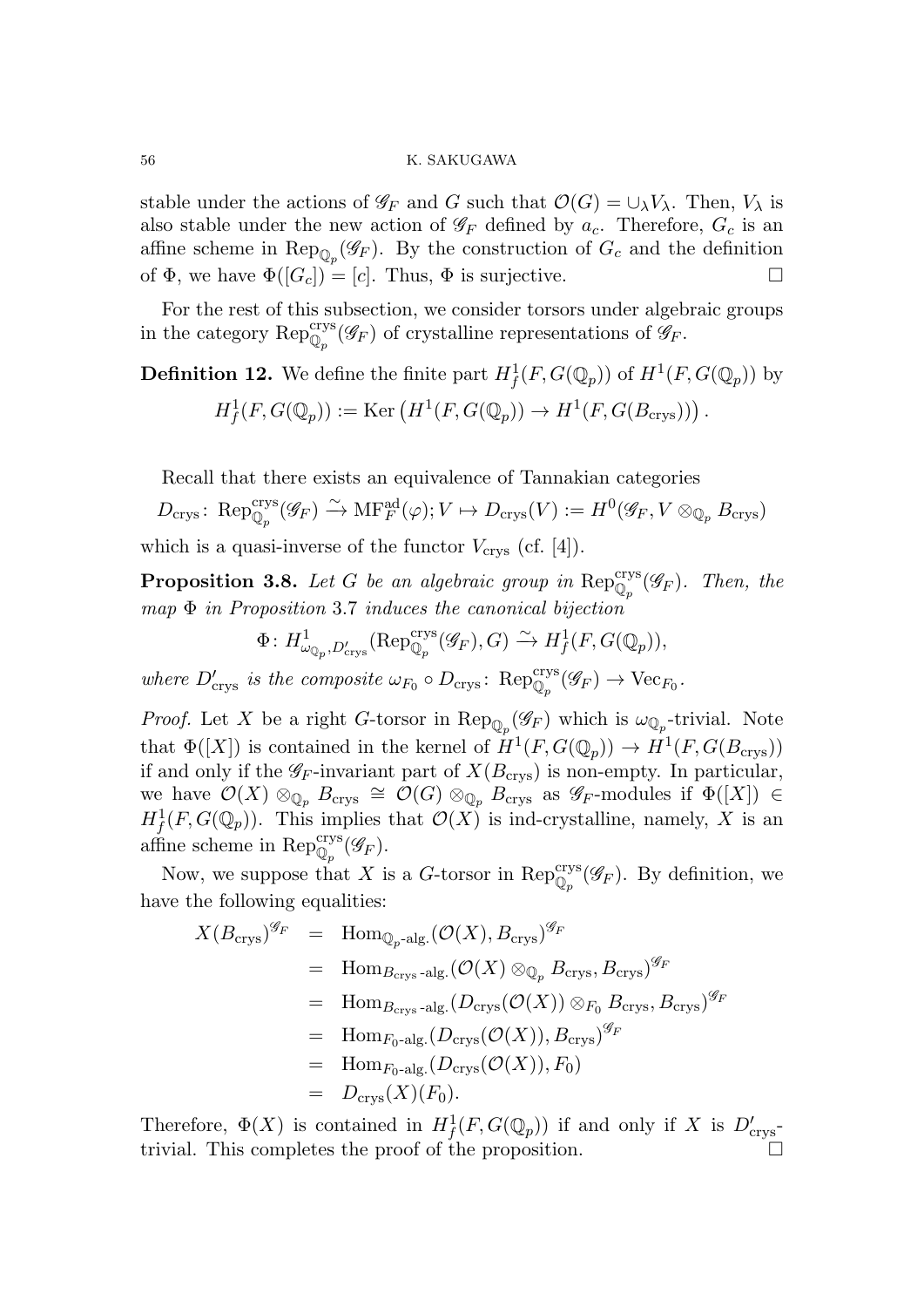3.3. Generalized exponential map and logarithmic map. In this subsection, we define the generalized Bloch–Kato exponential map and logarithmic map assuming Proposition 3.3. We fix an algebraic group  $G$  in  $\operatorname{Rep}_{\mathbb{Q}_p}^{\text{crys}}(\mathscr{G}_F)$  and denote  $D_{\text{crys}}(G)$  by  $H$ .

**Theorem 3.9.** We suppose that G is  $\omega_{\mathbb{Q}_p}$ -trivial and that H satisfies the conditions (Non-neg) and (Bij).

(1) If H satisfies one of the conditions (a) and (b) of Proposition 3.3, then the equivalence  $V_{\text{crys}}\colon \mathrm{MF}^{\mathrm{ad}}_F(\varphi) \xrightarrow{\sim} \mathrm{Rep}_{\mathbb{Q}_p}^{\mathrm{crys}}(\mathscr{G}_F)$  of Tannakian categories induces a natural injection

$$
F^0H_F(F)\backslash H(F)\hookrightarrow H^1_f(F,G(\mathbb{Q}_p)).
$$

(2) If H is  $\omega_F$ -trivial, then the equivalence of Tannakian categories  $D_{\text{crys}}\colon \operatorname{Rep}_{\mathbb{Q}_p}^{\text{crys}}(\mathscr{G}_F) \xrightarrow{\sim} \operatorname{MF}^{\operatorname{ad}}_F(\varphi)$  induces an injection between pointed sets

$$
H^1_f(F, G(\mathbb{Q}_p)) \hookrightarrow F^0H_F(F)\backslash H(F).
$$

(3) If H satisfies both conditions of (1) and (2), then the injections in (1) and (2) are bijections and one of them is the inverse of the other one.

Proof. By the assumption of the triviality, we have

(3.5) 
$$
H_{D'_{\text{crys}}}^1(\text{Rep}_{\mathbb{Q}_p}^{\text{crys}}(\mathscr{G}_F), G) = H_{\omega_{\mathbb{Q}_p}, D'_{\text{crys}}}^1(\text{Rep}_{\mathbb{Q}_p}^{\text{crys}}(\mathscr{G}_F), G).
$$

Then, by Proposition 3.8, we have the following morphisms of pointed sets: (3.6)

$$
H^1_{\omega_{F_0}, \omega_F}(\mathrm{MF}^{\mathrm{ad}}_F(\varphi), H) \xrightarrow[\sim]{V_{\mathrm{crys}}} H^1_{D'_{\mathrm{crys}}, \omega_F \circ D_{\mathrm{crys}}}(\mathrm{Rep}^{\mathrm{crys}}_{\mathbb{Q}_p}(\mathscr{G}_F), G) \hookrightarrow H^1_f(F, G(\mathbb{Q}_p)).
$$

First, we show the assertion  $(1)$ . If H satisfies one of the conditions  $(a)$  and (b) of Proposition 3.3, then the natural injection  $H^1_{\omega_{F_0}, \omega_F}(\text{MF}^{\text{ad}}_F(\varphi), H) \hookrightarrow$  $F^0H_F(F)\backslash H(F)$  is bijective by Proposition 3.3. By composing the inverse of that bijection and the injection (3.6), we have the desired injection.

Next, we show the assertion (2). If H is  $\omega_F$ -trivial, then G is  $\omega_F \circ D_{\text{crys}}$ trivial. Therefore, the injection (3.6) is bijective by Proposition 3.8 and the equality (3.5). Since  $D_{\text{crys}}$  is a quasi-inverse of  $V_{\text{crys}}$ , the inverse of the bijection  $(3.6)$  is induced by the functor  $V_{\text{crys}}$ . Then, by composing the inverse of (3.6) and the natural injection  $H^1_{\omega_{F_0}, \omega_F}(\text{MF}^{\text{ad}}_F(\varphi), H) \hookrightarrow F^0H_F(F)\backslash H(F)$ , we obtain the second inclusion.

The assertion (3) is easily proved by the constructions of two injections.

 $\Box$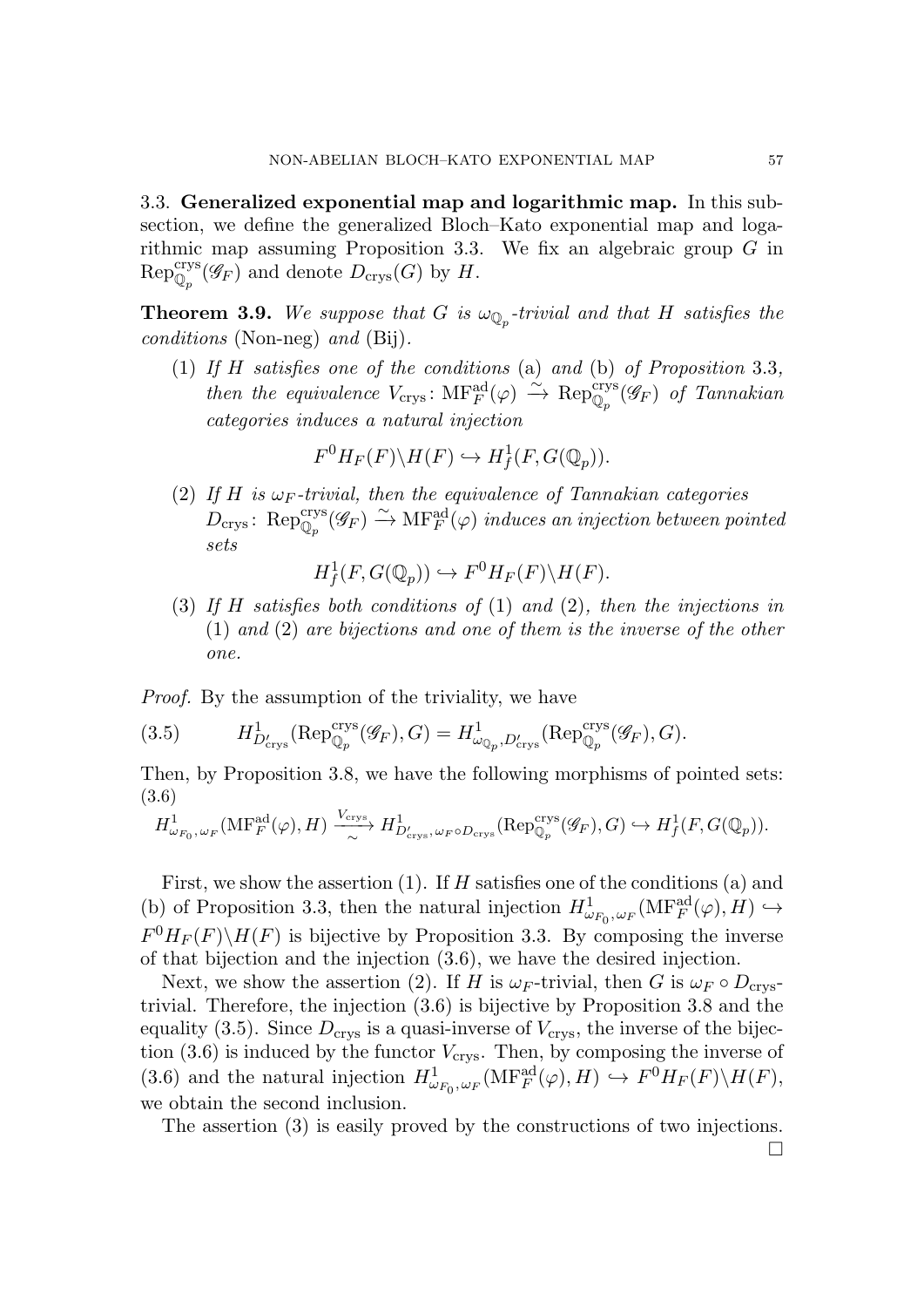Definition 13. We call the injection in Theorem 3.9 (1) the generalized Bloch–Kato exponential map for G and denote it by  $\exp_{G}$ . We also define the generalized Bloch–Kato logarithmic map  $log_G$  to be the injection in Theorem 3.9 (2).

The following theorem is deduced from the definition of the exponential maps and Remark 3.

**Theorem 3.10.** Let  $1 \rightarrow G' \rightarrow G \rightarrow G'' \rightarrow 1$  be an exact sequence of algebraic groups in  $\operatorname{Rep}_{\mathbb{Q}_p}^{\mathrm{crys}}(\mathscr{G}_F)$  and set  $H':=D_{\mathrm{crys}}(G'), H'':=D_{\mathrm{crys}}(G'').$ We assume that whole the groups satisfy whole the conditions in Theorem 3.9 (1), (2). Then, we have the following commutative diagram of pointed sets with exact rows:

$$
(3.7) \quad F^{0}H'_{F}(F)\backslash H'(F) \longrightarrow F^{0}H_{F}(F)\backslash H(F) \longrightarrow F^{0}H''_{F}(F)\backslash H''(F)
$$

$$
\cong \begin{vmatrix} \exp_{G'} & \cong \end{vmatrix} \exp_{G} \cong \begin{vmatrix} \exp_{G'} & \cong \end{vmatrix} \exp_{G''}
$$

$$
H_{f}^{1}(F, G'(\mathbb{Q}_{p})) \longrightarrow H_{f}^{1}(F, G(\mathbb{Q}_{p})) \longrightarrow H_{f}^{1}(F, G''(\mathbb{Q}_{p})).
$$

Here, the horizontal maps are defined by the pushforward of torsors. Further, if G' is contained in the center of G, then  $H^1_f(F, G'(\mathbb{Q}_p))$  (resp.  $F^0H'_F(F)\backslash H'(F)$  acts on  $H^1_f(F, G(\mathbb{Q}_p))$  (resp.  $F^0H_F(F)\backslash H(F)$ ) and the diagram (3.7) is compatible with those actions.

The last assertion of Theorem 3.10 follows from well-known facts about long exact sequence of non-abelian group cohomology for central extensions and from the construction of  $\exp_{G}$ .

## 4. Unipotent case

In this section, we recall an exponential map  $\exp_G'$  defined in the previous works [15] and [20] when G satisfies (Unip). The main result Proposition 4.9 of this section states that  $\exp_G'$  is the inverse map of the generalized Bloch– Kato logarithm  $log<sub>G</sub>$  defined in Subsection 3.3. Then, we complete the proof of Proposition 3.3 when H satisfies the condition (b) of Proposition 3.3 as a consequence of Proposition 4.9.

4.1. Remarks on nilpotent Lie algebras and unipotent algebraic **groups.** Let k be a field of characteristic 0 and  $\mathfrak{g}$  a finite dimensional nilpotent Lie algebra over k. Then, for any k-algebra  $R$ , the Campbell–Hausdorff product (cf. Campbell–Hausdorff's formula [21, Chapter IV, Section 8, p. 27 line 30) defines a canonical group structure on  $\mathfrak{g} \otimes_k R$ . We denote this group by  $(\mathfrak{g} \otimes_k R)^{\mathrm{CH}}$  and can regard the functor

$$
\mathfrak{g}^{\rm CH} \colon (k\text{-algebras}) \to (\text{groups}); R \mapsto (\mathfrak{g} \otimes_k R)^{\rm CH}
$$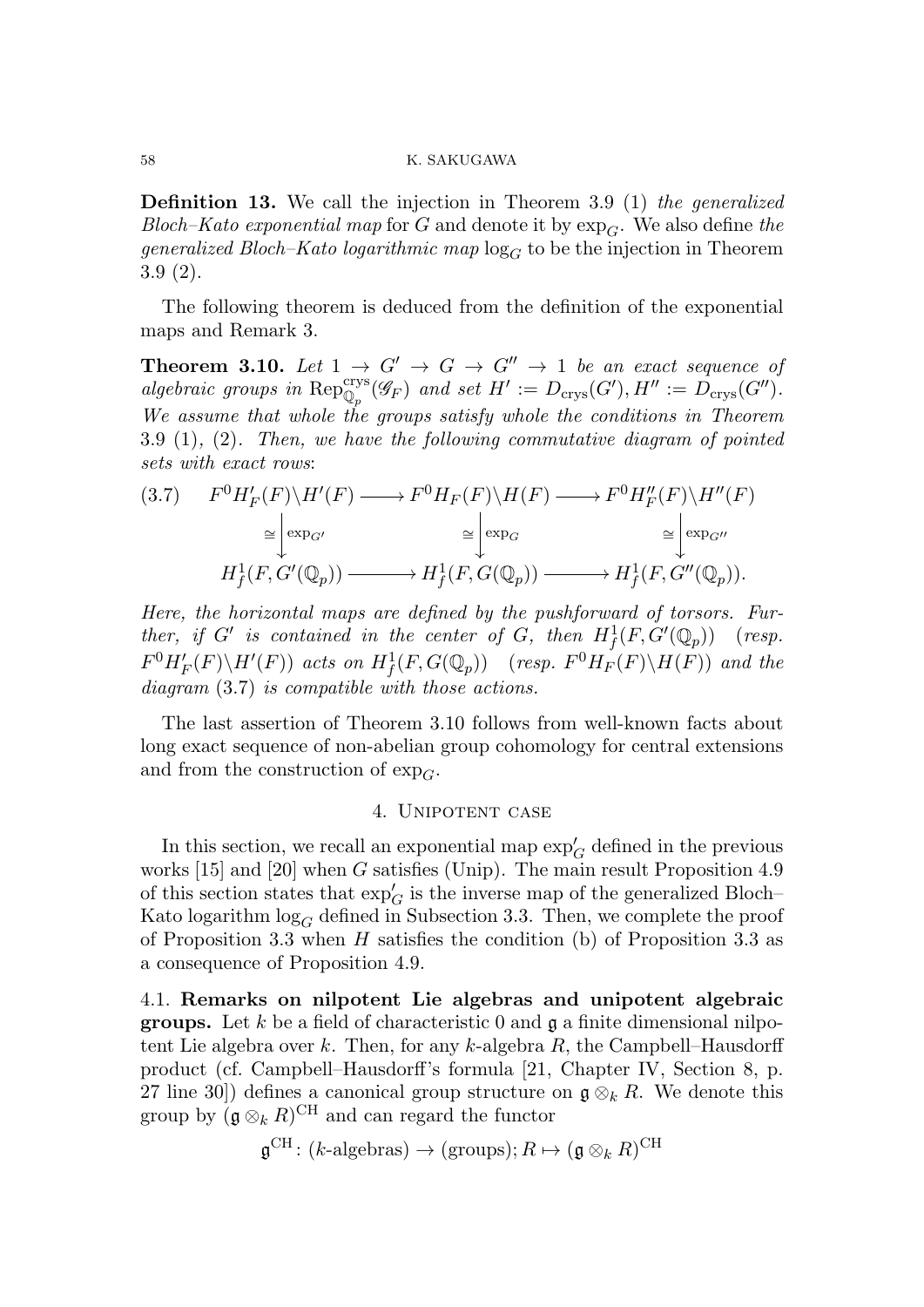as a unipotent algebraic group over  $k$  because this functor is represented by the scheme  $Spec(Sym(\mathfrak{g}^{\vee}))$  where  $\mathfrak{g}^{\vee}$  is the dual k-vector space of  $\mathfrak{g}$ . Let NilLie<sub>k</sub> (resp. Unip<sub>k</sub>) be the category of finite dimensional nilpotent Lie algebras over k (resp. unipotent algebraic groups over  $k$ ). Then, according to [5, Chapter IV, Section 2, Proposition 4.1, Corollaire 4.5 (b)], the functor

$$
\text{NilLie}_k \to \text{Unip}_k; \mathfrak{g} \mapsto \mathfrak{g}^{\text{CH}}
$$

is an equivalence of categories with a quasi-inverse

$$
\mathrm{Lie}\colon \mathrm{Unip}_k\rightarrow \mathrm{NilLie}_k; G\mapsto \mathrm{Lie}(G).
$$

The following proposition is easily checked by  $\mathfrak{g}^{\text{CH}} = \text{Spec}(\text{Sym}(\mathfrak{g}^{\vee}))$ .

Proposition 4.1. The functor Lie induces an equivalence between the category of algebraic groups in  $\operatorname{Rep}_{\mathbb{Q}_p}^{\text{crys}}(\mathscr{G}_F)$  satisfying (Unip) and the category of nilpotent Lie algebra objects in  $\operatorname{Rep}_{\mathbb{Q}_p}^{\mathrm{crys}}(\mathscr{G}_F)$ . In particular, for an algebraic group G in  $\text{Rep}_{\mathbb{Q}_p}(\mathscr{G}_F)$  satisfying (Unip), G is an algebraic group in  $\operatorname{Rep}_{\mathbb{Q}_p}^{\text{crys}}(\mathscr{G}_F)$  if and only if  $\operatorname{Lie}(G)$  is a crystalline representation of  $\mathscr{G}_F$ .

Let  $\mathfrak g$  be a nilpotent Lie algebra object in  $\operatorname{Rep}_{\mathbb Q_p}^{\rm crys}(\mathscr G_F)$  and let  $\mathfrak h :=$  $D_{\text{crys}}(\mathfrak{g}).$ 

**Lemma 4.2.** The algebraic group  $\mathfrak{h}^{\text{CH}}$  in  $\text{MF}_F^{\text{ad}}(\varphi)$  satisfies the condition (Non-neg) if and only if any Hodge-Tate weight of  $\mathfrak{h}^{\vee}$  is non-negative.

*Proof.* Since  $\mathfrak{h}^{\text{CH}} = \text{Spec}(\text{Sym}(\mathfrak{h}^{\vee}))$ ,  $\mathfrak{h}^{\vee}$  is a sub-admissible filtered  $\varphi$ -module of  $\mathcal{O}(\mathfrak{h}^{\text{CH}})$ . Thus, if  $\mathfrak{h}^{\text{CH}}$  satisfies (Non-neg), then any Hodge-Tate weight of  $\mathfrak{h}^{\vee}$  is non-negative. On the other hand, if any Hodge-Tate weight of  $\mathfrak{h}^{\vee}$  is non-negative, then any Hodge-Tate weight of Sym<sup>n</sup>( $\mathfrak{h}^{\vee}$ ) is also nonnegative for each  $n \in \mathbb{Z}_{\geq 0}$ . Hence  $\mathfrak{h}^{\mathrm{CH}}$  satisfies (Non-neg) and we have the conclusion.

We define the central descending series  $\Gamma^i\mathfrak{g}$  by  $\Gamma^1\mathfrak{g} := \mathfrak{g}$  and  $\Gamma^{i+1}\mathfrak{g} :=$  $[\Gamma^i \mathfrak{g}, \mathfrak{g}].$ 

**Lemma 4.3.** We put  $V_i := \Gamma^i \mathfrak{g} / \Gamma^{i+1} \mathfrak{g}$ . If  $\varphi^f$ -invariant parts of  $D_{\text{crys}}(V_i)$ are zero for all i, then the algebraic group  $\mathfrak{h}^{\text{CH}}$  in  $\text{MF}_F^{\text{ad}}(\varphi)$  satisfies the condition (Bij).

*Proof.* We prove this lemma by induction on the nilpotency n of  $\mathfrak{g}$ . If  $n = 1$ , then the assertion is easily checked. We assume that  $n > 1$  and the assertion holds when we replace n by  $n-1$ . Let H be  $\mathfrak{h}^{\text{CH}}$ , Z the center of H, and  $H' = H/Z$ . Then, we obtain the following commutative diagram with exact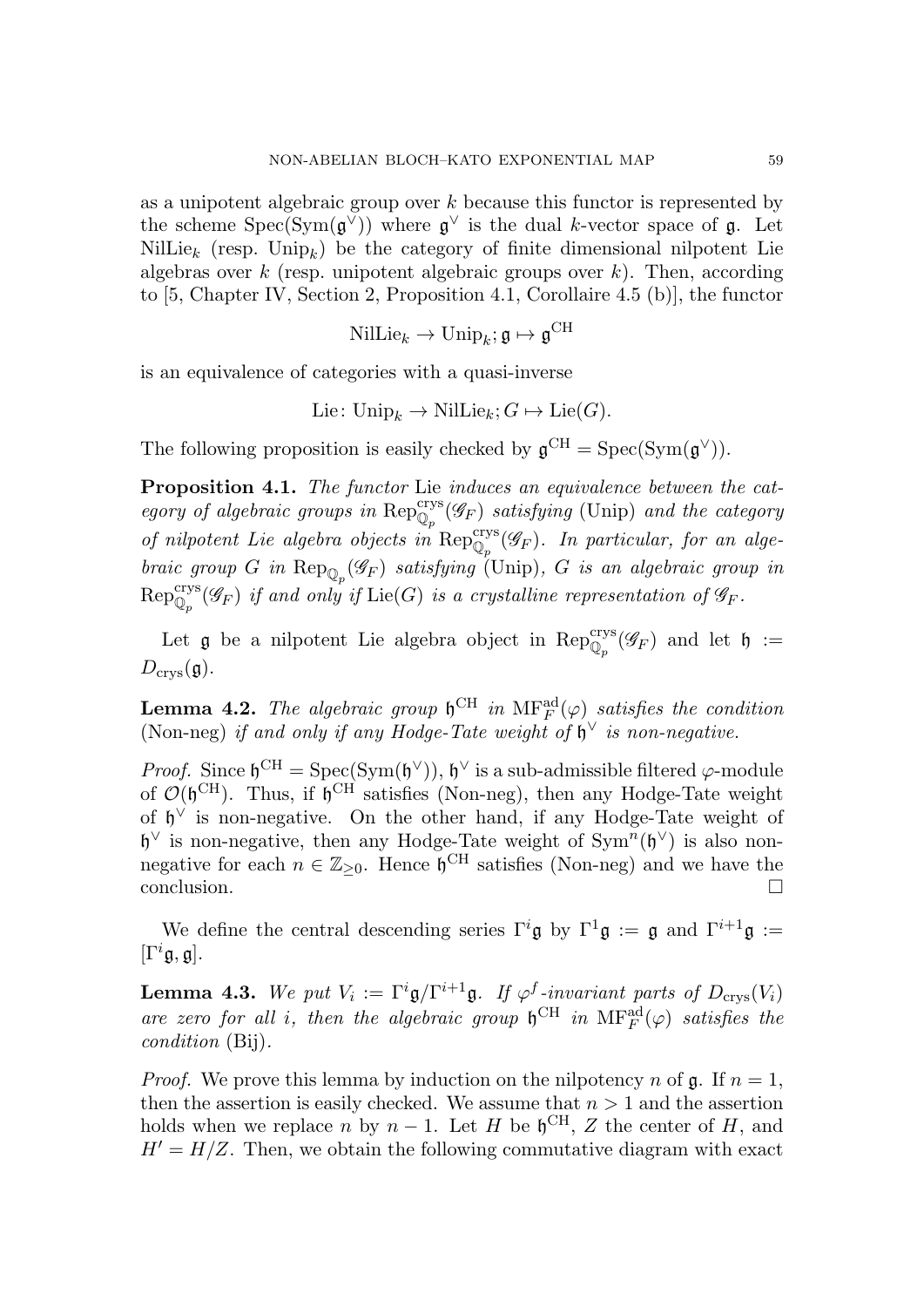rows:

$$
\begin{array}{c}\n1 \longrightarrow Z \longrightarrow H \longrightarrow H' \longrightarrow 1 \\
\cong \bigcup_{\varphi Z} f_{Z} - 1 \quad \bigcup_{\varphi H} f_{H} - 1 \cong \bigcup_{\varphi H'} f_{H'} - 1 \\
1 \longrightarrow Z \longrightarrow H \longrightarrow H' \longrightarrow 1.\n\end{array}
$$

We note that  $\varphi_H^f - 1$  is not a group homomorphism except the case  $n =$ 1. However, the diagram above is compatible with the action of  $Z$  on  $H$ defined by multiplications. Indeed, for any  $z \in Z$  and  $h \in H$ , the equality  $(\varphi^f_2$  $Z_Z^f(z)z^{-1}(\varphi_H^f(h)h^{-1}) = \varphi_H^f(zh)(zh)^{-1}$  holds. Hence, by the snake lemma, we have the conclusion of the lemma.  $\Box$ 

4.2. The fundamental exact sequence. Let us fix an algebraic group G in  $\text{Rep}_{\mathbb{Q}_p}(\mathscr{G}_F)$  satisfying the condition (Unip). We denote by  $\mathfrak g$  the Lie algebra of G. The key of the construction of the exponential map in [15] and [20] is the following lemma:

Lemma 4.4 (The fundamental exact sequence, [20, Lemma 2.1], [15, Proof of Proposition 1.4.). There exists the following  $\mathscr{G}_F$ -equivariant exact sequence of topological pointed sets:

(4.1) 
$$
1 \to G(\mathbb{Q}_p) \xrightarrow{\alpha} G(B_e) \xrightarrow{\beta} G(B_{\text{dR}}^+) \backslash G(B_{\text{dR}}) \to 1.
$$

Here,  $B_e$  is the  $\varphi$ -invariant part  $B_{\text{crys}}^{\varphi=1}$  of  $B_{\text{crys}}$ . Moreover, the map  $\beta$  has a set theoretical continuous section.

Recall that **g** is the Lie algebra of G. Then,  $D_{\text{dR}}(\mathfrak{g}) := H^0(F, \mathfrak{g} \otimes_{\mathbb{Q}_p} B_{\text{dR}})$ and  $D_{\text{dR}}^0(\mathfrak{g}) := H^0(F, \mathfrak{g} \otimes_{\mathbb{Q}_p} B_{\text{dR}}^+)$  have natural structures of nilpotent Lie algebras over F. We define the unipotent algebraic group  $D_{dR}(G)$  (resp.  $D_{\text{dR}}^{0}(G)$  over F to be  $D_{\text{dR}}(\mathfrak{g})^{\text{CH}}$  (resp.  $D_{\text{dR}}^{0}(\mathfrak{g})^{\text{CH}}$ ).

**Lemma 4.5** ([20, Lemma 5.3]). Assume that  $\mathfrak{g}$  is a de Rham representation of  $\mathscr{G}_F$ . Then, we have a canonical isomorphism of pointed sets

$$
D_{\text{dR}}^0(G)(F) \backslash D_{\text{dR}}(G)(F) \xrightarrow{\sim} H^0(F, G(B_{\text{dR}}^+) \backslash G(B_{\text{dR}})).
$$

## Definition 14.

- (1) We define the exponential part  $H_e^1(F, G(\mathbb{Q}_p))$  of  $H^1(F, G(\mathbb{Q}_p))$  to be the kernel of the canonical map of pointed sets  $H^1(F, G(\mathbb{Q}_p)) \to$  $H^1(F, G(B_e))$  induced by the homomorphism  $\alpha$  in (4.1).
- (2) Assume that  $Lie(G) = \mathfrak{g}$  is a de Rham representation of  $\mathscr{G}_F$ . Then, we define the exponential map  $\exp'_{\mathfrak{g}}: D^0_{\rm dR}(G)(F) \backslash D_{\rm dR}(G)(F) \rightarrow$  $H_e^1(F, G(\mathbb{Q}_p))$  to be the composite of the isomorphism of Lemma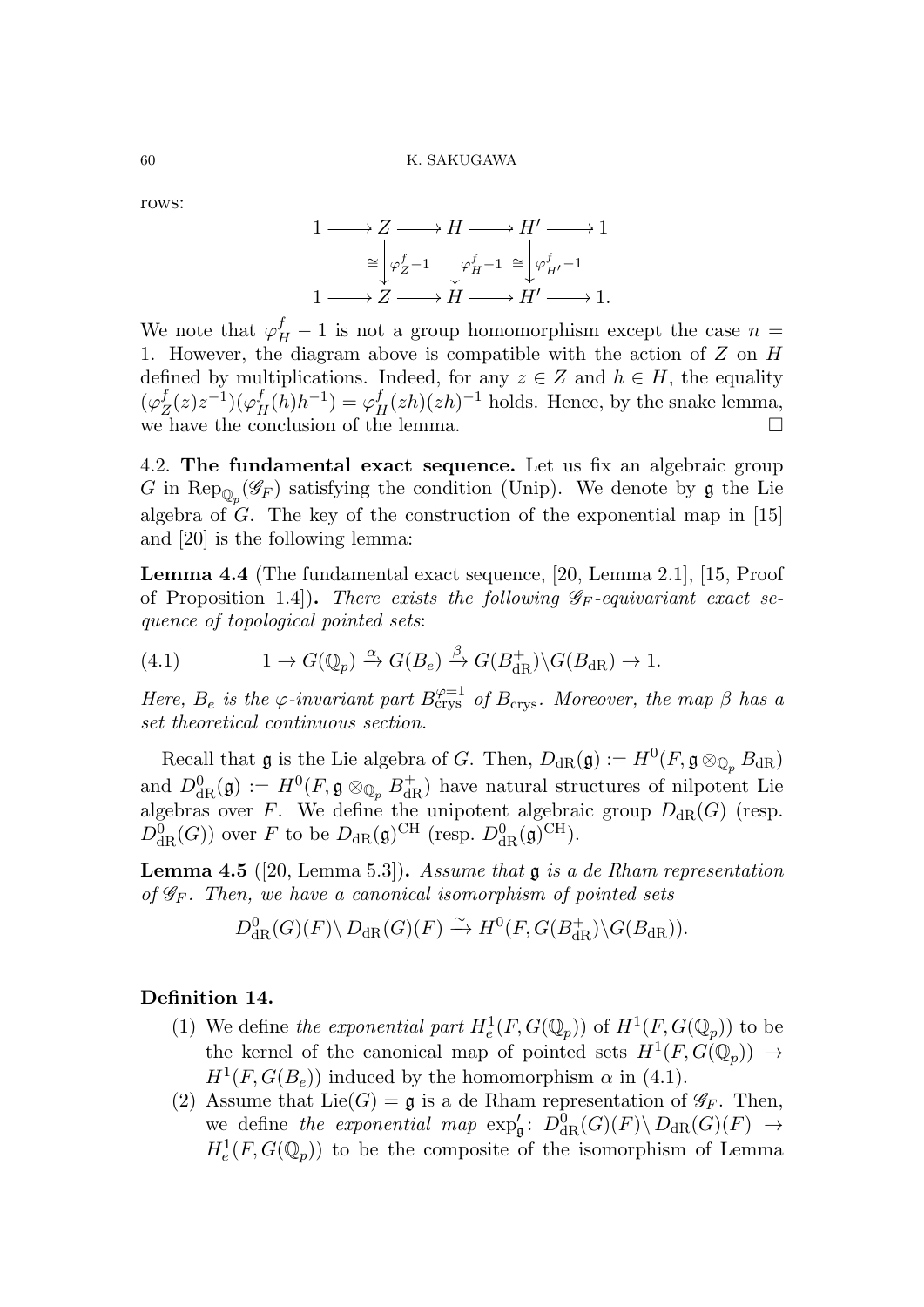4.5 and the connecting homomorphism of the fundamental exact sequence  $(4.1)$  in Lemma 4.4. We also denote  $\exp'_{\mathfrak{g}}$  by  $\exp'_{G}$ .

We can prove the following proposition by the induction on the nilpotency of g.

Proposition 4.6 (cf. [20, Proposition 5.7]). Assume that g satisfies the following conditions:

- (a) The  $\mathscr{G}_F$ -representation  $\mathfrak{g} = \text{Lie}(G)$  is a de Rham representation.
- (b) The algebraic group  $D_{\text{crys}}(G) := D_{\text{crys}}(\mathfrak{g})^{\text{CH}}$  in  $\text{MF}_F^{\text{ad}}(\varphi)$  satisfies the *condition*  $(Bij)^1$ .

Then, the following assertions hold.

- (1) The exponential map  $\exp'_{\mathcal{G}}$  is bijective.
- (2) If **g** is crystalline, then  $H_e^1(F, G(\mathbb{Q}_p))$  coincides with  $H_f^1(F, G(\mathbb{Q}_p))$ .

Now, we fix a  $\mathbb{Z}_p$ -basis  $\zeta_{p^\infty} = (\zeta_{p^n})_{n \geq 0}$  of  $\mathbb{Z}_p(1) := \varprojlim_n \mu_{p^n}$  and let  $(x) := \pi$  (1)  $\otimes r \otimes \mathbb{Z}_p$ . We record  $\mathbb{Q}_p(x)$  as an abelian Lie algebra object  $\mathbb{Q}_p(r) := \mathbb{Z}_p(1)^{\otimes r} \otimes_{\mathbb{Z}_p} \mathbb{Q}_p.$  We regard  $\mathbb{Q}_p(r)$  as an abelian Lie algebra object in Rep $_{\mathbb{Q}_p}^{\mathrm{crys}}(\mathscr{G}_F)$ . Although it is hard to calculate  $\exp'_G$  in general, there exists an explicit formula for  $\exp'_{\mathbb{Q}_p(r)}$  due to Bloch and Kato. Recall that the one-dimensional  $F_0$ -vector space  $D_{\text{crys}}(\mathbb{Q}_p(r))$  is generated by  $\zeta_{p^{\infty}}^{\otimes r}/t^r$ where  $t \in B_{\text{crys}}$  is the *p*-adic analog of " $2\pi\sqrt{-1}$ " attached to  $\zeta_{p^\infty}$  (cf. [8]).

**Theorem 4.7** (The explicit reciprocity law, [2, Theorem 2.1  $(4.8.2)$ ]). Assume that F is unramified over  $\mathbb{Q}_p$ . Then, for each  $a \in F$  and for each positive integer r greater than 1, the following formula holds:

$$
\exp'_{\mathbb{Q}_p(r)}\left(a\frac{\zeta_{p^\infty}^{\otimes r}}{t^r}\right) = \frac{1}{(r-1)!}\text{Tr}_{F/\mathbb{Q}_p}\left(\left\{\left(1-\frac{\sigma_F}{p^r}\right)a\right\}\phi_{F,r}^{CW}\right).
$$

Here,  $\sigma_F \in \text{Gal}(F/\mathbb{Q}_p)$  is the arithmetic Frobenius automorphism of F and  $\phi_{F,r}^{CW} \in \text{Hom}_{\text{Gal}(F(\mu_{p^{\infty}})/F)}(\text{Gal}(\overline{F}/F(\mu_{p^{\infty}})), F(r)) \cong H^1(F, F(r))$  is the Coates–Wiles homomorphism.

We will use this theorem in Subsection 5.2.

4.3. End of the proof of Proposition 3.3. In this subsection, we assume that G is an algebraic group in  $\mathrm{Rep}_{\mathbb{Q}_p}^{\mathrm{crys}}(\mathscr{G}_F)$  satisfying (Unip) and that  $H :=$  $D_{\text{crys}}(G)$  satisfies the conditions (Non-neg) and (Bij). We denote  $D_{\text{crys}}(\mathfrak{g})$ by h. Note that H is  $\omega_F$ -trivial by Lemma 3.1. Therefore, the generalized Bloch–Kato logarithm  $log_G$  for G is defined by Theorem 3.9 (2).

<sup>&</sup>lt;sup>1</sup>This condition is slightly different from the condition used in [20]. However, the same proof works.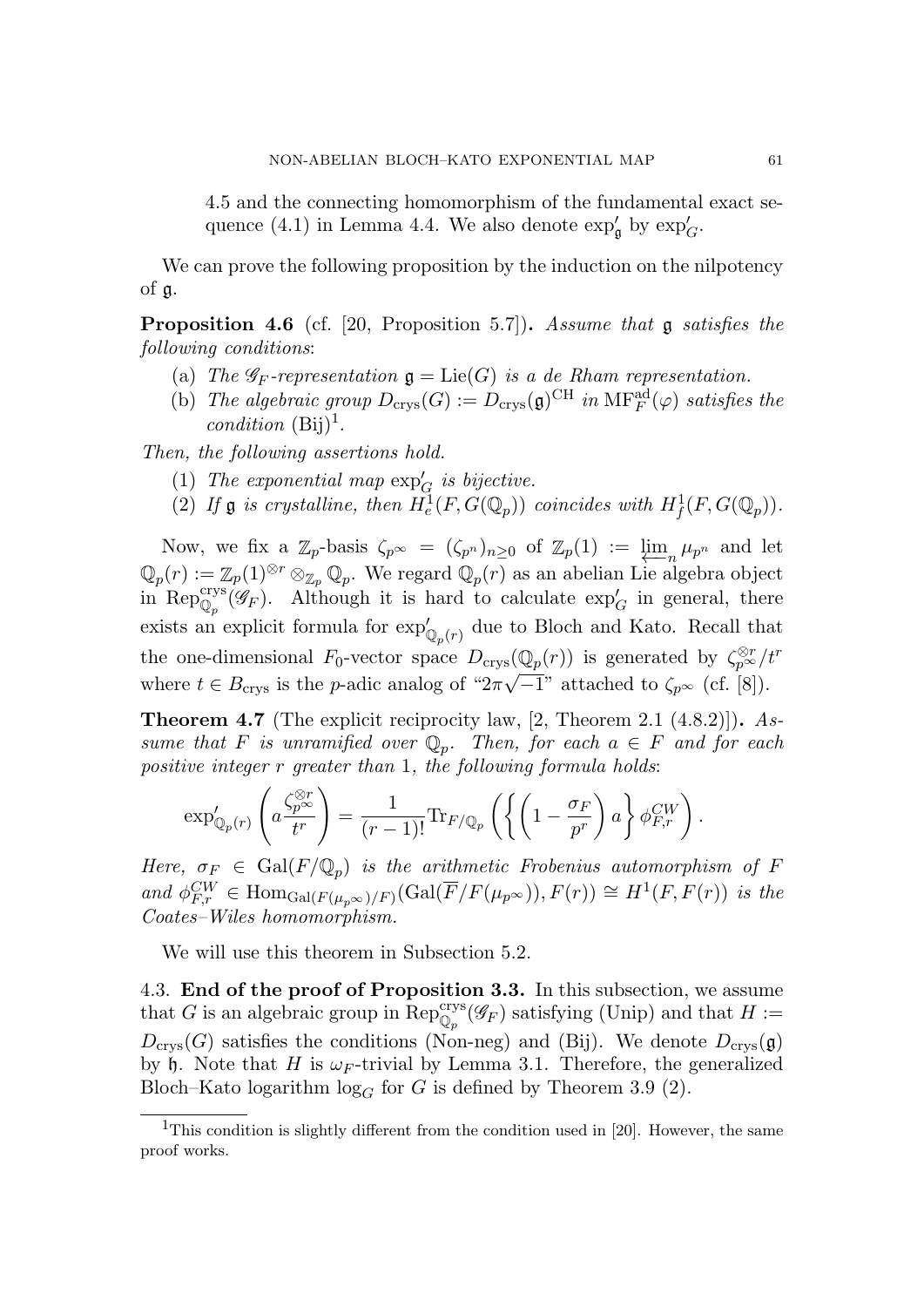**Lemma 4.8.** The unipotent algebraic group  $D_{\text{dR}}^0(G)$  over F is canonically isomorphic to  $F^0H_F$ .

Proof. We have the following canonical isomorphism:

$$
H = D_{\text{crys}}(G) \cong \text{Spec} (\text{Sym}(\mathfrak{h}^{\vee})) .
$$

By definition, the ideal of  $Sym(\mathfrak{h}^{\vee}) \otimes_{F_0} F = Sym(D_{dR}(\mathfrak{g}^{\vee}))$  corresponding to the closed subgroup scheme  $F^0H_F$  of  $H_F$  is generated by  $F^1D_{dR}(\mathfrak{g}^{\vee})$ . Thus, the ring of regular functions on  $F^0H_F$  is canonically isomorphic to  $\text{Sym}(D_{\text{dR}}(\mathfrak{g}^{\vee})/F^1(D_{\text{dR}}(\mathfrak{g}^{\vee})))$ . Hence, for each F-algebra R, we have canonical isomorphisms of sets

$$
F^0H_F(R) \cong (D_{\rm dR}(\mathfrak{g}^{\vee})/F^1(D_{\rm dR}(\mathfrak{g}^{\vee})))^{\vee} \otimes_F R \cong D_{\rm dR}^0(\mathfrak{g}) \otimes_F R = (D_{\rm dR}^0(\mathfrak{g}) \otimes_F R)^{\rm CH}
$$

functorial in R. Furthermore, the group structures of both hand sides coincide under the isomorphism above because they are subgroups of  $H_F(R)$  =  $(D_{\rm dR}(\mathfrak{g}) \otimes_F R)^{\rm CH}$ . This completes the proof of the lemma.

**Proposition 4.9.** Let G be an algebraic group in  $\text{Rep}_{\mathbb{Q}_p}^{\text{crys}}(\mathscr{G}_F)$  satisfying (Unip). Put  $H := D_{\text{crys}}(G)$ . If H satisfies the conditions (Non-neg) and (Bij), then  $log_G$  defined in Definition 13 is a bijection and

$$
\exp'_{G}: D^0_{\text{dR}}(G)(F) \backslash D_{\text{dR}}(G)(F) = F^0 H_F(F) \backslash H(F) \to H^1_f(F, G(\mathbb{Q}_p))
$$

is the inverse map of  $log<sub>G</sub>$ .

*Proof.* Since  $log_G$  is injective, it is sufficient to show that the composite  $\log_G \circ \exp'_G$  is the identity map. Let us take  $h \in H(F)$  and  $b \in G(B_e)$  whose image under  $G(B_e) \to G(B_{\rm dR}^+) \backslash G(B_{\rm dR})$  coincides with the image of h. Then, by the definition of  $\exp'_G$ , the continuous 1-cocycle  $c_b \colon \mathscr{G}_F \to G(\mathbb{Q}_p); \sigma \mapsto$  $b^{\sigma} (b^{-1})$  represents the cohomology class  $\exp'_{G}(h \mod F^0 H_F(F))$ . We put  $X := G_{c_b}$  (cf. Proof of Proposition 3.7). By definition, the action of  $\mathscr{G}_F$  on  $X = G_{c_b}$  is defined by  $g \mapsto c_b(\sigma)$   $\sigma_g = b \sigma(b^{-1}g)$ . Therefore, the left multiplication  $b^{-1}$  on  $G \times_{Spec(\mathbb{Q}_p)} Spec(B_e)$  defines a  $\mathscr{G}_F$ -equivariant isomorphism  $X \times_{\text{Spec}(\mathbb{Q}_p)} \text{Spec}(B_e) \xrightarrow{\sim} G \times_{\text{Spec}(\mathbb{Q}_p)} \text{Spec}(B_e)$  of right  $G \times_{\text{Spec}(\mathbb{Q}_p)} \text{Spec}(B_e)$ torsors. In other words, the left multiplication by  $b^{-1}$  induces the following  $\mathscr{G}_F$ -equivariant  $B_{\text{crys}}$ -algebra isomorphism:

(4.2) 
$$
b^{-1,\sharp} \colon \mathcal{O}(G) \otimes_{\mathbb{Q}_p} B_{\text{crys}} \xrightarrow{\sim} \mathcal{O}(X) \otimes_{\mathbb{Q}_p} B_{\text{crys}}.
$$

Since b is Frobenius invariant, the isomorphism  $(4.2)$  is compatible with Frobenius endomorphisms of both hand sides. Furthermore, because b coincides with h modulo  $G(B_{\text{dR}}^+)$ , the ring homomorphism  $b^{-1,\sharp}$  induces the natural isomorphism

$$
F^i(\mathcal{O}(H_h)\otimes_F B_{\mathrm{dR}})=h^{\sharp}F^i(\mathcal{O}(G)\otimes_{\mathbb{Q}_p} B_{\mathrm{dR}})\xrightarrow{\sim} F^i(\mathcal{O}(X)\otimes_{\mathbb{Q}_p} B_{\mathrm{dR}})
$$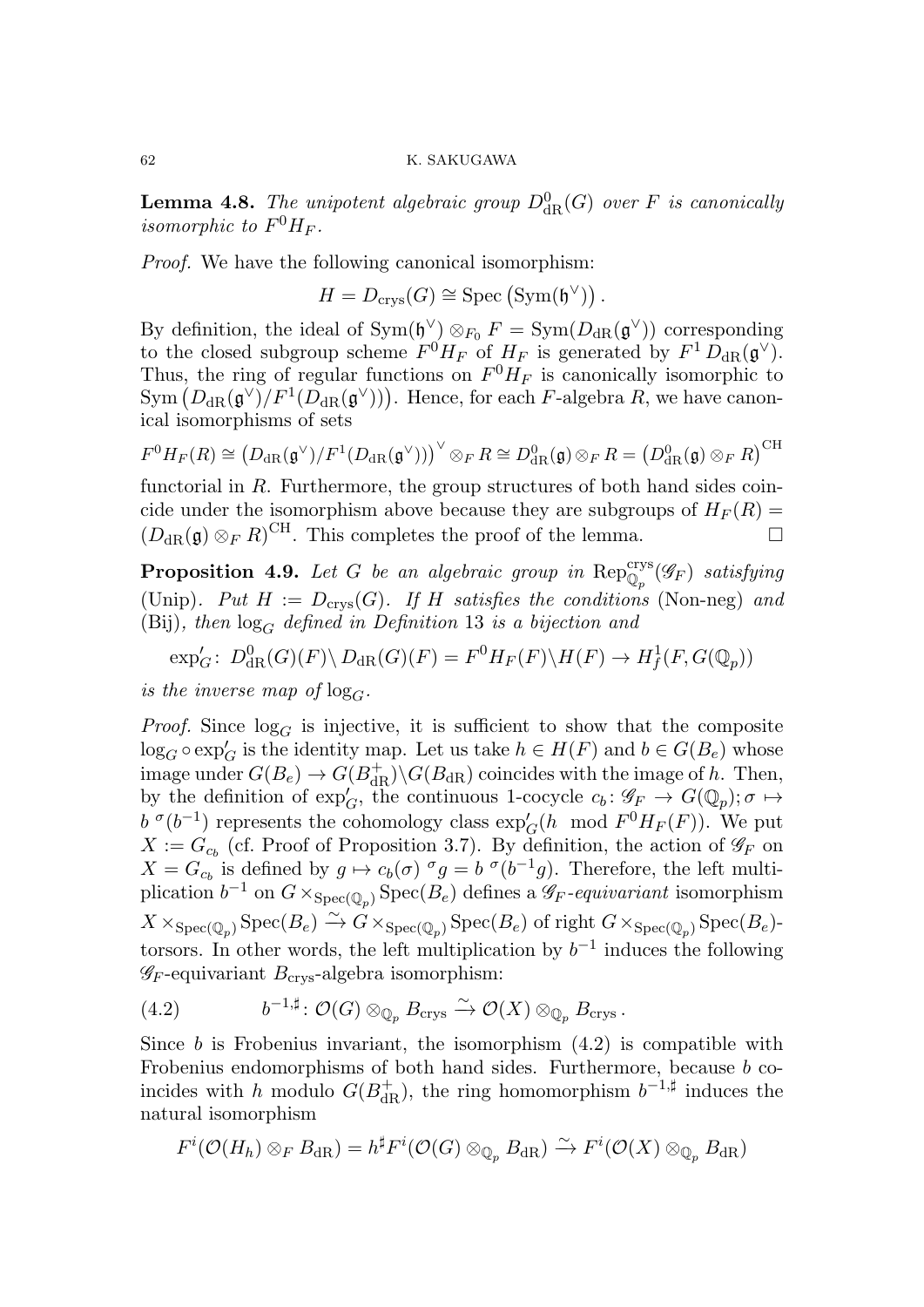for each *i*. Therefore, by taking  $\mathscr{G}_F$ -invariant parts of (4.2), we have an isomorphism

$$
\mathcal{O}(H_h) \xrightarrow{\sim} \mathcal{O}(D_{\text{crys}}(X))
$$

in Ind( $MF_F(\varphi)$ ). Hence,  $log_G$  is the left inverse of  $exp'_G$  that we want to  $\Box$ 

Proof of Proposition 3.3 when H satisfies the condition (b). Let us suppose that H is an algebraic group in  $\mathrm{MF}^{\mathrm{ad}}_F(\varphi)$  satisfying (Non-neg), (Bij), and (Unip). Let Y be a right torsor under H in  $\text{MF}_F(\varphi)$  which is  $(\omega_{F_0}, \omega_F)$ trivial. We will show that Y is an  $H_1$ -torsor in  $\text{MF}_F^{\text{ad}}(\varphi)$ .

Let G be an algebraic group in  $\operatorname{Rep}_{\mathbb{Q}_p}^{\text{crys}}(\mathscr{G}_F)$  such that  $D_{\text{crys}}(G) = H$ . Since G also satisfies (Unip),  $log_G$  is a bijection (cf. Proposition 4.9). Therefore, by Proposition 3.8 and the definition of  $log_G$ , there exists an  $(\omega_{\mathbb{Q}_p}, D_{\text{crys}}')$ -trivial right torsor X under G in  $\text{Rep}_{\mathbb{Q}_p}^{\text{crys}}(\mathscr{G}_F)$  such that  $D_{\text{crys}}(X) \cong Y$  as right Htorsors in  $\text{MF}_F(\varphi)$ . Since  $D_{\text{crys}}$  is an equivalence between  $\text{Rep}_{\mathbb{Q}_p}^{\text{crys}}(\mathscr{G}_F)$  and  $\text{MF}_F^{\text{ad}}(\varphi)$ ,  $D_{\text{crys}}(X)$  is an affine scheme in  $\text{MF}_F^{\text{ad}}(\varphi)$ . This implies that Y is also an affine scheme in  $\mathrm{MF}^{\mathrm{ad}}_F(\varphi)$  and this completes the proof of the proposition.

Proposition 4.9 states that  $\exp_G$  defined in Definition 13 coincides with  $\exp_G'$  when G satisfies (Unip). Hence we always identify these two exponential maps  $\exp_G$  and  $\exp'_G$  for the rest of the present paper.

# 5. PATH TORSORS UNDER FUNDAMENTAL GROUPS OF  $\mathbb{P}^1 \setminus \{0, 1, \infty\}$

In this section, we give an analog of the Coleman–Ihara formula which is a different version of [17, Theorem 1.1]. We fix a positive integer N greater than 1.

5.1. Polylogarithmic quotients. We denote by  $\pi_1$  the maximal pro-p quotient of the étale fundamental group  $\pi_1^{\text{\'et}}(\mathbb{P}^1_{\overline{f}})$  $\frac{1}{F}\backslash\{0,1,\infty\},\overrightarrow{01})$  of the algebraic curve  $\mathbb{P}^1_{\overline{F}}$  $\frac{1}{F}\setminus\{0, 1, \infty\}$ . The topological group  $\pi_1$  has a natural continuous action of  $\mathscr{G}_F$  defined by the base point  $\overrightarrow{01}$ . Let  $x, y \in \pi_1$  be the standard generators of  $\pi_1$  (cf. [23, Sectoion 8, Picture 4]). It is a well-known fact that the equality  $\sigma_x = x^{\chi^{cyc}(\sigma)}$  holds for each  $\sigma \in \mathscr{G}_F$  where  $\chi^{cyc} \colon \mathscr{G}_F \to \mathbb{Z}_p^{\times}$  is the *p*-adic cyclotomic character. Let  $\mathbf{p} : \pi_1 \to \mathbb{Z}_p(1)$  be the  $\mathscr{G}_F$ -equivariant group homomorphism defined by  $\mathbf{p}(x) = \zeta_{p^{\infty}}, \mathbf{p}(y) = 1$ . Then, we have a canonical  $\mathscr{G}_F$ -equivariant section  $\mathbf{s}: \mathbb{Z}_p(1) \to \pi_1; \zeta_{p^{\infty}} \mapsto x$  of  $\mathbf{p}$ .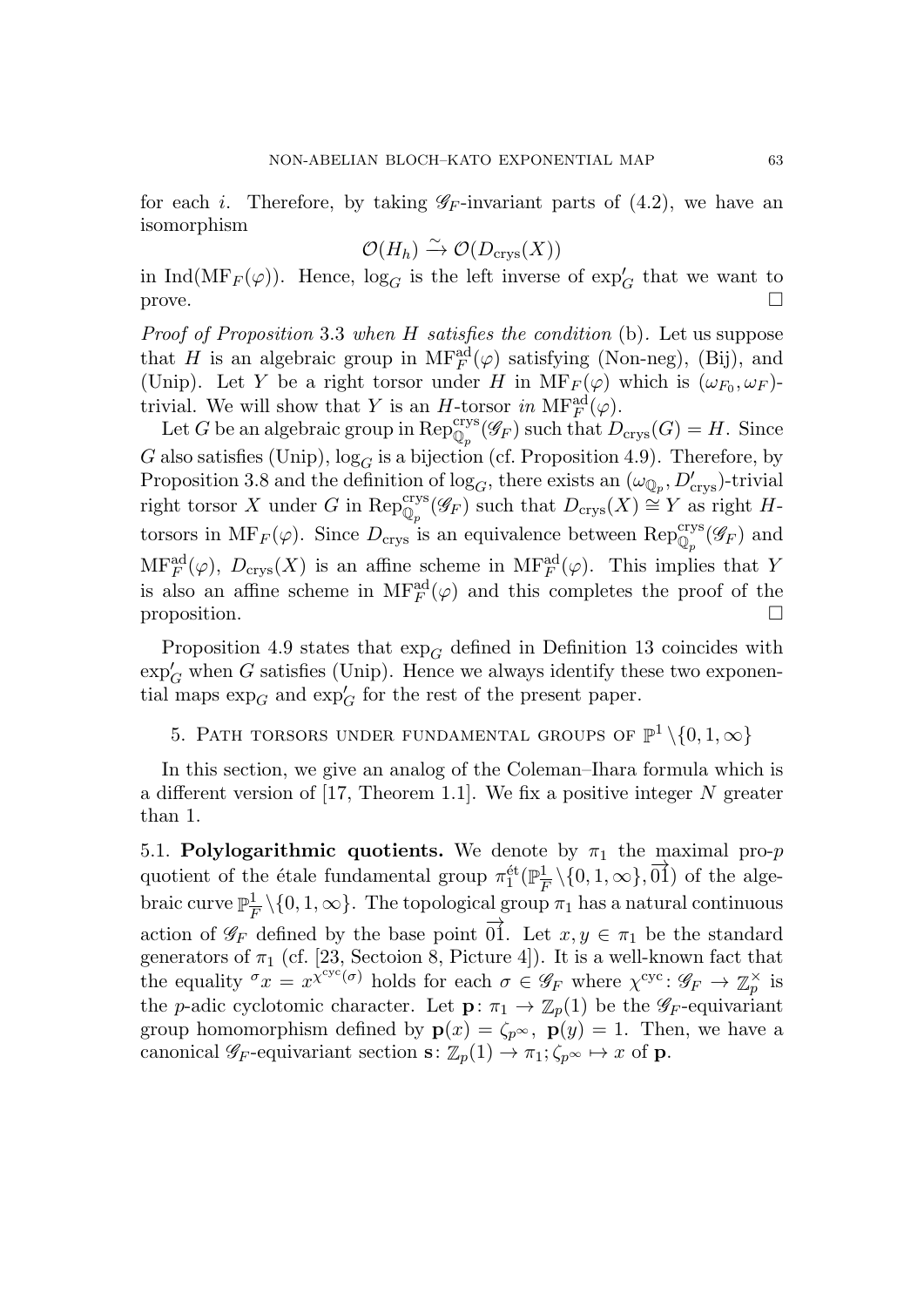# Definition 15.

- (1) We define the pro-*p* group  $\pi_1^{\text{pol}}$  $1<sup>1</sup>$  to be the quotient  $\pi_1/[\text{Ker }p,\text{Ker }p]$ where [Ker p, Ker p] is the closed subgroup of  $\pi_1$  generated by commutators of Ker **p**. We also denote by **p** the homomorphism  $\pi_1^{\text{pol}} \to$  $\mathbb{Z}_p(1)$  induced by **p** by abuse of notation.
- (2) We define the N-th p-adic étale polylogarithmic quotient  $\mathscr{P}_N^{\text{\'et}}(\overrightarrow{01})$  to be the unipotent completion of  $\pi_1^{\text{pol}}$  $\int_1^{\text{pol}} / \Gamma^{N+1} \pi_1^{\text{pol}}$ <sup>pol</sup> over  $\mathbb{Q}_p$ , where  $\Gamma^n \pi_1^{\text{pol}}$ 1 is the central descending series of  $\pi_1^{\text{pol}}$ <sup>pol</sup> defined by  $\Gamma^1 \pi_1^{\text{pol}}$  $i_1^{\text{pol}} := \pi_1^{\text{pol}}$  $1<sup>1</sup>$  and by  $\Gamma^{i+1} \pi_1^{\text{pol}}$  $1^{\text{pol}} := [\Gamma^i \pi_1^{\text{pol}}]$  $_{1}^{\mathrm{pol}}, \pi_{1}^{\mathrm{pol}}$  $\begin{bmatrix} 1 \\ 1 \end{bmatrix}$ .

Remark 8. By construction,  $\mathscr{P}_N^{\text{\'et}}(\overrightarrow{01})$  is a quotient of  $\pi_1^{\text{un-\'et}}(\mathbb{P}^1_{\overline{I}})$  $\frac{1}{F}\backslash\{0,1,\infty\}, \overrightarrow{01})$ and the p-adic étale realization of the motivic fundamental group  $U(\overrightarrow{01})^{(N)}$ in the sense of Deligne (cf.  $[6, (16.11.2)]$ ).

We recall some fundamental properties of the  $p$ -adic étale polylogarithmic quotient.

# Lemma 5.1 ([6, Paragraphe 16.11, 16.12]).

(1) The section s induces a  $\mathscr{G}_F$ -equivariant isomorphism

 $\pi_1^{\rm pol}$  $\mathbb{Z}_p^{(1)} \cong \mathbb{Z}_p(1) \ltimes \mathbb{Z}_p[\![\mathbb{Z}_p(1)]\!](1).$ 

Here, the action of  $\mathbb{Z}_p(1)$  on  $\mathbb{Z}_p[\![\mathbb{Z}_p(1)]\!](1)$  is induced by translations of  $\mathbb{Z}_p(1)$  on itself.

(2) The Lie algebra of  $\mathscr{P}_N^{\text{\'et}}(\overrightarrow{01})$  is canonically isomorphic to the Lie algebra  $\mathbb{Q}_p(1) \ltimes \prod_{n=1}^N \mathbb{Q}_p(n)$ . Here, the abelian Lie algebra  $\mathbb{Q}_p(1)$  acts on the abelian Lie algebra  $\prod_{n=1}^{N} \mathbb{Q}_p(n)$  via the canonical homomorphism  $\mathbb{Q}_p(1) \otimes_{\mathbb{Q}_p} \mathbb{Q}_p(n) \xrightarrow{\sim} \mathbb{Q}_p(n+1)$  for  $1 \leq n \leq N-1$  and annihilates  $\mathbb{Q}_p(N)$ .

According to Proposition 4.1,  $\mathscr{P}_N^{\text{\'et}}(\overrightarrow{01})$  is an algebraic group in the category Rep $_{\mathbb{Q}_p}^{\mathrm{crys}}(\mathscr{G}_F)$ . We introduce the N-th crystalline polylogarithmic quotient.

**Definition 16.** For any positive integer  $N$  and for any finite extension  $F$ of  $\mathbb{Q}_p$ , we define the crystalline N-th polylogarithmic quotient  $\mathscr{P}_N^{\text{crys}}(\overrightarrow{01})$  to be  $D_{\text{crys}}(\mathscr{P}_N^{\text{\'et}}(\overrightarrow{01})).$ 

By definition,  $\mathscr{P}_N^{\text{crys}}(\overrightarrow{01})$  is an algebraic group in  $\text{MF}_F^{\text{ord}}(\varphi)$  satisfying (Unip). Furthermore, by Proposition 4.1, Lemma 4.2, and Lemma 4.3, we see that  $\mathscr{P}_N^{\text{crys}}(\overrightarrow{01})$  satisfies the conditions (Non-neg) and (Bij). Let k be the residue field of F and let z be an element of  $\mathbb{P}^1 \setminus \{0, 1, \infty\}(\mathcal{O}_F)$ . We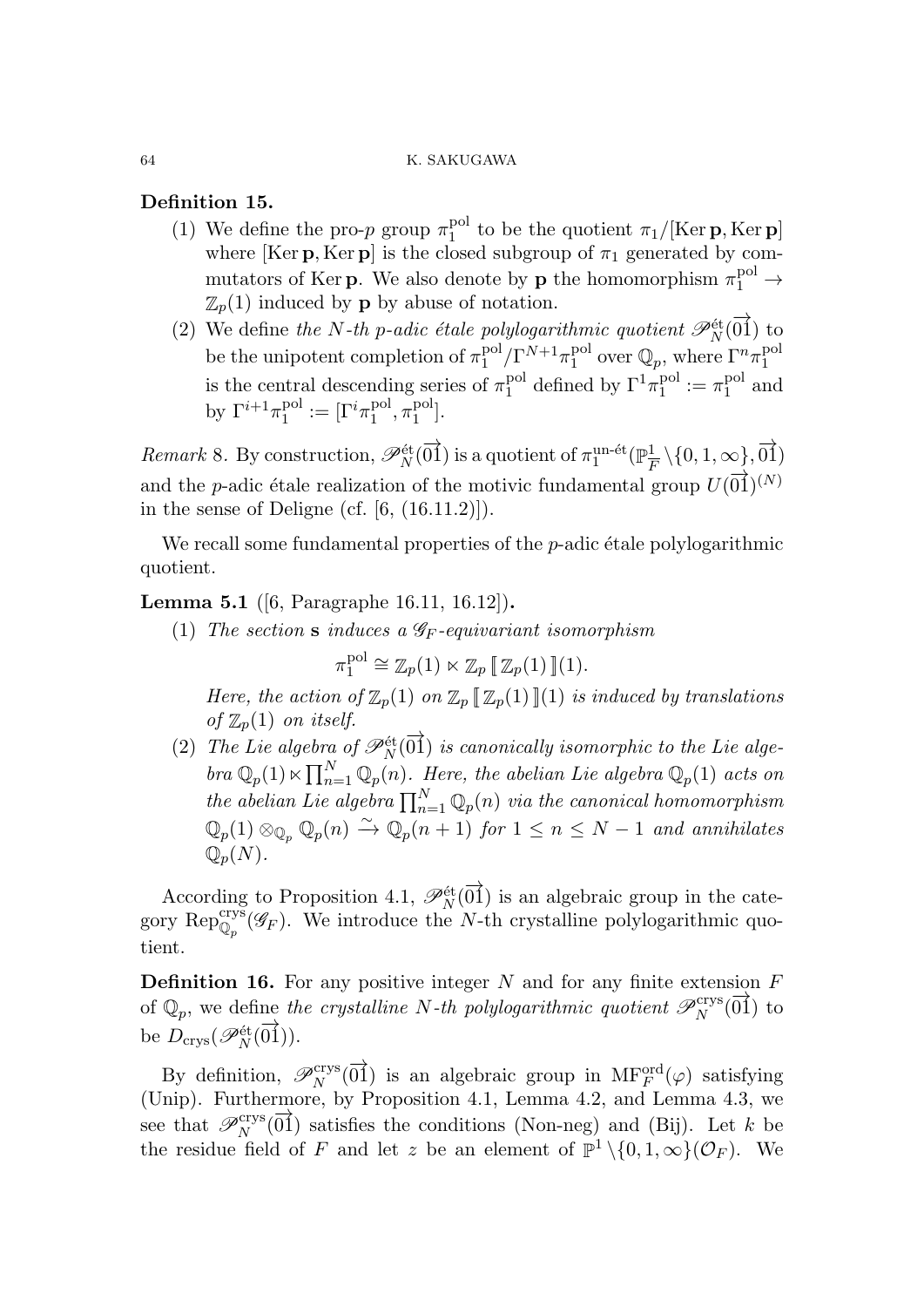denote by  $\pi_1^{\mathrm{crys}}$  $_1^{\rm crys}(\mathbb{P}^1_k$  $\frac{1}{k} \setminus \{0, 1, \infty\}; \overrightarrow{01})$  and by  $\pi_1^{\text{crys}}$  $_{1}^{\mathrm{crys}}(\mathbb{P}^1_k$  $\mathcal{R}^1_k \setminus \{0, 1, \infty\}; z, \overrightarrow{01})$  the crystalline fundamental group and the crystalline path torsor, respectively (cf. [10, Definition 1.6]). It is well-known that there exist comparison isomorphisms of F-schemes

$$
\pi_1^{\mathrm{crys}}(\mathbb{P}^1_k \setminus \{0,1,\infty\};\overrightarrow{01}) \otimes_{F_0} F \cong \pi_1^{\mathrm{dR}}(\mathbb{P}^1_F \setminus \{0,1,\infty\};\overrightarrow{01})
$$

and

$$
\pi_1^{\text{crys}}(\mathbb{P}_k^1 \setminus \{0, 1, \infty\}; z, \overrightarrow{01}) \otimes_{F_0} F \cong \pi_1^{\text{dR}}(\mathbb{P}_F^1 \setminus \{0, 1, \infty\}; z, \overrightarrow{01})
$$

(cf. [10, Lemma 2.2]). Therefore,  $\pi_1^{\text{crys}}$  $\mathbb{C}^{\rm{crys}}_1(\mathbb{P}^1_k)$  $\mathbb{R}^1_k \setminus \{0, 1, \infty\}; \overrightarrow{01}) \text{ has a natural struc-}$ ture of an affine group scheme in  $\text{MF}_F(\varphi)$  and  $\pi_1^{\text{crys}}$  $\mathbb{C}^{\rm{crys}}_{1}(\mathbb{P}^1_k)$  $\frac{1}{k} \setminus \{0,1,\infty\}; z, \overrightarrow{01})$ has a natural structure of a right  $\pi_1^{\text{crys}}$  $_1^{\rm crys}(\mathbb{P}^1_k$  $\mathcal{H}_k^1 \setminus \{0, 1, \infty\}; \overrightarrow{01})$ -torsor in  $\text{MF}_F(\varphi)$ . Meanwhile, the crystalline polylogarithmic quotient  $\mathscr{P}_N^{\text{crys}}(\overrightarrow{01})$  is a quotient of  $\pi_1^{\mathrm{crys}}$  $_1^{\rm crys}(\mathbb{P}^1_k$  $\mathbb{R}^1_{\mathbb{R}}\setminus\{0,1,\infty\};\overrightarrow{01})$  by the explicit descriptions of the Frobenius action  $(cf. [10, Lemma 2.9])$  and the Hodge filtration (cf. [6, Paragraphe 13.7]). For the symbol ? = un-ét or crys, we denote by  $u_N^?$  the canonical surjective homomorphism  $\pi_1^?(\mathbb{P}^1 \setminus \{0, 1, \infty\}, \overrightarrow{01}) \rightarrow \mathscr{P}_N^?(\overrightarrow{01})$ . We define the right  $\mathscr{P}_N^?(\overrightarrow{01})$ -torsor  $\mathscr{P}_N^?(z;\overrightarrow{01})$  to be the pushforward of the path torsor  $\pi_1^?(\mathbb{P}^1 \setminus \{0, 1, \infty\}; z, \overrightarrow{01})$  by  $u_N^?$ . According to Corollary 1, we have the following proposition.

**Proposition 5.2.** Let  $M{\mathscr T}^{\operatorname{ad}}_F(\varphi)$  be the minimal Tannakian subcategory of  $\text{MF}_F^{\text{ad}}(\varphi)$  containing  $F_0\langle n\rangle$  for all  $n \in \mathbb{Z}$  closed under extensions. Then, for each point  $z \in \mathbb{P}^1 \setminus \{0, 1, \infty\}(\mathcal{O}_F)$ ,  $\mathscr{P}_N^{\text{crys}}(z; \overrightarrow{01})$  is a right  $\mathscr{P}_N^{\text{crys}}(\overrightarrow{01})$ -torsor in  $\mathscr{M} \mathscr{T}^{\mathrm{ad}}_F(\varphi)$ .

In the last of this subsection, we recall two unipotent Albanese maps defined by Minhyong Kim.

Definition 17 (cf. [14, Introduction]).

(1) We define the *étale Albanese map* 

$$
\mathrm{Alb}_{F,N}^{\text{\'et}}: \mathbb{P}^1 \setminus \{0, 1, \infty\}(F) \to H^1(\mathrm{Rep}_{\mathbb{Q}_p}(\mathscr{G}_F), \mathscr{P}_N^{\text{\'et}}(\overrightarrow{01})) \cong H^1(F, \mathscr{P}_N^{\text{\'et}}(\overrightarrow{01})(\mathbb{Q}_p))
$$
\nby 
$$
\mathrm{Alb}_{F,N}^{\text{\'et}}(z) := [\mathscr{P}_N^{\text{\'et}}(z; \overrightarrow{01})].
$$
\n(2) We define the crystalline-de Rham Albanese map\n
$$
\mathrm{Alb}_{F,N}^{\text{cr-dR}}: \mathbb{P}^1 \setminus \{0, 1, \infty\}(\mathcal{O}_F) \to H^1(\mathscr{M} \mathscr{P}_F^{\text{ad}}(\varphi), \mathscr{P}_N^{\text{crys}}(\overrightarrow{01})) \cong \mathscr{P}_N^{\text{crys}}(\overrightarrow{01})(F)
$$
\nby 
$$
\mathrm{Alb}_{F,N}^{\text{cr-dR}}(z) := [\mathscr{P}_N^{\text{crys}}(z; \overrightarrow{01})].
$$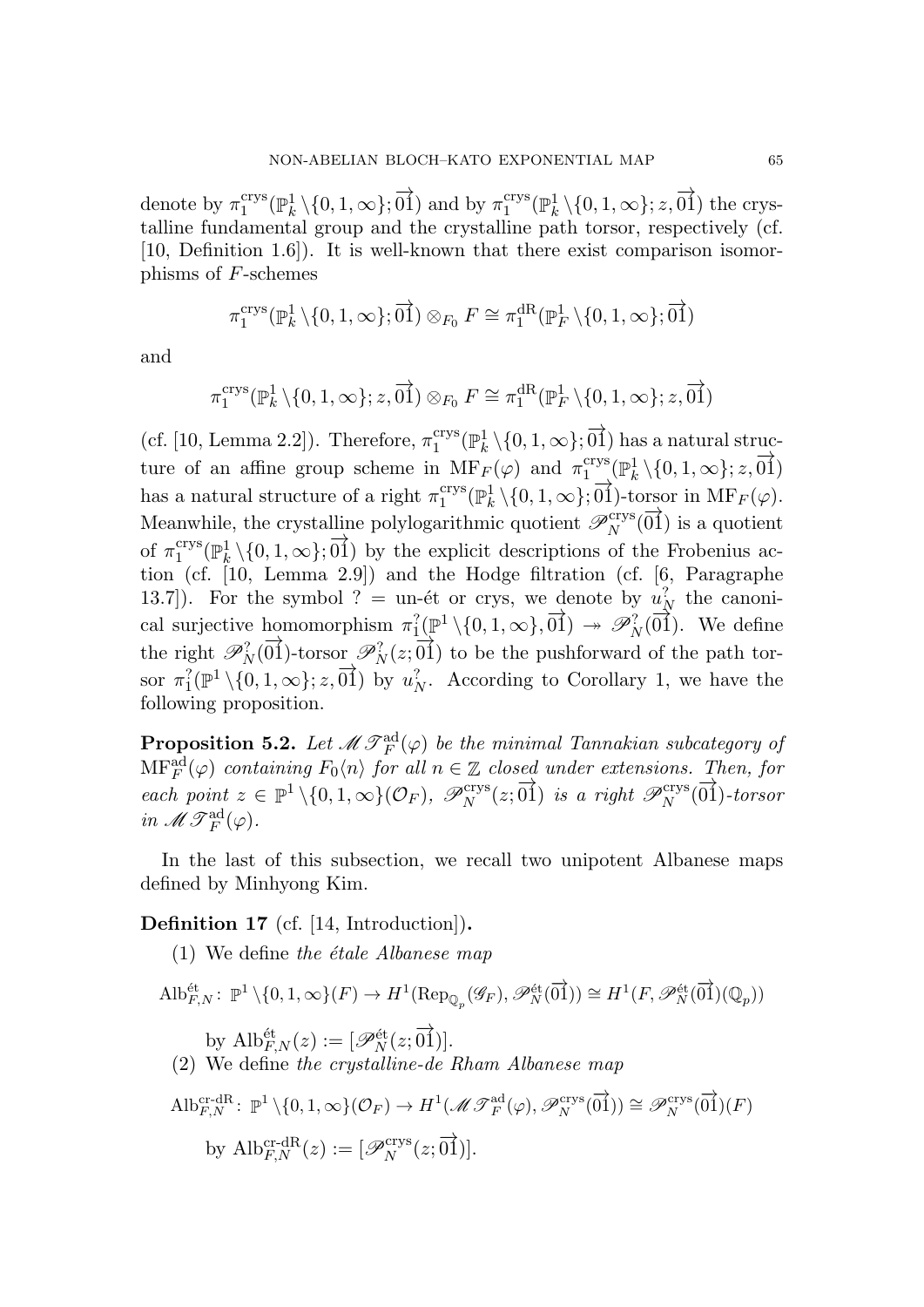5.2. Computations of Galois L-functions. Let K be a subfield<sup>2</sup> of  $\mathbb{C}$ . In the paper [16], Nakamura and Wojtkowiak studied a measure valued function

$$
\kappa_z \colon \mathscr{G}_K \to \operatorname{Meas}(\mathbb{Z}_p, \mathbb{Z}_p(1))(1) = \mathbb{Z}_p \left[ \mathbb{Z}_p(1) \right](1) \subset \pi_1^{\text{pol}}
$$

for each  $z \in K$  (cf. [24, Proposition 2.3])<sup>3</sup>. In this subsection, we calculate integrations of this measure when K is a finite extension F of  $\mathbb{Q}_p$ . By the construction of  $\kappa_z$ , we have the following equality:

**Lemma 5.3.** Let z be an element of  $\mathbb{P}^1 \setminus \{0, 1, \infty\}(\mathcal{O}_F)$ . Then, for each  $\sigma \in \mathscr{G}_{F(\zeta_p,\infty)}$ , we have the following equation in  $\mathscr{P}_N^{\text{\'et}}(\overrightarrow{01})(\mathbb{Q}_p) \cong \mathbb{Q}_p(1)$   $\ltimes$  $\prod_{n=1}^N \mathbb{Q}_p(n)$  up to inner automorphisms of  $\mathscr{P}_N^{\text{\'et}}(\overrightarrow{01})(\mathbb{Q}_p)$ : (5.1)

$$
\text{Alb}_{F,N}^{\text{\'et}}(z)(\sigma) = \left(\kappa_{0,z}(\sigma); \left(\frac{1}{(n-1)!} \left\{ \int_{\mathbb{Z}_p} x^{n-1} d\kappa_z(\sigma)(x) \right\} \zeta_{p^{\infty}}^{\otimes n} \right)_{n=1}^N \right)
$$

where  $\kappa_{0,z}$  is the Kummer character associated to z.

Next, we recall that  $\text{Alb}_{F,N}^{\text{cr-dR}}$  is calculated by using Coleman's p-adic polylogarithms  $\text{Li}_n^{p\text{-adic}}(z)$ .

**Theorem 5.4** (A special case of [10, Theorem 2.3]). For each  $\mathcal{O}_F$ -valued point z of  $\mathbb{P}^1 \setminus \{0, 1, \infty\}$ , we have the following equality in  $\mathscr{P}_N^{\text{crys}}(\overrightarrow{01})(F) \cong$  $F\frac{\zeta_p\infty}{t}$  $\frac{d}{dt} \ltimes \prod_{n=1}^N F \frac{\zeta_{p^{\infty}}^{8n}}{t^n}$ :

(5.2) 
$$
\text{Alb}_{F,N}^{\text{cr-dR}}(z) = \left(\log_p(z)\frac{\zeta_p \infty}{t}; \left(-\text{Li}_n^{p\text{-adic}}(z)\frac{\zeta_p^{\otimes n}}{t^n}\right)_{n=1}^N\right).
$$

Here,  $log_p$  is the Iwasawa p-adic logarithm.

The following lemma is a direct consequence of Theorem 3.10.

Lemma 5.5. We have the following exact sequence of pointed sets: (5.3)

$$
1 \to H^1_f(F, \mathbb{Q}_p(N)) \to H^1_f(F, \mathscr{P}_N^{\text{\'et}}(\overrightarrow{01})(\mathbb{Q}_p)) \xrightarrow{\mathrm{pr}_N} H^1_f(F, \mathscr{P}_{N-1}^{\text{\'et}}(\overrightarrow{01})(\mathbb{Q}_p)) \to 1.
$$

The abelian group  $H^1_f(F, \mathbb{Q}_p(N))$  acts on  $H^1_f(F, \mathscr{P}_N^{\text{\'et}}(\overrightarrow{01})(\mathbb{Q}_p))$  whose action is compatible with the generalized exponential maps. We denote the action of  $c \in H^1_f(F, \mathbb{Q}_p(N))$  on  $c' \in H^1_f(F, \mathscr{P}_N^{\text{\'et}}(\overrightarrow{01})(\mathbb{Q}_p))$  by  $c * c'$ . For all

<sup>&</sup>lt;sup>2</sup>In the paper [16], they assumed that K is a number field. However, we can construct  $\kappa_z$  for an arbitrary  $z \in K \subset \mathbb{C}$  by exactly the same way.

<sup>&</sup>lt;sup>3</sup>More precisely, we need to fix an étale path  $\gamma$  from  $\overrightarrow{01}$  to z and we should write  $\kappa_{z,\gamma}$ .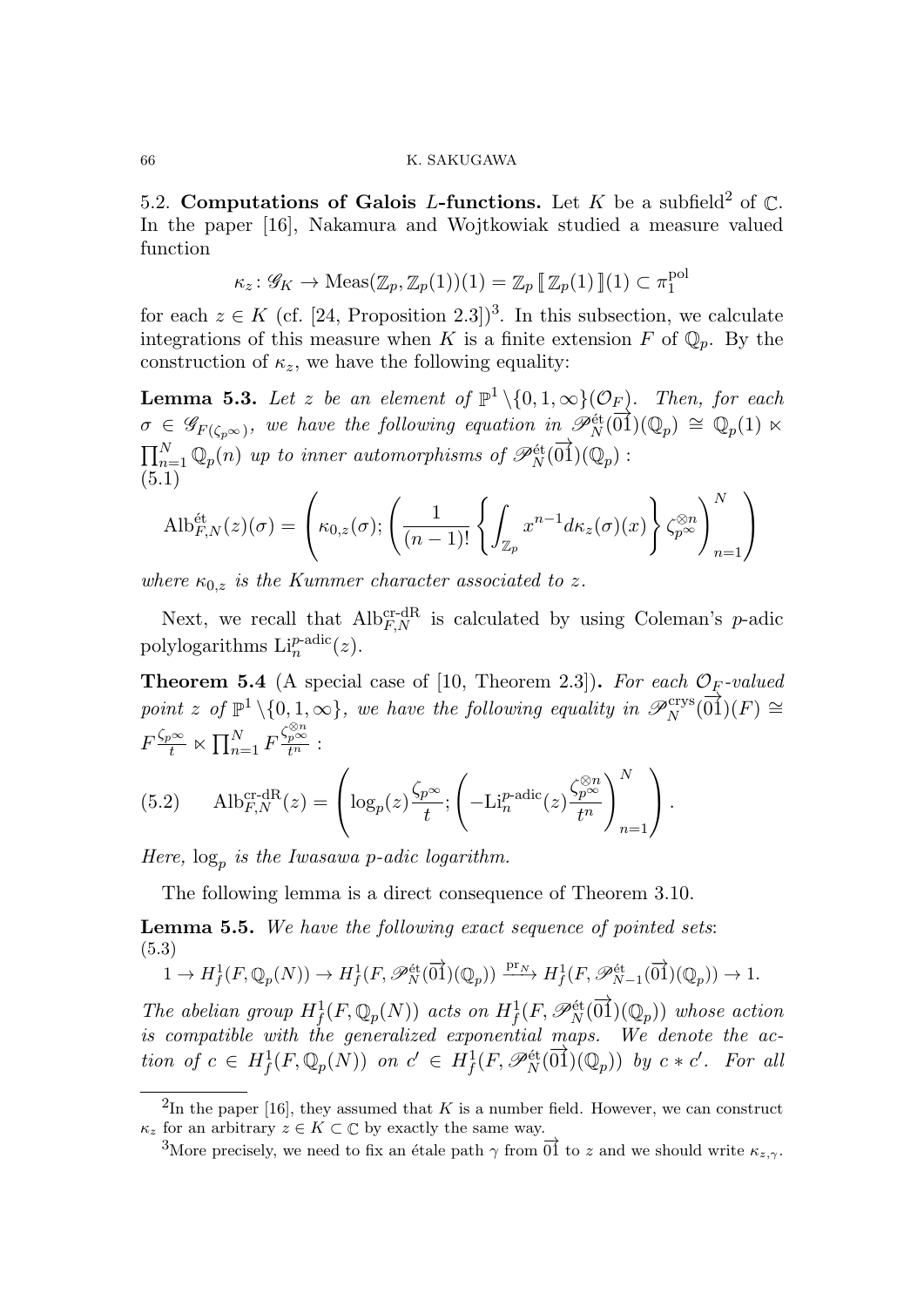$c_1, c_2 \in H^1_f(F, \mathscr{P}_N^{\text{\'et}}(\overrightarrow{01})(\mathbb{Q}_p))$  satisfying  $\mathrm{pr}_N(c_1) = \mathrm{pr}_N(c_2)$ , there exists a unique element  $c_3 \in H_f^1(F, \mathbb{Q}_p(N))$  such that  $c_1 = c_3 * c_2$ .

*Proof.* Note that  $F^0(\mathscr{P}_n^{\text{crys}} \times_{\text{Spec}(F_0)} \text{Spec}(F)) = 1$  and  $D^0_{\text{dR}}(\mathbb{Q}_p(n)) = 0$  for any  $n \in \mathbb{Z}_{>0}$ . Therefore, by Theorem 3.10, we have the following commutative diagram with exact rows:

$$
(5.4)
$$

$$
D_{\mathrm{dR}}(\mathbb{Q}_p(N)) \longrightarrow \mathscr{P}_N^{\mathrm{crys}}(\overrightarrow{01})(F) \longrightarrow \mathscr{P}_{N-1}^{\mathrm{crys}}(\overrightarrow{01})(F)
$$
  
\n
$$
\cong \begin{bmatrix} \exp_{\mathbb{Q}_p(N)} & \cong \end{bmatrix} \exp_{\mathscr{P}_N^{\mathrm{\acute{e}t}}(\overrightarrow{01})} \cong \mathbb{Z} \longrightarrow \mathscr{P}_{N-1}^{\mathrm{crys}}(\overrightarrow{01})(F)
$$
  
\n
$$
H_f^1(F, \mathbb{Q}_p(N))) \longrightarrow H_f^1(F, \mathscr{P}_N^{\mathrm{\acute{e}t}}(\overrightarrow{01})(\mathbb{Q}_p)) \longrightarrow H_f^1(F, \mathscr{P}_{N-1}^{\mathrm{\acute{e}t}}(\overrightarrow{01})(\mathbb{Q}_p)).
$$

It is clear that the first (resp. the last) map in the upper sequence is injective (resp. surjective). Thus, we obtain the short exact sequence (5.3). The rest of assertions follow from the commutative diagram (5.4) and the compatibility of the actions of the abelian groups  $D_{\text{dR}}(\mathbb{Q}_p(N))$  and  $H^1_f(F, \mathbb{Q}_p(N)))$  on  $\mathscr{P}_N^{\text{crys}}(\overrightarrow{01})(F)$  and  $H^1_f(F,\mathscr{P}_N^{\text{\'et}}(\overrightarrow{01})(\mathbb{Q}_p))$ , respectively (cf. Theorem 3.10).  $\Box$ 

The following proposition is one of the key propositions of [17].

**Proposition 5.6** ([17, Proposition 5.1 (2)]). For each positive integer N and for each unramified extension F of  $\mathbb{Q}_p$ , the composite of two maps

$$
\exp_{\mathscr{P}_N^{\text{\'et}}(\overrightarrow{01})} \circ Alb_{F,N}^{\text{cr-dR}}: \mathbb{P}^1 \setminus \{0,1,\infty\}(\mathcal{O}_F) \to \mathscr{P}_N^{\text{crys}}(\overrightarrow{01})(F) \xrightarrow{\sim} H^1_f(F,\mathscr{P}_N^{\text{\'et}}(\overrightarrow{01})(\mathbb{Q}_p))
$$
  
coincides with  $\text{Alb}_{F,N}^{\text{\'et}}.$ 

For describing the integrations of the measure  $\kappa_{\underline{z}}$ , we introduce a concept of standard lifting of an element of  $H^1_f(F, \mathscr{P}_{N-1}^{\text{\'et}}(\overrightarrow{01})(\mathbb{Q}_p)).$ 

## Definition 18.

- (1) Let c be an element of the finite part  $H^1_f(F, \mathscr{P}_{N-1}^{\text{\'et}}(\overrightarrow{01})(\mathbb{Q}_p))$  and write  $\log_{\mathscr{P}_{N-1}^{\text{\'et}}(\overrightarrow{01})}(c) = (d_0, d_1, \ldots, d_{N-1}) \in \mathscr{P}_{N-1}^{\text{crys}}(\overrightarrow{01})(F)$ . Then, we  $\text{define the standard lifting of } c \text{ to be } \exp_{\mathscr{P}_N^{\text{\'et}}(\overrightarrow{01})}((d_0, d_1, \ldots, d_{N-1}, 0))$  $H^1_f(F, \mathscr{P}_N^{\text{\'et}}(\overrightarrow{01})(\mathbb{Q}_p))$  and denote it by  $\tilde{c}$ .
- (2) For each  $z \in \mathbb{P}^1 \setminus \{0, 1, \infty\}(\mathcal{O}_F)$ , we define the field  $\widetilde{F}(z, N) \supset F$  to be the kernel field of the standard lifting of  $\mathrm{pr}_{N}(\mathrm{Alb}^{\mathrm{\acute{e}t}}_{F,N}(z)).$

**Lemma 5.7.** Let  $c \in H_f^1(F, \mathscr{P}_N^{\text{\'et}}(\overrightarrow{01})(\mathbb{Q}_p))$  and we denote  $\log_{\mathscr{P}_N^{\text{\'et}}(\overrightarrow{01})}(c)$  by  $(d_0, \ldots, d_N)$ . Then, we have  $c = \exp_{\mathbb{Q}_p(N)}(d_N) * \text{pr}_N (c)$ .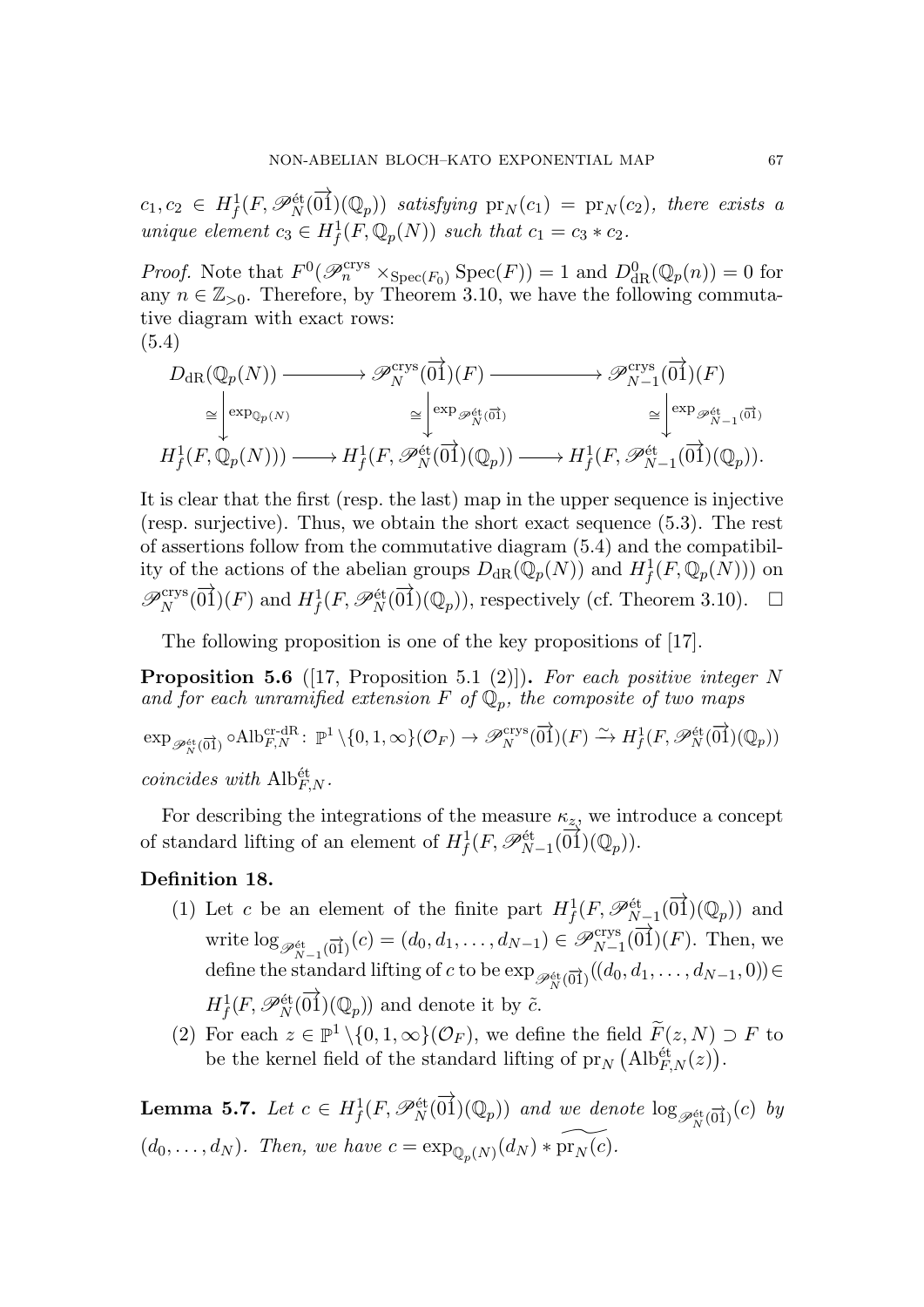Proof. It follows from Lemma 5.5 and the definition of the standard lifting.  $\Box$ 

**Theorem 5.8.** Let F be a finite unramified extension of  $\mathbb{Q}_p$  and let z be an element of  $\mathbb{P}^1 \setminus \{0, 1, \infty\}(\mathcal{O}_F)$ . Let N be a positive integer greater than 1. Then, for each  $\sigma \in \mathscr{G}_{\widetilde{F}(z,N)}$ , the following formula holds:

$$
\frac{1}{(N-1)!} \int_{\mathbb{Z}_p} x^{N-1} d\kappa_z(\sigma)(x) = \frac{-1}{(N-1)!} \text{Tr}_{F/\mathbb{Q}_p} \left( \left\{ \left( 1 - \frac{\sigma_F}{p^N} \right) \text{Li}_N^{p\text{-adic}}(z) \right\} \phi_{F,N}^{CW}(\sigma) \right).
$$

Proof. According to Theorem 5.4 and Lemma 5.7, we have

$$
\text{Alb}_{F,N}^{\text{\'et}}(z) = \exp_{\mathbb{Q}_p(N)} \left( -\text{Li}_{N}^{p\text{-adic}}(z) \frac{\zeta_p^{\otimes N}}{t^N} \right) * \text{pr}_N(\widetilde{\text{Alb}_{F,N}^{\text{\'et}}}(z)).
$$

Since  $\widetilde{F}(z, N)$  is the kernel filed of  $\mathrm{pr}_N(\mathrm{Alb}^{\text{\'et}}_{F,N} (z))$ , the formula

$$
\text{Alb}_{F,N}^{\text{\'et}}(z)(\sigma) = \exp_{\mathbb{Q}_p(N)} \left( -\text{Li}_{N}^{p\text{-adic}}(z) \frac{\zeta_p^{\otimes N}}{t^N} \right)(\sigma)
$$

holds for any  $\sigma \in \mathscr{G}_{\widetilde{F}(z,N)}$ . Therefore, we see the conclusion of Theorem 5.8 by Theorem 4.7 and Lemma 5.3.

Corollary 2. Under the same setting as in Theorem 5.8, we have the following formula for each  $\sigma \in \mathscr{G}_{\widetilde{F}(z,N)}$ :

(5.5) 
$$
\ell i_N(z)(\sigma) = \frac{-1}{(N-1)!} \text{Tr}_{F/\mathbb{Q}_p} \left( \left\{ \left( 1 - \frac{\sigma_F}{p^N} \right) \text{Li}_N^{p\text{-adic}}(z) \right\} \phi_{F,N}^{CW}(\sigma) \right).
$$

Here,  $\ell i_N (z)$  is the N-th  $\ell$ -adic polylogarithm (cf. [16]).

Proof. In the paper [16], the following formula was proved:

(5.6) 
$$
\ell i_N(z)(\sigma) = \frac{1}{(N-1)!} \int_{\mathbb{Z}_p} x^{N-1} \kappa_z(\sigma)(x), \text{ for any } \sigma \in \mathscr{G}_{\widetilde{F}(z,N)}.
$$

Hence, by Theorem 5.8, we obtain the formula  $(5.5)$ .

Acknowledgement. The author would like to thank Professor Hiroaki Nakamura for valuable discussions and encouragement. He would also like to thank Professor Seidai Yasuda for discussions about classifying spaces of torsors in  $\mathrm{MF}^{\mathrm{ad}}_F(\varphi)$ . He thank Doctor Sho Ogaki for careful reading of an earlier version of the present manuscript. Finally, he would like to express his gratitude to the referee for a careful reading and many helpful comments.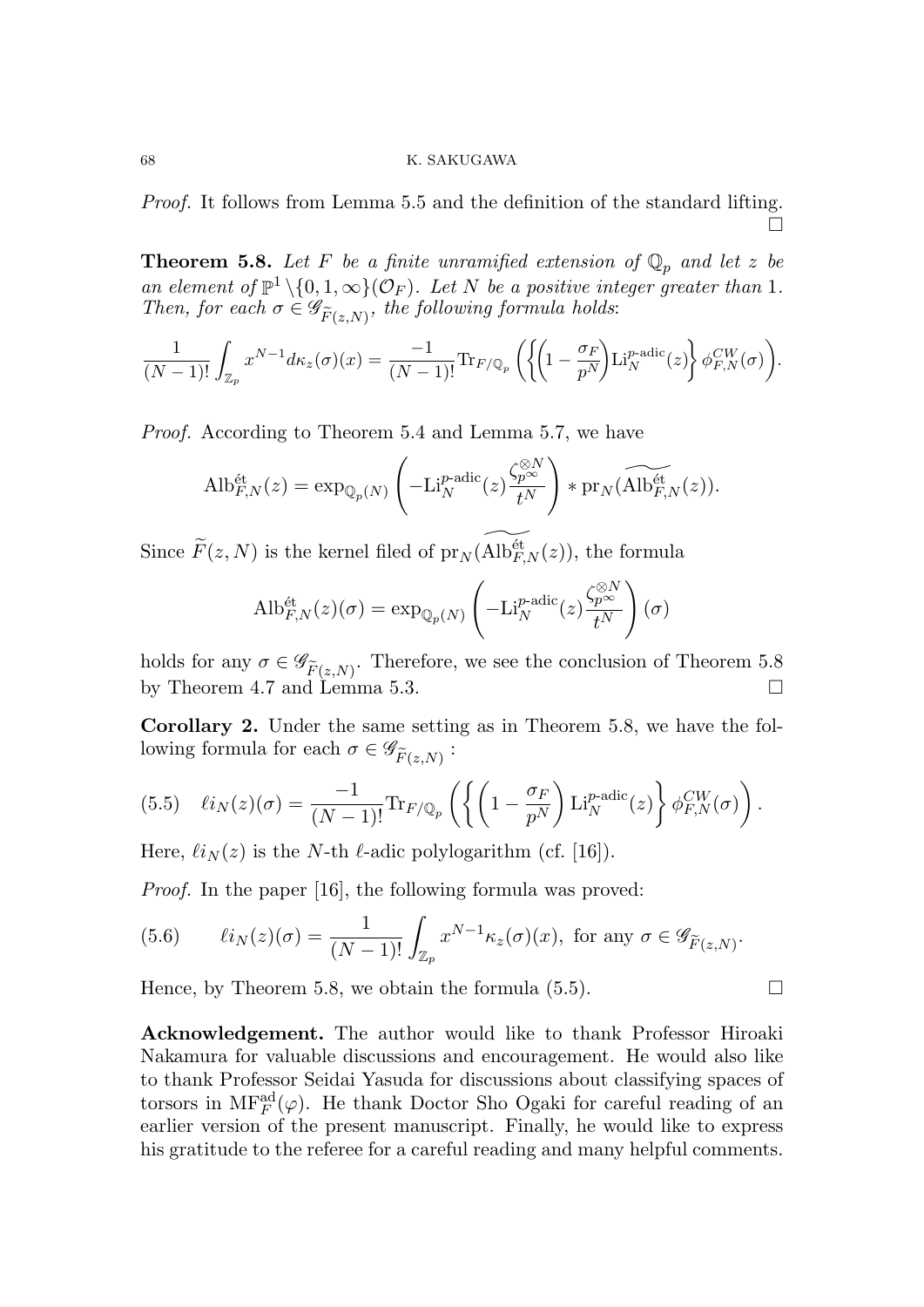#### **REFERENCES**

- [1] A. Besser, Coleman integration using the Tannakian formalism, Math. Ann., 322 (2002), no. 1, 19–48.
- [2] S. Bloch, K. Kato, L-functions and Tamagawa numbers of motives, The Grothendieck Festschrift, Vol. I, 333–400, Progr. Math., 86, Birkhäuser Boston, Boston, MA, 1990.
- [3] R. F. Coleman, Dilogarithms, regulators, and p-adic L-functions, Invent. Math., 69 (1982), no. 2, 171–208.
- [4] P. Colmez, J.-M. Fontaine, *Constructions des représentations p-adiques semi-stables*, Invent. Math.,140 (2000), no. 1, 1–43.
- [5] M. Demazure, P. Gabriel, Groupes algébriques, Tome I: Géométrie algébrique,  $g\acute{e}n\acute{e}rali\acute{e}s$ , groupes commutatifs, Masson & Cie, Editeur, Paris; North-Holland Publishing Co., Amsterdam, 1970.
- [6] P. Deligne, Le groupe fondamental de la droite projective moins trois points, Galois groups over  $\mathbb Q$  (Berkeley, CA, 1987), 79–297, Math. Sci. Res. Inst. Publ., 16, Springer, New York, 1989.
- [7] P. Deligne, J. S. Milne, Tannakian categories, in Hodge Cycles, motives, and Shimura varieties, Lecture Notes in Math., 900, Springer-Verlag, Berlin-New York, 1982.
- [8] J.-M. Fontaine, Le corps des périodes p-adiques, with an appendix by Pierre Colmez, Périodes *p*-adiques (Bures-sur-Yvette, 1988), Astérisque no. 223 (1994), 59–111.
- [9] J.-M. Fontaine,  $p\text{-}adiques semi-stables, with an appendix by Pierre Colmez, Périodes$ p-adiques (Bures-sur-Yvette, 1988), Astérisque, no. 223 (1994), 113-184.
- [10] H. Furusho, p-adic multiple zeta values II: Tannakian interpretations, Amer. J. Math., **129**, no. 4, (2007) 1105-1144.
- [11] J. Giraud, Cohomologie non abélienne, Die Grundlehren der mathematischen Wissenschaften, Band 179, Springer-Verlag, Berlin-New York, 1971.
- [12] K. S. Kedlaya, p-adic differential equations, Cambridge Studies in Advanced Mathematics, 125, Cambridge University Press, Cambridge, 2010.
- [13] M. Kim, The motivic fundamental group of  $\mathbb{P}^1 \setminus \{0, 1, \infty\}$  and the theorem of Siegel, Invent. Math., 161 (2005), no. 3, 629–656.
- [14] M. Kim, The unipotent Albanese map and Selmer varieties for curves, Publ. Res. Inst. Math. Sci., 45 (2009), no. 1, 89–133.
- [15] M. Kim, Tangential localization for Selmer varieties, Duke Math. J. 161 (2012), no. 2, 173–199.
- [16] H. Nakamura, Z. Wojtkowiak, On explicit formulae for l-adic polylogarithms, Arithmetic fundamental groups and noncommutative algebra (Berkeley, CA, 1999), 285– 294, Proc. Sympos. Pure Math., 70, Amer. Math. Soc., Providence, RI, 2002.
- [17] H. Nakamura, K. Sakugawa and Z. Wojtkowiak, Polylogarithmic analogue of the Coleman–Ihara formula II, submitted, available at: http://www.math.sci.osakau.ac.jp/˜nakamura/selection.html.
- [18] B. Perrin-Riou,  $p$ -adiques ordinaires, with an appendix by Luc Illusie, Périodes  $p$ adiques (Bures-sur-Yvette, 1988), Astérisque, no. 223 (1994), 185–220.
- [19] N. Saavedra-Rivano, *Catégories Tannakiennes*, Lecture Notes in Mathematics, Vol. 265, Springer-Verlag, Berlin-New York, 1972.
- [20] K. Sakugawa, A control theorem for the torsion Selmer pointed sets, to appear in Tohoku Math. J..
- [21] J.-P. Serre, Lie algebras and Lie groups, 1964 lectures given at Harvard University, Corrected fifth printing of the second (1992) edition, Lecture Notes in Math., 1500, Springer-Verlag, Berlin, 2006.